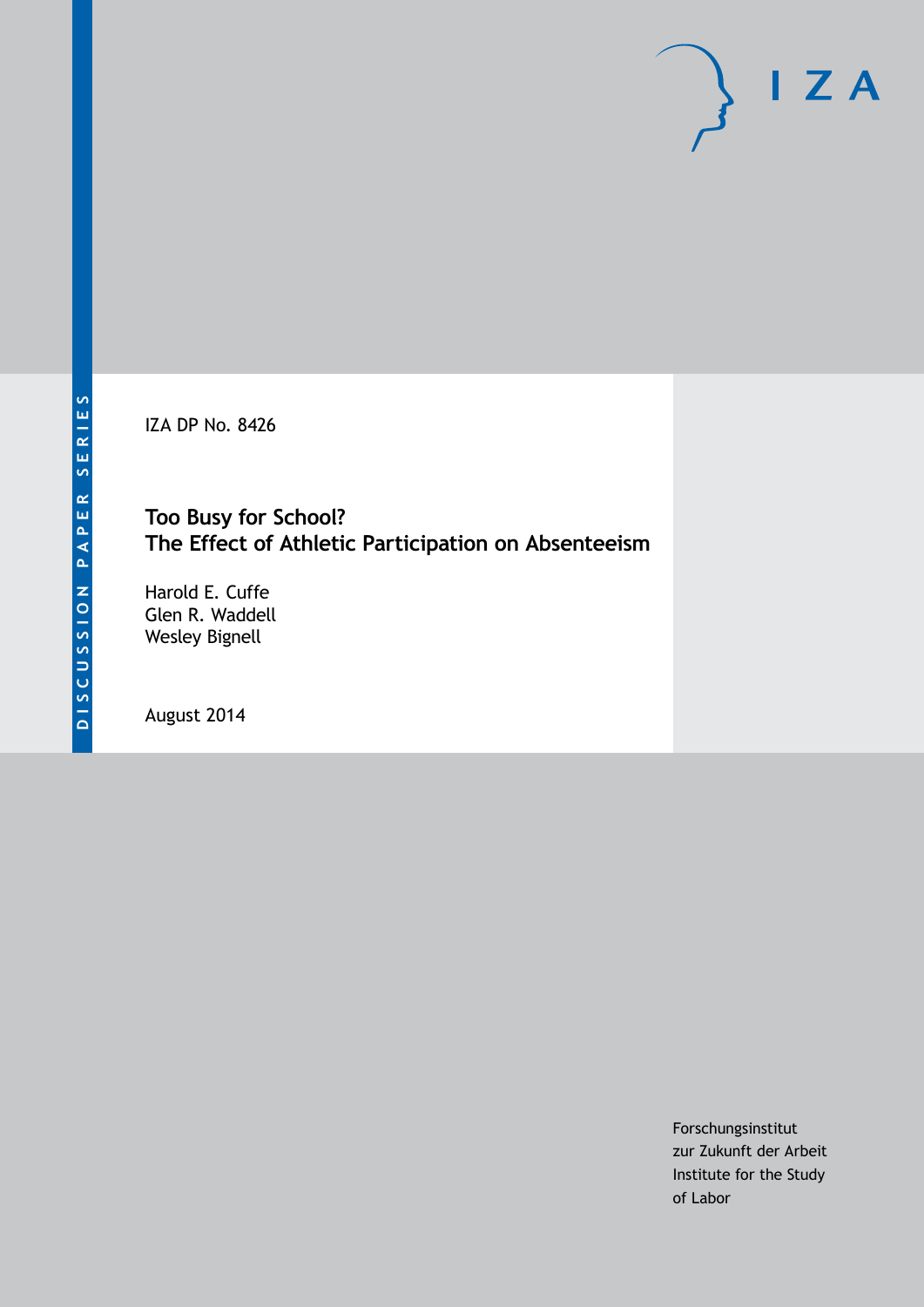# **Too Busy for School? The Effect of Athletic Participation on Absenteeism**

# **Harold E. Cuffe**

*Victoria University of Wellington*

# **Glen R. Waddell**

*University of Oregon and IZA*

# **Wesley Bignell**

*University of Washington*

Discussion Paper No. 8426 August 2014

IZA

P.O. Box 7240 53072 Bonn Germany

Phone: +49-228-3894-0 Fax: +49-228-3894-180 E-mail: [iza@iza.org](mailto:iza@iza.org)

Any opinions expressed here are those of the author(s) and not those of IZA. Research published in this series may include views on policy, but the institute itself takes no institutional policy positions. The IZA research network is committed to the IZA Guiding Principles of Research Integrity.

The Institute for the Study of Labor (IZA) in Bonn is a local and virtual international research center and a place of communication between science, politics and business. IZA is an independent nonprofit organization supported by Deutsche Post Foundation. The center is associated with the University of Bonn and offers a stimulating research environment through its international network, workshops and conferences, data service, project support, research visits and doctoral program. IZA engages in (i) original and internationally competitive research in all fields of labor economics, (ii) development of policy concepts, and (iii) dissemination of research results and concepts to the interested public.

<span id="page-1-0"></span>IZA Discussion Papers often represent preliminary work and are circulated to encourage discussion. Citation of such a paper should account for its provisional character. A revised version may be available directly from the author.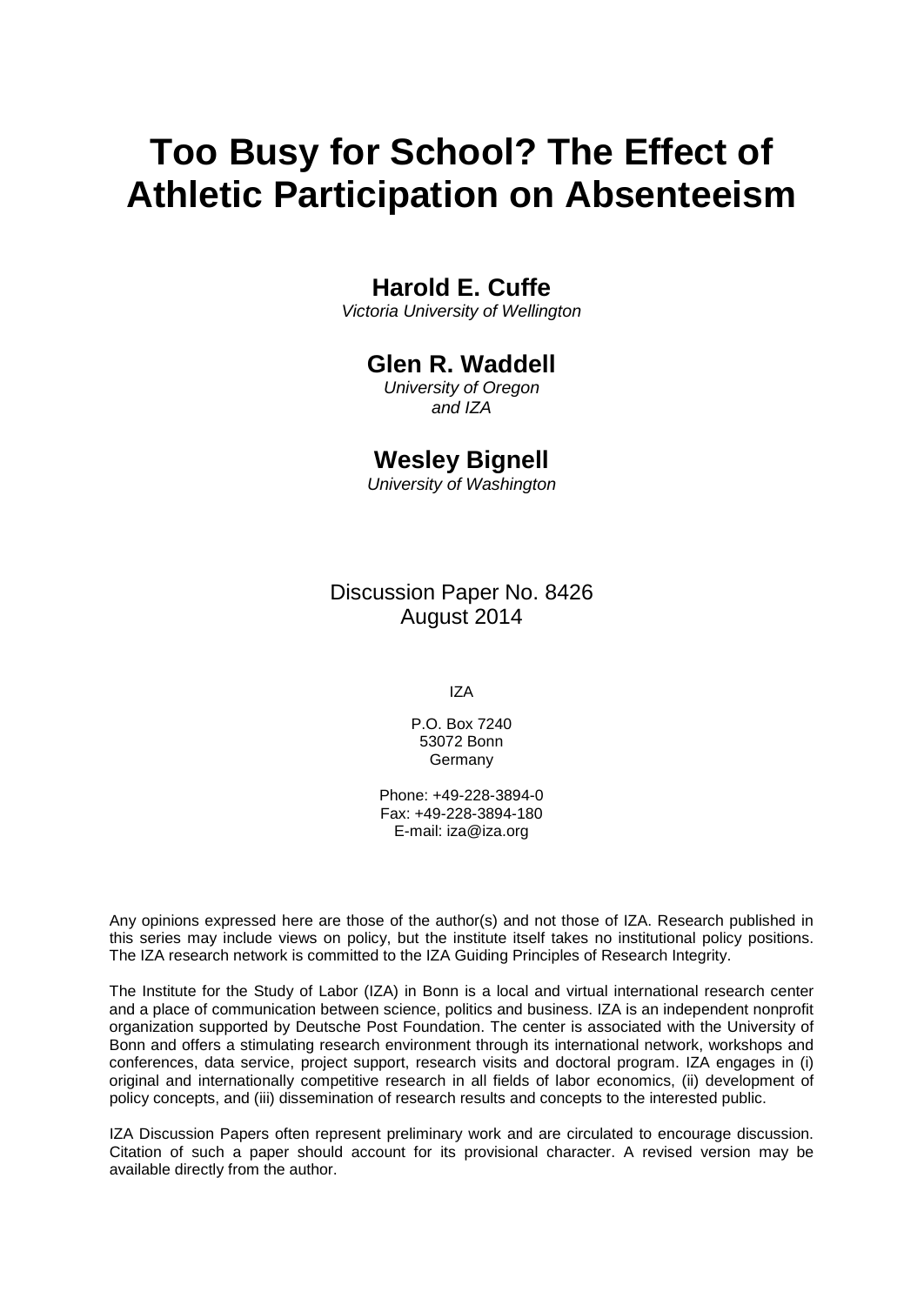IZA Discussion Paper No. 8426 August 2014

# **ABSTRACT**

# **Too Busy for School? The Effect of Athletic Participation on Absenteeism[\\*](#page-1-0)**

While existing research supports that participation in high-school athletics is associated with better education and labour-market outcomes, the mechanisms through which these benefits accrue are not well established. We use data from a large public-school district to retrieve an estimate of the causal effect of high-school athletic participation on absenteeism. We show that active competition decreases absences, with most of the effect driven by reductions in unexcused absences – truancy among active male athletes declines significantly, with the effects larger in earlier grades and for black and Hispanic boys. Strong game-day effects are also evident, in both boys and girls, as truancy declines on game days are offset with higher rates of absenteeism the following day. Addressing the effects on academic performance, we find significant heterogeneity in the response to active athletic participation by race, gender and family structure, with boys not in dual-parent households exhibiting small academic improvements in semesters in which they experienced greater athletic participation.

JEL Classification: I21, L83

Keywords: education, truancy, attendance, athletes, sport

Corresponding author:

Glen R. Waddell Department of Economics University of Oregon Eugene, OR 97403-1285 USA E-mail: [waddell@uoregon.edu](mailto:waddell@uoregon.edu)

The views expressed in this paper represent those of the authors and should not be interpreted as representing those held by Seattle Public Schools or any other representative or employee of Seattle Public Schools. While retaining responsibility for any shortcomings, the authors thank seminar participants at Virginia (Batton), Victoria University of Wellington, the 24th New Zealand Econometric Study Group Meeting, and Colorado-Denver.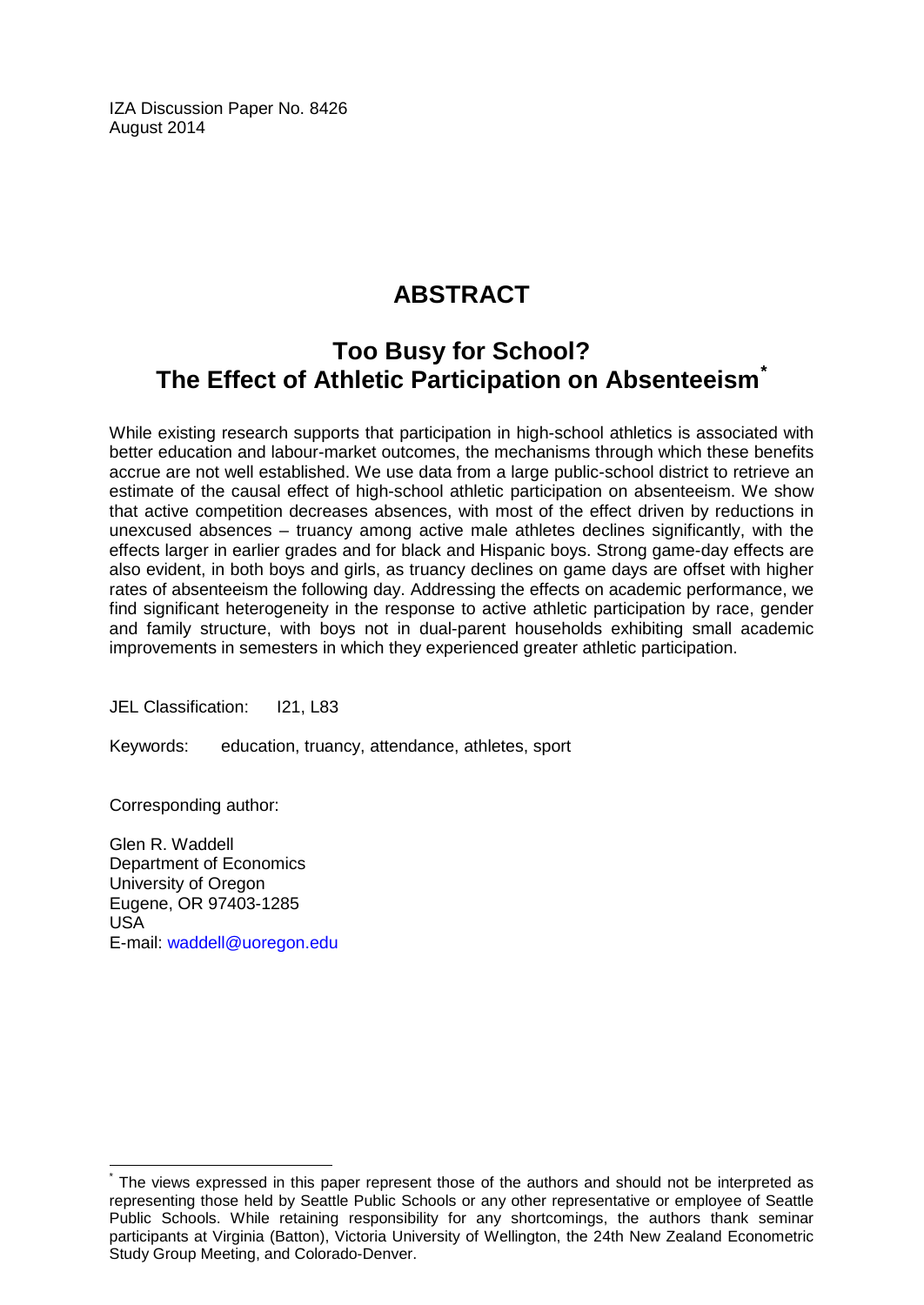But here's the thing: most American principals I spoke with expressed no outrage over the primacy of sports in school. In fact, they fiercely defended it. "If I could wave a magic wand, I'd have more athletic opportunities for students, not less," Bigham, the former Tennessee principal, told me. His argument is a familiar one: sports can be bait for students who otherwise might not care about school. "I've seen truancy issues completely turned around once students begin playing sports," he says. "When students have a sense of belonging, when they feel tied to the school, they feel more part of the process." (Amanda Ripley, "The Case Against High-School Sports," The Atlantic, October 2013.)

# 1 Introduction

In the 2012-13 academic year, more than 12-percent of boys in grades nine through twelve participated in high school football. Overall, it marks the 24th consecutive year of increase in high-school athletic participation, with track and field, basketball, soccer, and baseball/softball each attracting more than [1](#page-3-0) million student athletes.<sup>1</sup> At the same time, however, there is growing concern among parents and policy makers, who question the efficacy of participation and the potential imbalance represented in the escalating pursuit of non-academic activities within American educational institutions. Clearly, a better understanding of the implicit tradeoffs associated with athletic participation is fundamental to navigating any future provisions of athletic opportunities. Our contribution will be to move us in that direction.

The related academic literature suggests that high levels of participation are not without justification. In fact, the metanarrative is quite clearly that participation in high-school athletics correlates with or contributes to improvements in outcomes. For example, existing research broadly implicates athletic participation in better labour-market outcomes [\(Barron,](#page-26-0) [Ewing and Waddell,](#page-26-0) [2000;](#page-26-0) [Eide and Ronan,](#page-27-0) [2001;](#page-27-0) [Stevenson,](#page-29-0) [2010\)](#page-29-0), higher high-school GPA, standardized-test performance, and class rank [\(Barron, Ewing and Waddell,](#page-26-0) [2000;](#page-26-0) [Lipscomb,](#page-27-1) [2007;](#page-27-1) [Rees and Sabia,](#page-28-0) [2010\)](#page-28-0), and more-favourable in high-school and college degree attain-

<span id="page-3-0"></span><sup>1</sup>National Federation of State High School Associations (NFHS), www.nfhs.org, and the National Center for Education Statistics, http://nces.ed.gov.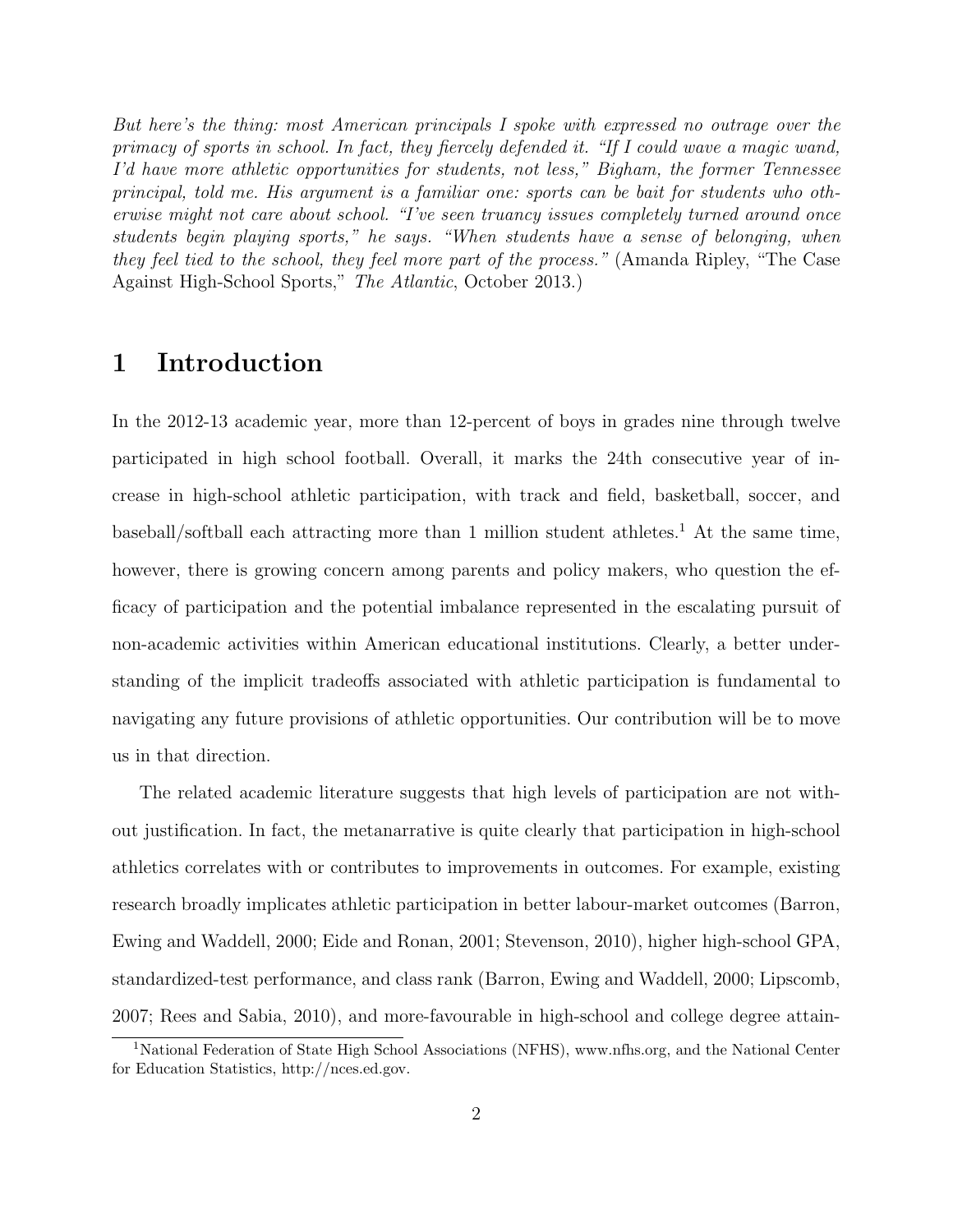ment [\(Barron, Ewing and Waddell,](#page-26-0) [2000;](#page-26-0) [Eide and Ronan,](#page-27-0) [2001;](#page-27-0) [Lipscomb,](#page-27-1) [2007;](#page-27-1) [Pfeifer](#page-28-1) [and Cornelißen,](#page-28-1) [2010;](#page-28-1) [Stevenson,](#page-29-0) [2010\)](#page-29-0). [Persico, Postlewaite and Silverman](#page-28-2) [\(2004\)](#page-28-2) report that high school athletics participation plays a significant role in explaining the adult wage premium associated with greater youth height. Yet, in conducting sound policy in this area it is important that one be able to identify the underlying mechanisms that has athletic participation leading to positive outcomes. As athletic funding comes under increasing scrutiny, knowing the channels through which benefits might derive should predate policy initiatives that would change the way such activities are governed. Likewise, as head-injury risk jeopardizes the continuation of some sports as we know them, an appropriate characterization of the cost-benefit exercise should reflect the full set of mechanisms through which athletics can contribute to outcomes.

In this paper, we begin by considering the effect of athletic participation on one such mechanism—student-athlete absenteeism. While the consequences of student absenteeism have not been directly identified in the literature, there is evidence supporting that instructional time may itself be an important factor in educational achievement. For example, in a country-level design, [Lee and Barro](#page-27-2) [\(2001\)](#page-27-2) find that more time in school improves math and science test scores although reading scores may suffer. Using international survey data, [Lavy](#page-27-3) [\(2012\)](#page-27-3) and [Rivkin and Schiman](#page-28-3) [\(2013\)](#page-28-3) leverage within-school across-subject variation in weekly instruction time and find positive effects on standardized-test scores.

Quasi-experimental evidence in [Pischke](#page-28-4) [\(2007\)](#page-28-4) indicates that German student cohorts exposed to shorter school years exhibit lower academic achievement and higher rates of grade repetition, holding curriculum constant. [Eren and Millimet](#page-27-4) [\(2007\)](#page-27-4) report weak evidence that longer school years improve math and reading test scores, which they identify from variation across US states. Using within-state variation in unscheduled school closures, [Marcotte and](#page-28-5) [Hemelt](#page-28-5) [\(2008\)](#page-28-5) find that the percentage of students passing math assessments falls by about one-third to one-half a percentage point for each day school is closed, with the effect largest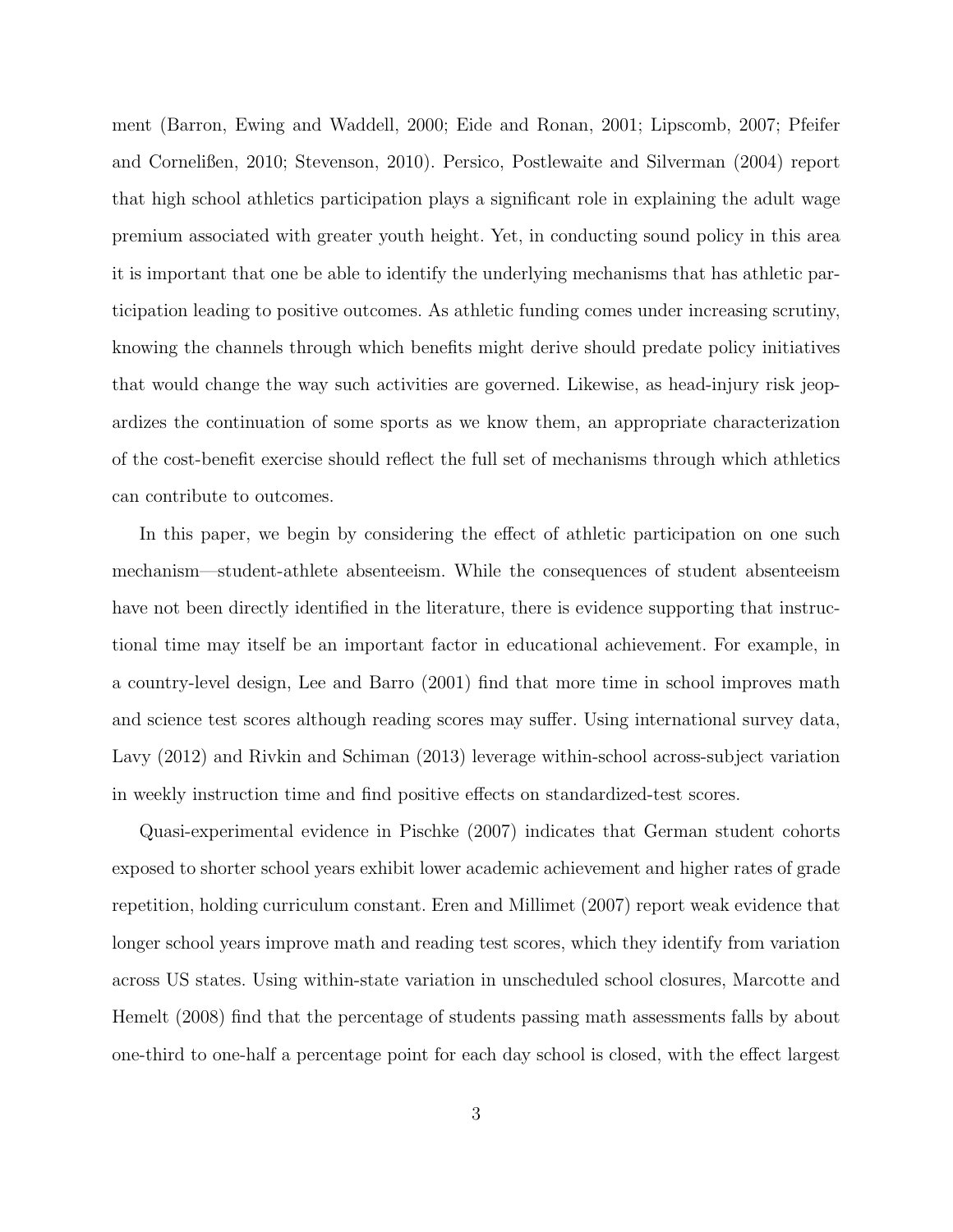for students in lower grades. Exploiting weather closures as a source of exogenous variation, [Marcotte](#page-28-6) [\(2007\)](#page-28-6) suggests that the share of students testing proficient in winters with average levels of snowfall (about 17 inches) is about one to two percentage points lower than in winters with little to no snow. With a similar identification strategy, [Marcotte and Hansen](#page-28-7) [\(2010\)](#page-28-7) suggests that a 10-day increase in instructional days yields a 0.2 standard-deviation increase in state math assessments, or the equivalent of a three- to five-percentage-point decline in the number of students passing math assessments. Using state-mandated changes in test-date administration in Minnesota, which moved five times in five years, [Hansen](#page-27-5) [\(2011\)](#page-27-5) also shows that more instructional time prior to test administration increases student performance.

Overall, we are inclined to interpret such evidence as lower-bound estimates of the true effect of absenteeism on educational achievement, since absenteeism arguably represents both a reduction in instructional days plus the misalignment of a student's progression in course-work and that of the class.<sup>[2](#page-5-0)</sup> Among the high-school students contributing to our analysis, 97 percent report having an absence of some kind every year, while more than 85 percent report having an unexcused absence in the average academic year. If absenteeism differs systematically with athletic participation—we will argue that it does—it clearly has the potential to contribute to explaining the observed heterogeneity in outcomes.<sup>[3](#page-5-1)</sup>

<span id="page-5-0"></span>Using a unique dataset from the Seattle Public Schools (SPS), we examine the effect of

<sup>2</sup>While the literature's use of "number of instructional days" is a district- or school-specific variable, absenteeism is typically student specific. As such, we anticipate that this will contribute to some students falling behind the pace of instruction and partially foreclose on their ability to absorb new material upon returning. It is in this way that we anticipate that the causal effect of absenteeism may well be larger than that of instructional days. (Of course, this raises an interesting matter of policy, as it is perhaps more efficient to increase attendance than to raise the number of hours or days a teacher is in the classroom.)

<span id="page-5-1"></span><sup>3</sup>Absenteeism has also been directly implicated in determining academic success among university students. For example, [Dobkin, Gil and Marion](#page-27-6) [\(2010\)](#page-27-6) exploit a discrete change in mandatory attendance for students scoring below the median on midterm exams, and find that a 10-percent increase in attendance increased subsequent exam scores by 0.17 standard deviations. Using variation from randomly determined class times to instrument for attendance, [Arulampalam, Naylor and Smith](#page-26-1) [\(2012\)](#page-26-1) also find that missing class leads to poorer performance, a relationship that is particularly strong among high-performing students. For additional considerations of absenteeism in post-secondary education see [Romer](#page-28-8) [\(1993\)](#page-28-8), [Durden and Ellis](#page-27-7) [\(1995\)](#page-27-7), [Marburger](#page-27-8) [\(2001\)](#page-27-8), [Marburger](#page-28-9) [\(2006\)](#page-28-9), [Stanca](#page-29-1) [\(2006\)](#page-29-1), and [Chen and Lin](#page-26-2) [\(2008\)](#page-26-2).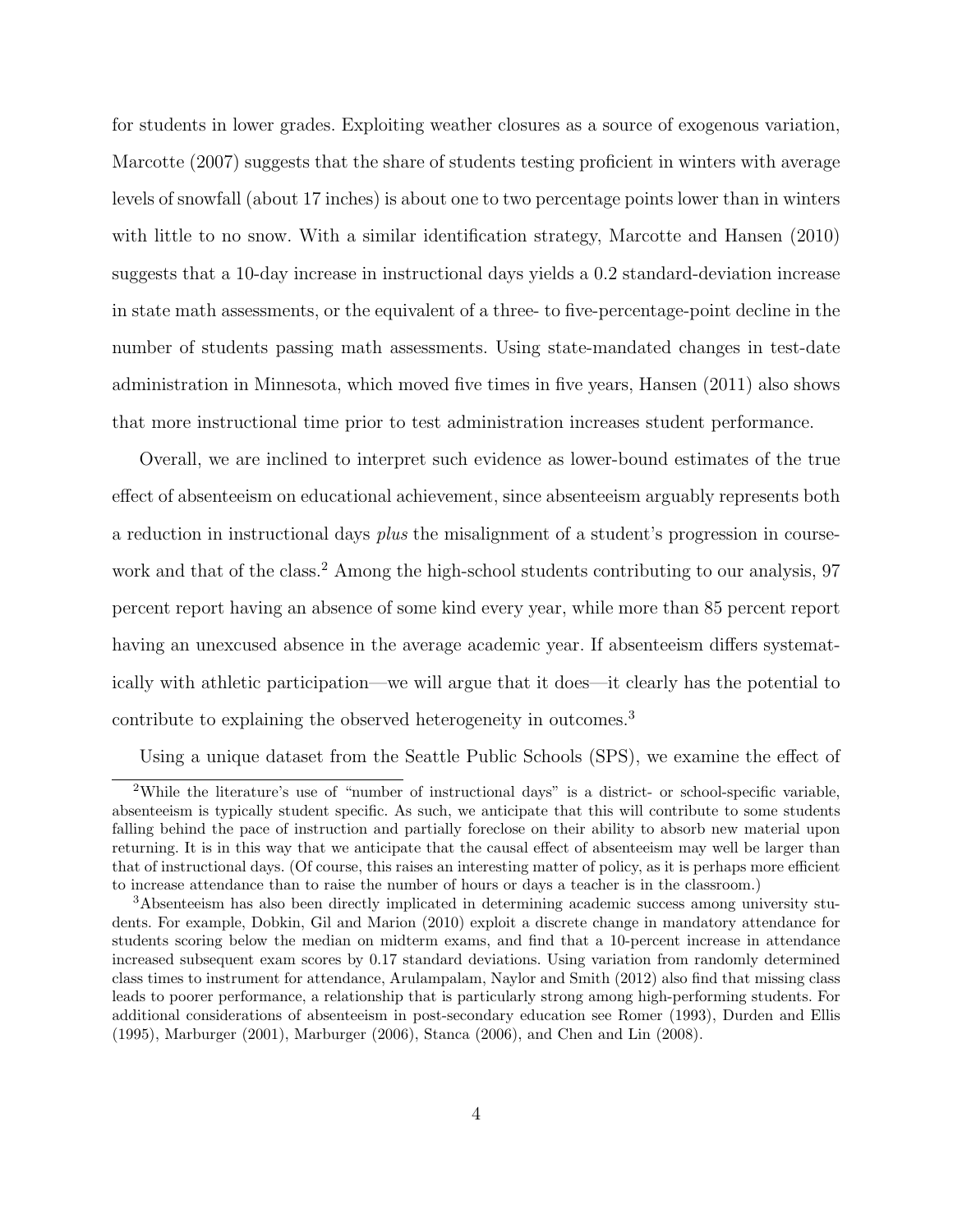active participation in athletics on school attendance. Previous literature [\(Barron, Ewing](#page-26-0) [and Waddell,](#page-26-0) [2000\)](#page-26-0) suggests that the main challenge to identifying the effect of athletic participation on attendance is positive selection into athletic participation—those who tend to select into athletics are likely the same as those who tend to select into higher attendance. As such, comparisons of absenteeism rates among athletes and those of the general student body are likely to misidentify the causal effect of athletic participation. In our baseline specifications, then, for years in which we observe a student participating in one or more high school sports, we leverage the only the time-series variation in sport-specific seasons to retrieve an estimate of the causal effect—we include student-by-year fixed effects and identify off of the sport-specific variation in seasons and season length, with each athlete spending some of the school year in season and some not. We thereby avoid the fundamental confounder in identifying the effect of athletic participation on absenteeism. We also absorb unobserved shocks to absenteeism in school-weeks with school-by-year-by-week fixed effects.

In this setting, we show that active participation reduces male athletes' overall absenteeism by 5.2 percent, while net female attendance appears relatively unresponsive. Notably, the effect is primarily explained by a reduction in unexcused absences—arguably, the moremalleable sort of absence—which we interpret as consistent with athletes optimizing around policy-induced incentives. Unexcused absences fall by 10.3 percent at the mean for boys. The relationship is strongest for black male athletes (12.8 percent declines at the mean), among boys in homes with only one parent (11.9 percent), and in lower grades (14.6 percent in grades 9 and 10).

Introducing sport-specific schedules into the analysis then allows us to exploit withinseason variation, and thereby relax the constraint that rates of absenteeism among active athletes are constant within a season of competition.[4](#page-6-0) Doing so, we see even stronger evidence

<span id="page-6-0"></span><sup>4</sup>Non-varsity tournaments typically follow varsity schedule. However, non-varsity tournaments are not available.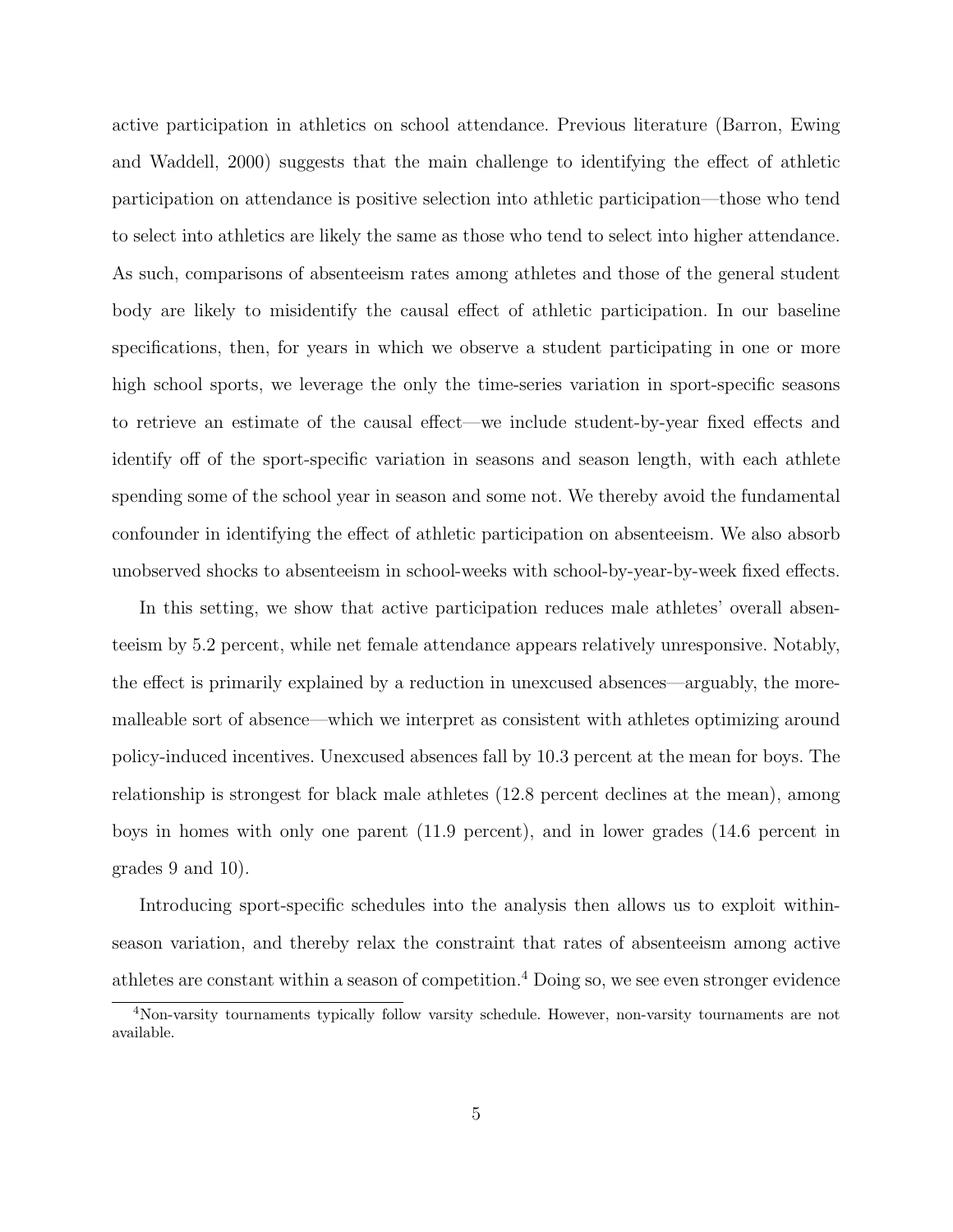that students are responding to incentives, as absences fall on game days and rise the day after. This flexibility also reveals a similar pattern among female athletes, with attendance gains on game days offset by declines thereafter of a magnitude that leaves the net effect of athletic participation approximately zero (and therefore insignificant in specifications that ignore the timing of absences around game days).

While the focus of our analysis is on the effect of athletic participation on truancy and absenteeism, before concluding we briefly consider participation's effects on health and grades. On game days, nurse visits fall roughly 15-percent relative to out-of-season boys, which is more than offset by a 33-percent increase the day after. While grades appear unresponsive to the fraction of class days spent in active competition, there is an important heterogeneity within athletes. That is, grades fall slightly with active competition in white and Asian boys while rising with active competition in black and Hispanic boys. The response by white and Asian girls mirrors that of boys, while black and Hispanic girls' academic performance appears unaffected. Consistent with the results on attendance, boys from households without two parents show the largest gains from time spent in active athletic participation.

In Section [2](#page-7-0) we provide additional context for the empirical exercise to follow, discussing some of the institutional information and the relevant incentives faced by student athletes. In Section [3](#page-9-0) we describe our data and in Section [4](#page-13-0) we set up the empirical problem more formally and present results. We offer concluding remarks in Section [5.](#page-25-0)

# <span id="page-7-0"></span>2 Background

Reductions in school funding put additional pressure on resources, and parents and others are seeming to be increasingly nervous about potential imbalances in athletic versus academic focus in education. For example, fundamental to the concern of many is that any increase in time allocated to athletics implies offsetting reductions elsewhere. If not a direct substitution,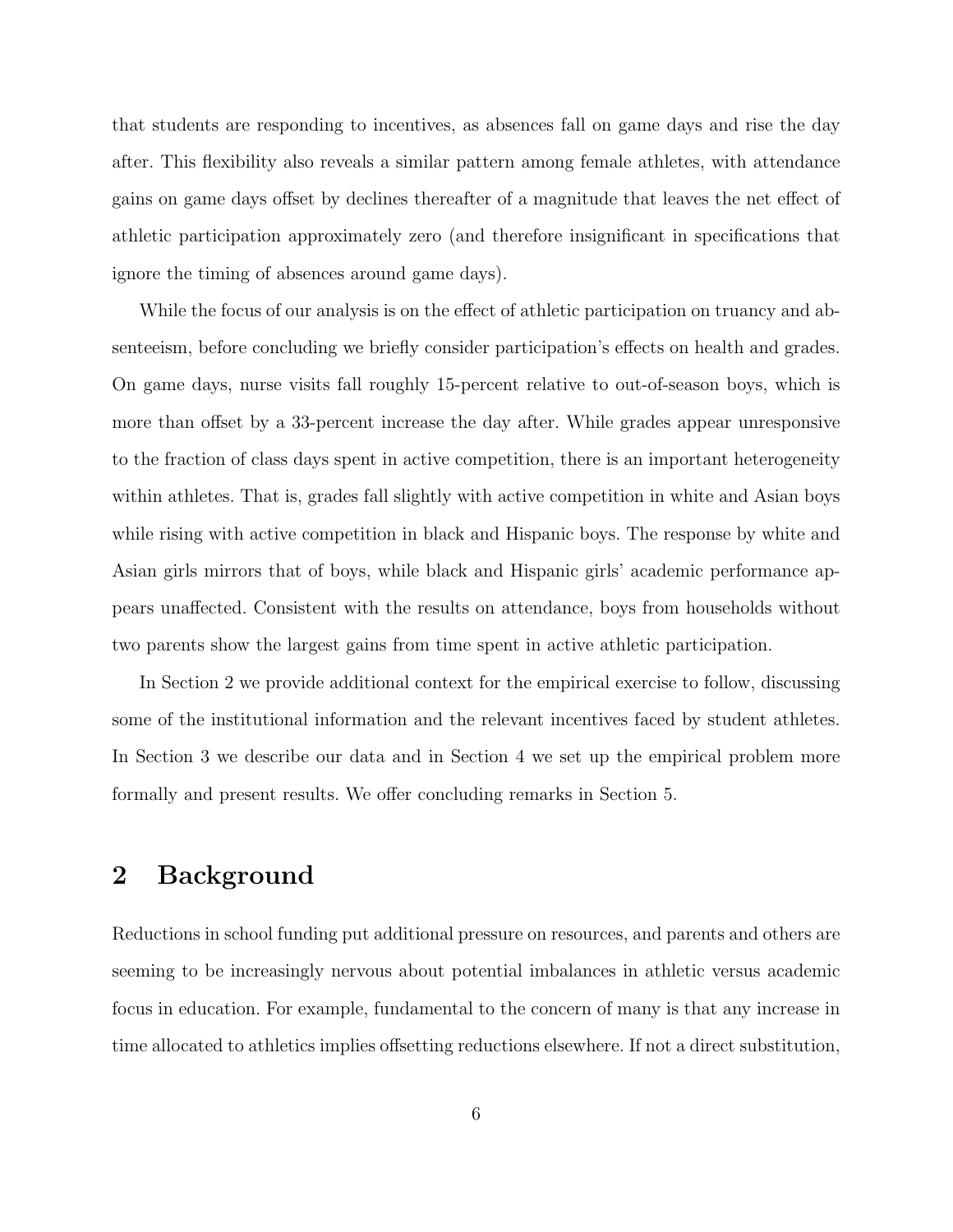the hype and acclaim surrounding athletics may likewise encourage athletes to focus less on academic preparedness, so much so that we could anticipate student athletes sub-optimally investing in non-athletic human capital in favor of sport. Of course, injury and recovery times may well introduce mechanistic relationships between athletic participation and absenteeism.

Alone, these concerns make it tempting anticipate that athletes will exhibit higher levels of truancy and that, if anything, that truancy increases in periods of active participation. Yet, to find such patterns in the data would run counter to a growing literature that documents positive outcomes associated with athletics, which are more consistent with lower rates of absenteeism. Moreover, anticipating tension between academic and athletic pursuits, school districts typically have safeguards in place to protect academic interests. For example, in order to be eligible for competition on a game day, athletes are required to have attended a full day of classes. Athletes can also jeopardize their eligibility by irregular school attendance, whether or not the absences occur on game days, or by failing to maintain minimum academic standards.<sup>[5](#page-8-0)</sup> While we remain agnostic, as yet, with respect to the effect of athletics on absenteeism, such incentives give reason to anticipate that absenteeism may in fact be lower among athletes. In short, the same "hype" that worries parents and administrators alike, when appropriately governed, introduces a currency of sorts in the policy maker's ability to steward student athletes into classes, as the price of absenteeism is arguably higher for athletes, and particularly higher in-season.

While we take the relationships between athletic participation and longer-run outcomes as given, many of the same challenges to identification in existing literature will exist as here we attempt to identify a role for absenteeism as a possible mechanism. For example, physical activity itself has been linked to improved academic performance which suggests

<span id="page-8-0"></span><sup>5</sup>Student athletes in Seattle Public Schools are governed by the Washington Interscholastic Activities Association (WIAA). WIAA requires students to maintain a minimum 2.0 cumulative-grade-point average (GPA), as well as a 2.0 GPA in the classes they are currently enrolled in. For additional information, see www.seattleschools.org/modules/groups/homepagefiles/cms/1583136/File/Forms/Athletics/Handbook.pdf.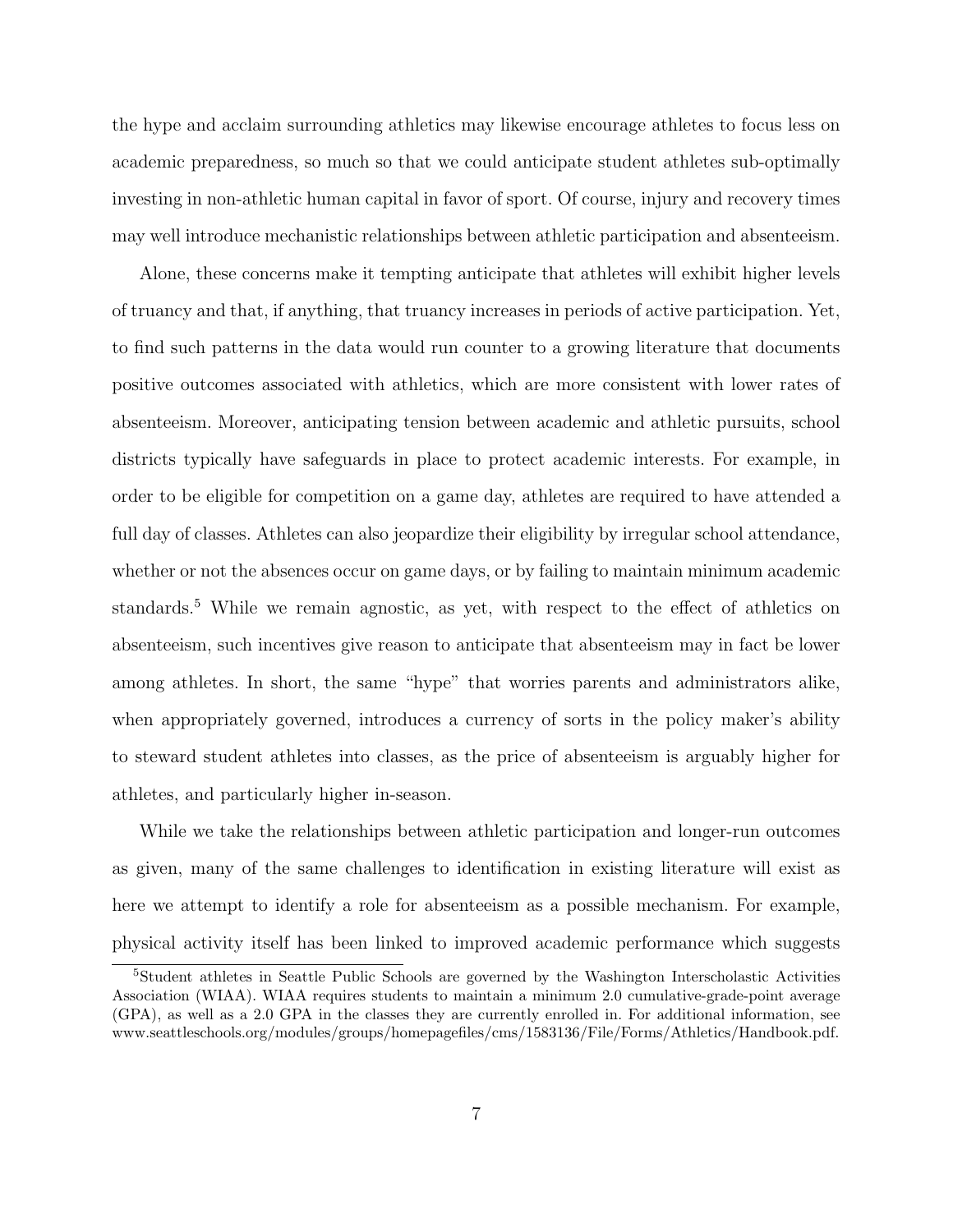that we should anticipate better average outcomes from athletes than non-athletes, even without a direct role for organized sport. In this case, the ideal experiment—hold physical activity constant while varying athletic participation—is largely unachievable.<sup>[6](#page-9-1)</sup> Given positive selection into athletics, the role of athletics in outcomes could also be confounded by third factors that explain both. For example, [Barron, Ewing and Waddell](#page-26-0) [\(2000\)](#page-26-0) document that there is indeed a large signaling component to high-school athletic participation—many of the long-run benefits associated with athletics are also consistent with positive sorting of high-ability students into athletics (e.g., educational attainment, employment, wages, holding supervisory positions, receiving piece-rate compensation).[7](#page-9-2) With these concerns in mind, we will identify the effects of athletic participation on absenteeism by exploiting only the differences in the timing and lengths of seasons over the school year for given athletes, and variation in the team-specific dates on which games occur.<sup>[8](#page-9-3)</sup>

### <span id="page-9-0"></span>3 Data

In order to speak to the relationship between athletics and attendance, we acquired restricteduse data from Seattle Public Schools (SPS), inclusive of students' demographics, sportspecific indicators of athletic participation, and daily attendance records. The data span ten traditional SPS high schools over academic years 2008-09 through 2011-12. In order

<span id="page-9-1"></span><sup>&</sup>lt;sup>6</sup>While evidence is mixed, a recent survey in the school-health literature suggests that long-term improvement of academic achievement as a result of more vigorous physical activity is not well substantiated. See [\(Taras,](#page-29-2) [2005\)](#page-29-2) for additional discussion.

<span id="page-9-2"></span><sup>7</sup>As not all of the variation in outcomes is explained by selection, there is room for additional human capital having been acquired through participation, which is also consistent with [Kuhn and Weinberger](#page-27-9) [\(2005\)](#page-27-9), who find that higher wages are partly attributable to the leadership skills developed through athletic participation.

<span id="page-9-3"></span><sup>8</sup>There are examples in the existing literature that consider the effect of sports seasons on attendance by comparing average attendance during the season to average attendance out of season. For example, [Laughlin](#page-27-10) [\(1978\)](#page-27-10) finds that among 243 high-school wrestlers, attendance is higher during the season. [Silliker and Quirk](#page-28-10) [\(1997\)](#page-28-10) concludes that among 123 high-school soccer players, attendance at school seemed to be better inseason, but the difference was not significant. In no case that we know of is class-level or day-level variation in attendance exploited, or unobserved student heterogeneity considered.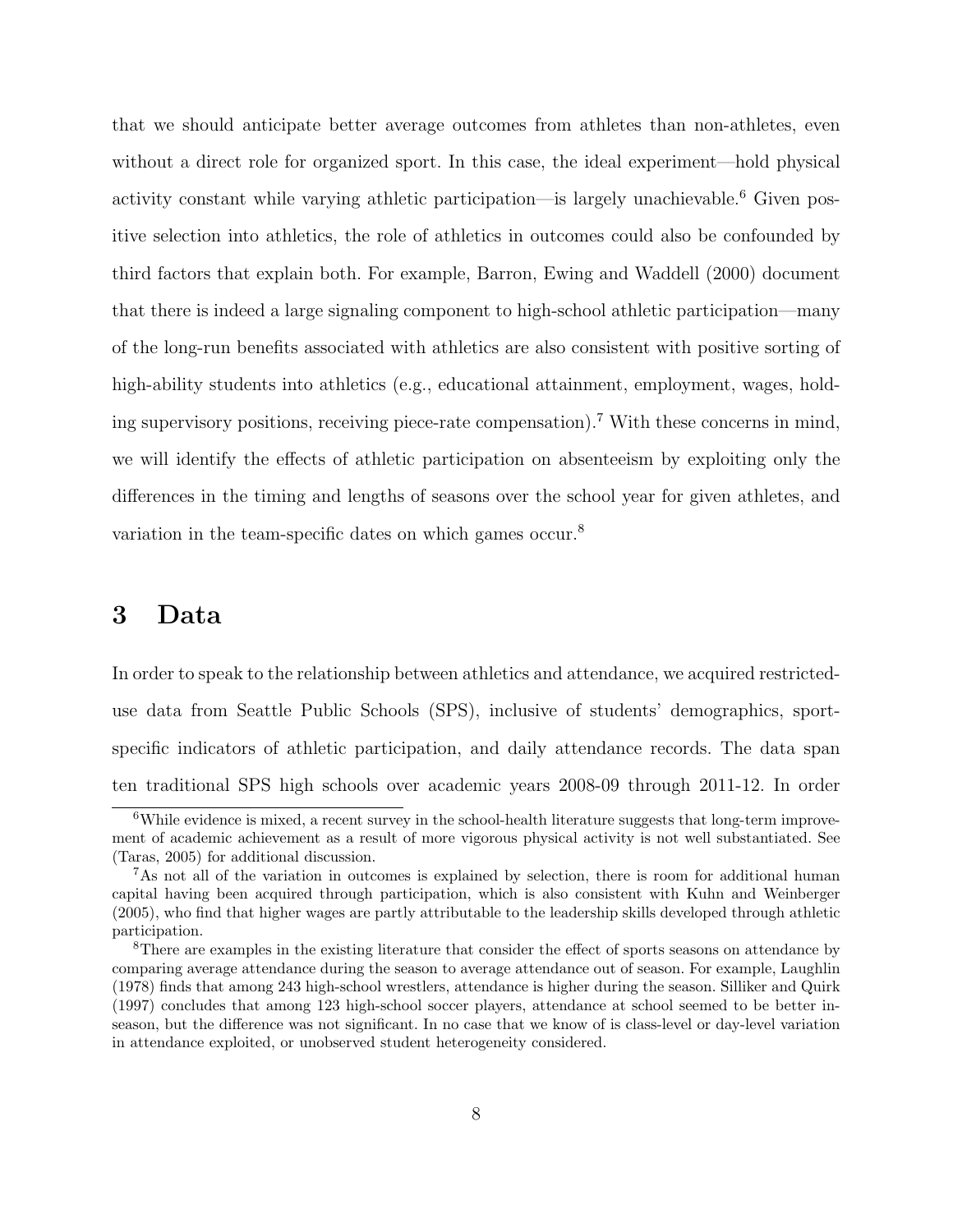to identify the effect of athletic participation separately from that due to the effects of other athlete attributes that themselves might directly contribute to attendance, we discard non-athletes and exploit only the exogenous variation in athletic seasons and game days to identify the causal effect of being an athlete on absenteeism.<sup>[9](#page-10-0)</sup>

From among all SPS athletes, we discard all observations for an academic year in which a student participates in multiple sports within the same season (e.g., participation in two SPS defined "winter sports") as such students perhaps face a different treatment intensity or are otherwise different in unobservables. As only 0.79 percent of all SPS athletes participate in two sports within the same season, the cleaner identification purchased here does not come at much of a cost. We also discard all cheerleaders from the analysis, as their participation spans the entirety of all other sport seasons and contribute nothing to our estimate of the effect of being in active competition on attendance.<sup>[10](#page-10-1)</sup> We also drop any athlete appearing to transfer from one SPS high school to another within a school year.

In the remaining SPS data, daily records of attendance for all student athletes yields a sample of more than 2.5 million student-day observations, or more than 7,000 student athletes. Overall, approximately 35 percent of the boys in SPS and 31 percent of girls in SPS participate in at least one sport during the average academic year in our sample. In Table [1,](#page-30-0) we stratify demographic and attendance data by gender and, although they will not contribute to the econometric analysis, include statistics for non-athletes for additional context. Within SPS, whites are over-represented in athletics—they account for approximately half of all athletes despite being about one-third of the non-athlete population. In terms of grade level, athletes generally reflect the distribution of the non-athlete population.

<span id="page-10-0"></span><sup>9</sup>Non-athletes can be retained in order to better identify other parameters in the model but, without variation in their status (i.e., they are never "active"), they contribute nothing to the estimate of interest. The inclusion of non-athletes would be justified if their patterns of attendance provided at least as good a counterfactual for active athletes' attendance as did inactive athletes. However, there are reasons to believe that this may not be the case (e.g., athletes tending to be better students in other dimensions)

<span id="page-10-1"></span> $10\text{As}$  is the case for the inclusion of non-athletes, retaining cheerleaders (e.g., to better identify school effects) does not change the reported results.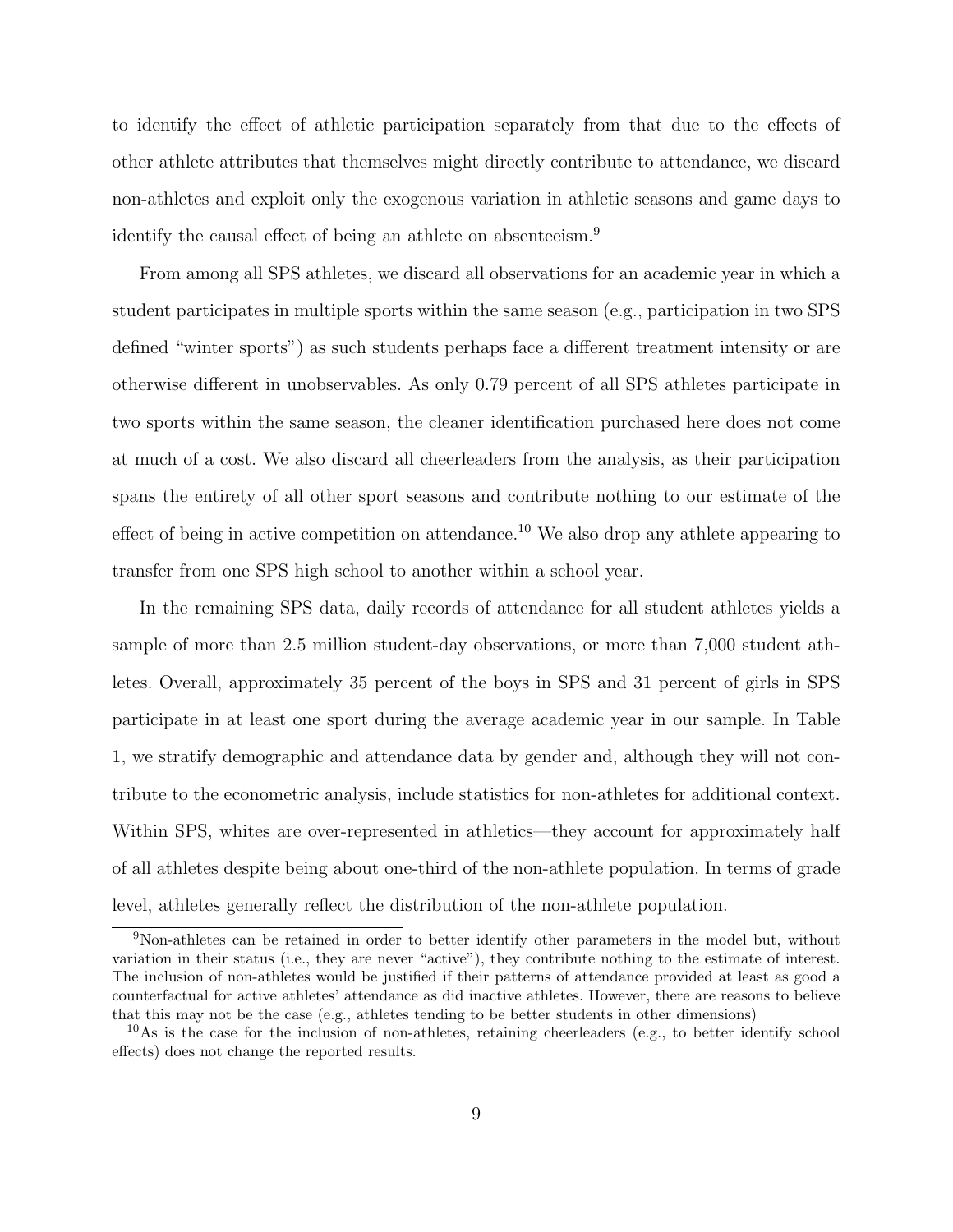As indicated in Table [1,](#page-30-0) athletes and non-athletes differ significantly in their truancy rates. Both male and female athletes are recorded absent for 0.38 school periods per day, on average. With six class periods in the typical school day, this implies that athletes are missing an average of 1.9 class periods per week, or roughly the equivalent of one school day every 3.2 weeks.<sup>[11](#page-11-0)</sup> Non-athletes are absent roughly 0.64 periods per day, or the equivalent of 3.2 class periods per week, or one day every 1.9 weeks.<sup>[12](#page-11-1)</sup>

In addition to a record of the number of periods absent, our data include whether the absences were "excused" or "unexcused." According to SPS, absences may be excused for reasons pertaining to the health of the student or a family member, as well as for religious holidays, educational activities, a late bus, or a school-imposed suspension. While Washington law explicitly prohibits any other reason from justifying an absence as "excused," parents are given 48 hours following an absence to contact the school and petition to excuse an absence.[13](#page-11-2) Table [1](#page-30-0) also reveals two notable differences when absences are tabulated by type. First, despite boys and girls being absent at similar rates overall, the distribution of absence types is markedly different by gender, as girls record approximately 22-percent more excused absences than are recorded for boys. Second, the proportion of excused to unexcused absences is approximately 40-percent higher for athletes than for non-athletes. Also in Table [1,](#page-30-0) we see the known tendency for athletes' grade point averages to be higher, on average.

<span id="page-11-0"></span>Seattle Public Schools control when athletes are considered active, and the types of

<sup>&</sup>lt;sup>11</sup>While beyond our scope, for now, note that any consideration of the "learning cost" of absences should reflect on whether such costs are linear in classes missed. For example, any anticipated nonlinearities in how class absences map into learning deficiencies would imply that missing 0.38 school periods every day may be more costly in terms of learning than missing one school day every 3.2 weeks.

<span id="page-11-1"></span> $12$ In the two most-recent years, one school implemented a schedule with only five periods per day. Additionally, three schools added an additional study hall period twice a week in a number of the observed academic years, bringing the total possible periods absent to seven on these days. Observations from days with either one fewer or one additional period make up 2.4 percent and 5.3 percent of the data, respectively. Robustness checks demonstrate that our results are not sensitive to the particular class scheduling in these school years. (For example, our results will be robust to the inclusion of fixed effects for school-by-year-by-day-of-week, which cleans up much of the natural variation in absenteeism than may not be attributable to active sport.)

<span id="page-11-2"></span><sup>&</sup>lt;sup>13</sup>www.seattleschools.org/modules/cms/pages.phtml?pageid=229345#attendance\_matters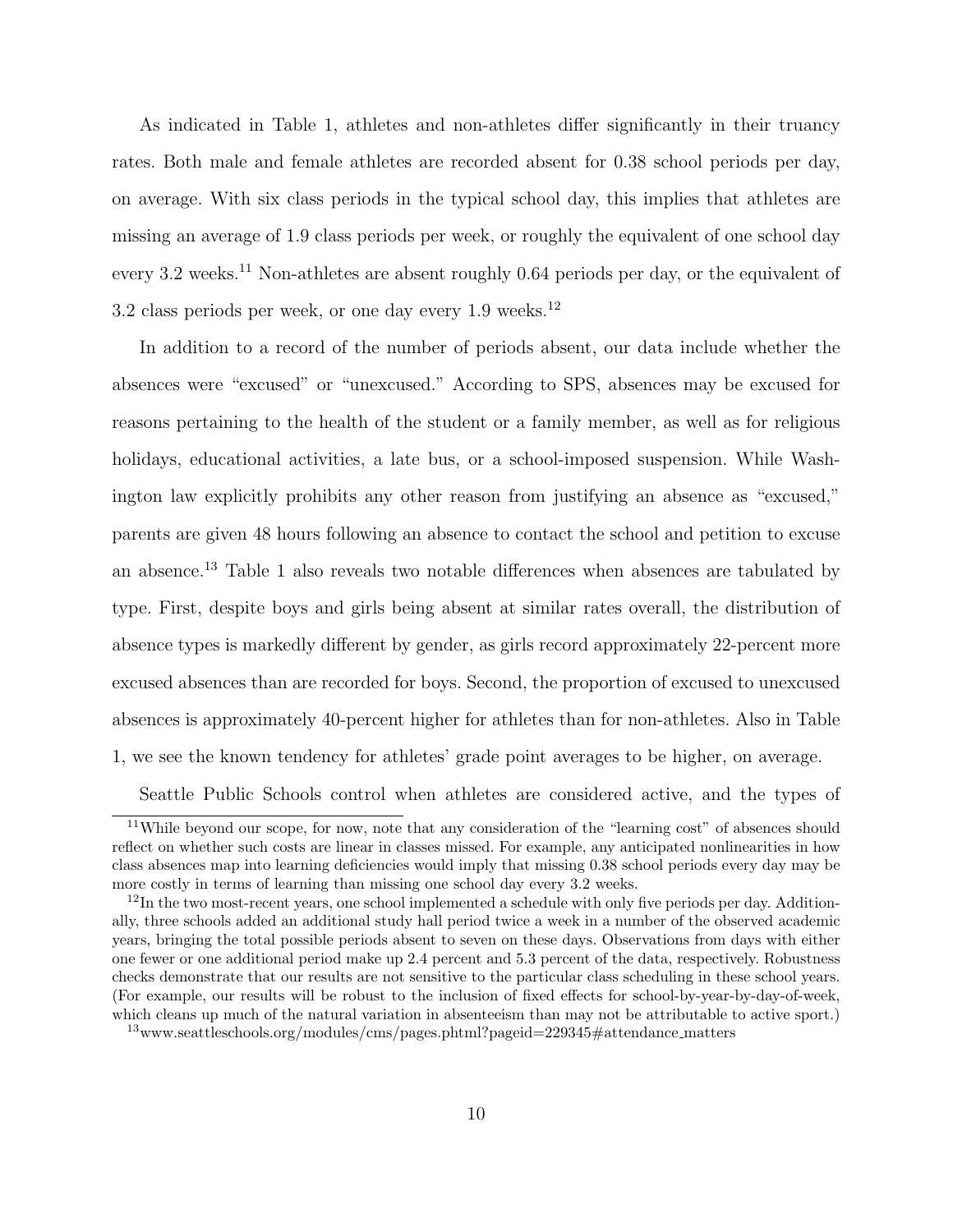activities that can occur in and out of official seasons. This includes the maximum number of matches athletes may participate in (between 10 and 21 per year, depending upon the sport). As shown in Table [1,](#page-30-0) nearly half of all student-day observations are "in-season," which we refer to as "active" days.

In Table [2,](#page-31-0) we summarize attendance and participation, by sport, across race and gender. In Panel A, large attendance gaps are evident across the groups, particularly with respect to unexcused absences. Whites and Asians miss, on average, roughly 0.32 periods per day, while blacks and Hispanics miss 0.52. In unexcused absences, though, a gap emerges between whites and Asians, and widens between whites and blacks—white athletes miss only 0.09 unexcused periods per day, while Asian athletes miss about 1.6 times this amount, and black athletes 3.3 times the rate of white athletes. In panel B we see racial compositions varying across sport. Student counts indicate very little participation by some groups within a few sports (e.g., female wrestlers).<sup>[14](#page-12-0)</sup> It is apparent that the distribution of athletes varies both within and across sports. For example, black students make up the largest racial group in basketball, while swimming (another winter sport) largely attracts white and asian students. Looking within, rather than across columns paints much the same picture—black boys concentrate most heavily in football, basketball and, to a lesser extent, track and field, while the most popular sports for white boys appear to be football, soccer and baseball. The final panels in Table [2](#page-31-0) show that time spent in-season is approximately equal across race and gender, and that the proportion of athletes participating in one, two or three sports per year are similar across columns.

In Table [3,](#page-32-0) we provide a simple comparison of average attendance rates across "active" and "inactive" athletes by sport. The results show no clear picture of the effect of being in active competition on attendance as average attendance rates among athletes in some sports appears to go up during the sport's season while declining for others. One possible

<span id="page-12-0"></span><sup>&</sup>lt;sup>14</sup>To protect the privacy of students, results calculated from data on 10 or fewer students are suppressed.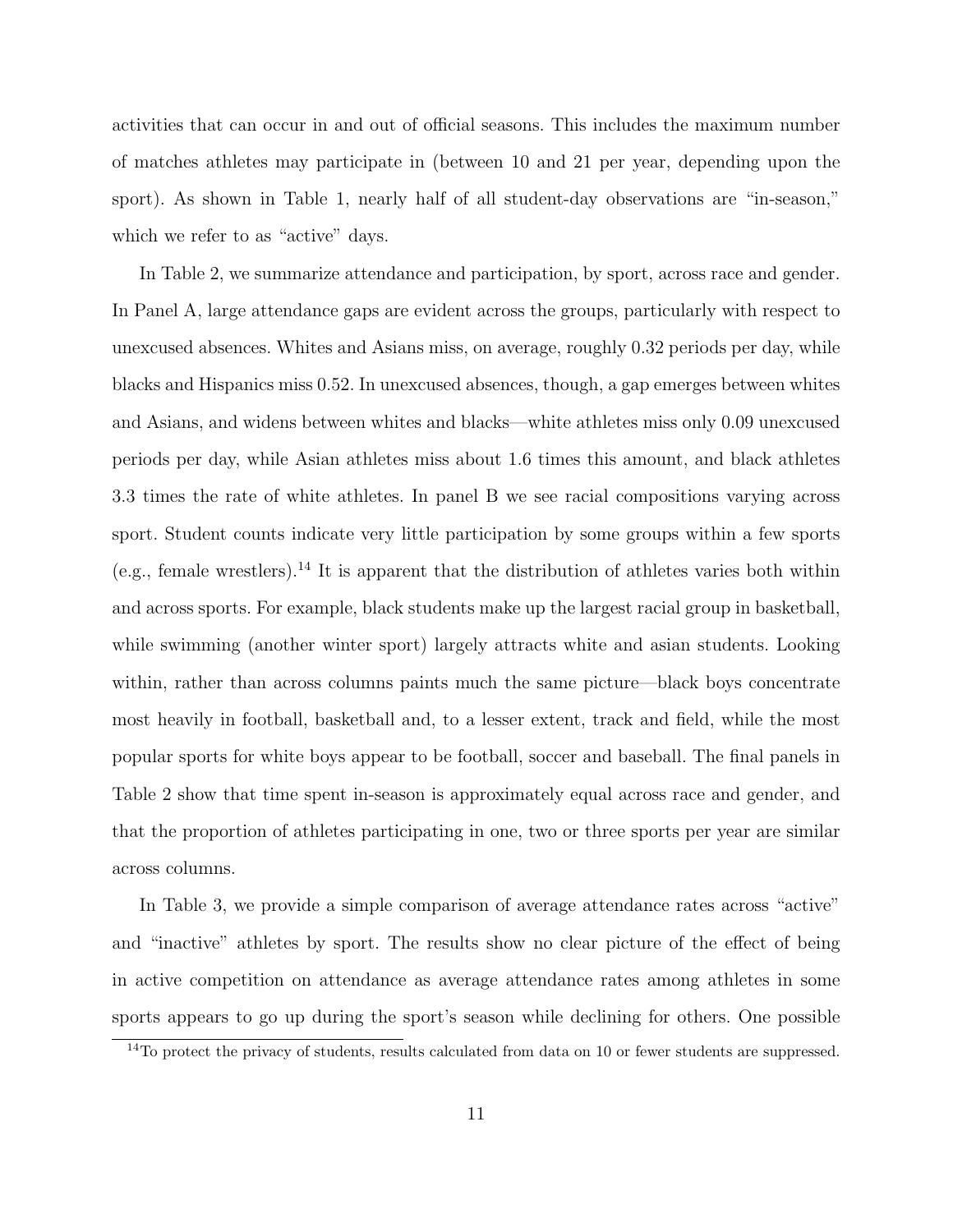explanation for this is the fact that these attendance statistics fail to account for general patterns of attendance over the school year, leaving spring sports appearing to have a negative affect on attendance, since attendance in the spring is relatively poor, generally, regardless of sports participation or in-season status.

To summarize the general patterns in attendance, we plot the average daily periods absent for active and inactive athletes, and non-athletes over the academic year in Figure  $1<sup>15</sup>$  $1<sup>15</sup>$  $1<sup>15</sup>$  It is clear that for unexcused absences in particular, there is an upward trend through the academic year. What is interesting, however, is that while the unexcused absences of inactive athletes follow the general upward trend in the general student population in the latter part of the year, the unexcused absences of active athletes fail to rise, until much later in the year when many athletes are still "active" yet are no longer competing as the state championship tournament concludes.

### <span id="page-13-0"></span>4 Empirics

#### 4.1 The effect of in-season status on absenteeism

To begin, we simply consider how being in active competition changes daily average attendance of athletes. Using the panel of daily attendance records for all SPS students in the sample years (2008-09 through 2011-12) in which they participated in at least one high-school sport, we estimate the the model,

<span id="page-13-2"></span>
$$
PeriodsAbsent_{i,s,d} = \alpha + \beta Active_{i,s,d} + \epsilon_{i,s,d}
$$
\n<sup>(1)</sup>

where  $PeriodsAbsent_{i,s,d}$  is the number of school periods individual i at school s is absent on day d, and is determined by i's participation status,  $Active_{i,s,d}$ , which equals one if student

<span id="page-13-1"></span><sup>15</sup>Note that different students are contributing to the athlete plots in different time periods, while the non-athlete plot is the same set of students throughout the school year.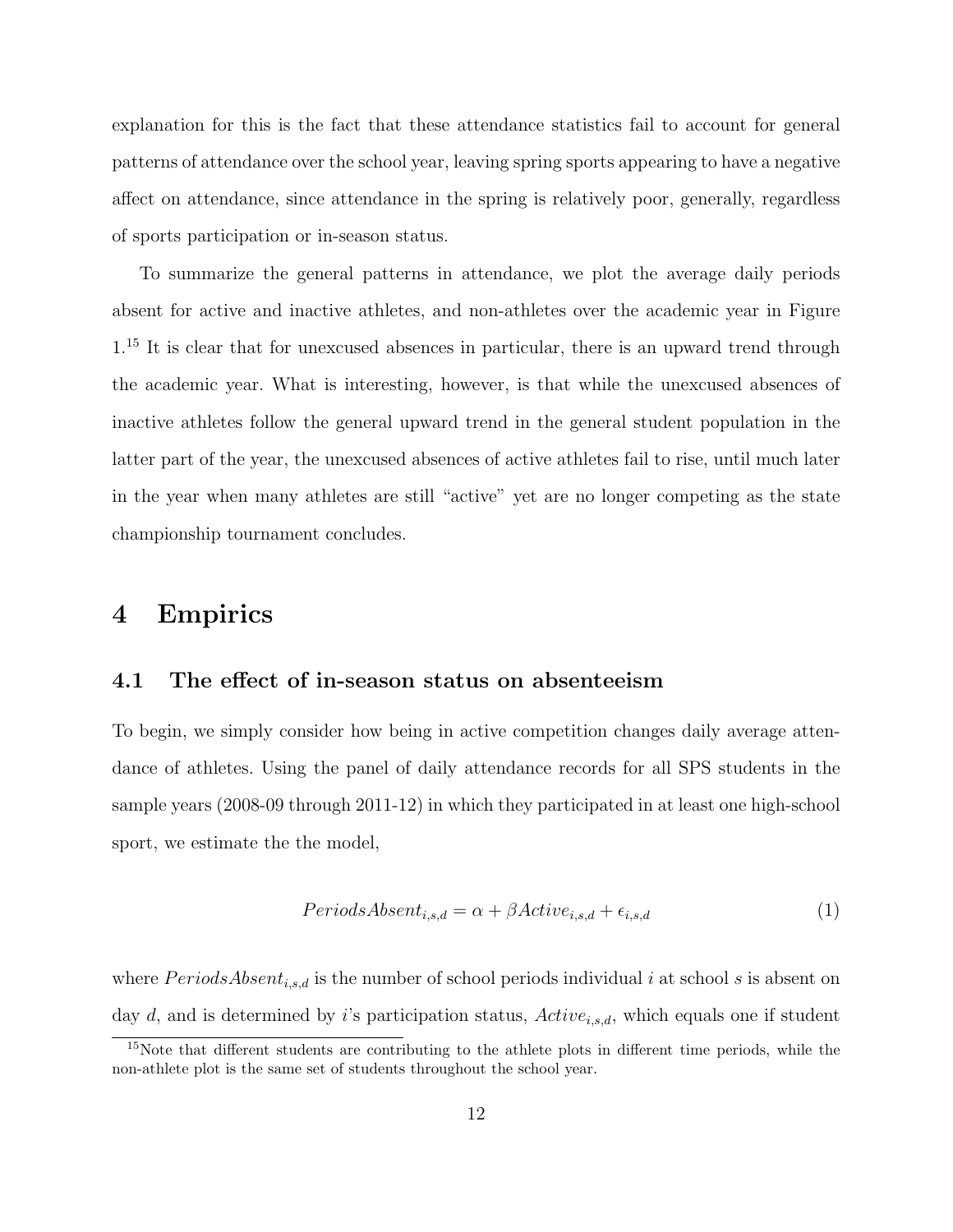$i$  is in-season on day d. In all specifications, standard-error estimates correct for possible clustering at the school level.[16](#page-14-0) Given differences in absenteeism and possible differences in the intensity of treatment across genders, we estimate [\(1\)](#page-13-2) separately for boys and girls. Of course, if active athletics participation decreases absenteeism,  $\hat{\beta}$  will be negative.

The results in column 1 of Table [4](#page-33-0) imply that active athletes exhibit lower rates of absenteeism on average. The number of periods boys are absent declines with active participation by approximately .027 per day, or 7 percent of the absence rate exhibited by inactive athletes (.39 classes daily). Active girls are absent .022 fewer classes per day, or 5.7 percent of the mean out-of-season absence rate (also .39 classes). The size and statistical significance of the estimates are modest, indicating with the confidence interval around the point estimate on the relationship between girls' sports participation and their school attendance spanning zero.

In several dimensions, even though the simple model of [\(1\)](#page-13-2) cannot be explained by athlete selection, it fails to account for athletes selecting systematically into seasons (i.e., sports), which may correlate with other unobservable student attributes that drive attendance. For example, if students who have more active days in a given year are more industrious or more competitive, and also have lower rates of absenteeism through the year, the point estimate in column 1 will be biased downward. If school attendance in the spring term tended to be lower where sports participation was higher (note that this is the case), this variation would

<span id="page-14-0"></span> $16$ With few clusters (e.g., we have ten schools), the asymptotic approximation of the autocorrelation within clusters may not be valid. We have conducted sensitivity analysis with respect to estimated standard errors, correcting for possible clustering at the school-year, and at the school-week level. Of the options, correcting for clustering at the school-level yields the largest standard-error estimates, which we choose to present. This is consistent with [Baum, Nichols and Schaffer](#page-26-3) [\(2011\)](#page-26-3) who note that "with nested levels of clustering, clusters should be chosen at the most aggregate level ... to allow for correlations among individuals at that level," and with [Cameron and Miller](#page-26-4) [\(forthcoming\)](#page-26-4), who argue that "the consensus is to be conservative and avoid bias and use bigger and more aggregate clusters when possible, up to and including the point at which there is concern about having too few clusters." In Appendix Table [A2](#page-47-0) we demonstrate the sensitivity of standard-error estimates to various assumptions on the pattern of clustering. T-tests are conducted using  $G - 1 = 9$  degrees of freedom when correcting for clustering at the school level. We also provide confidence intervals for the main results following the "few clusters" approach of Ibragimov and Müller [\(2010\)](#page-27-11) and Ibragimov and Müller  $(2013)$ .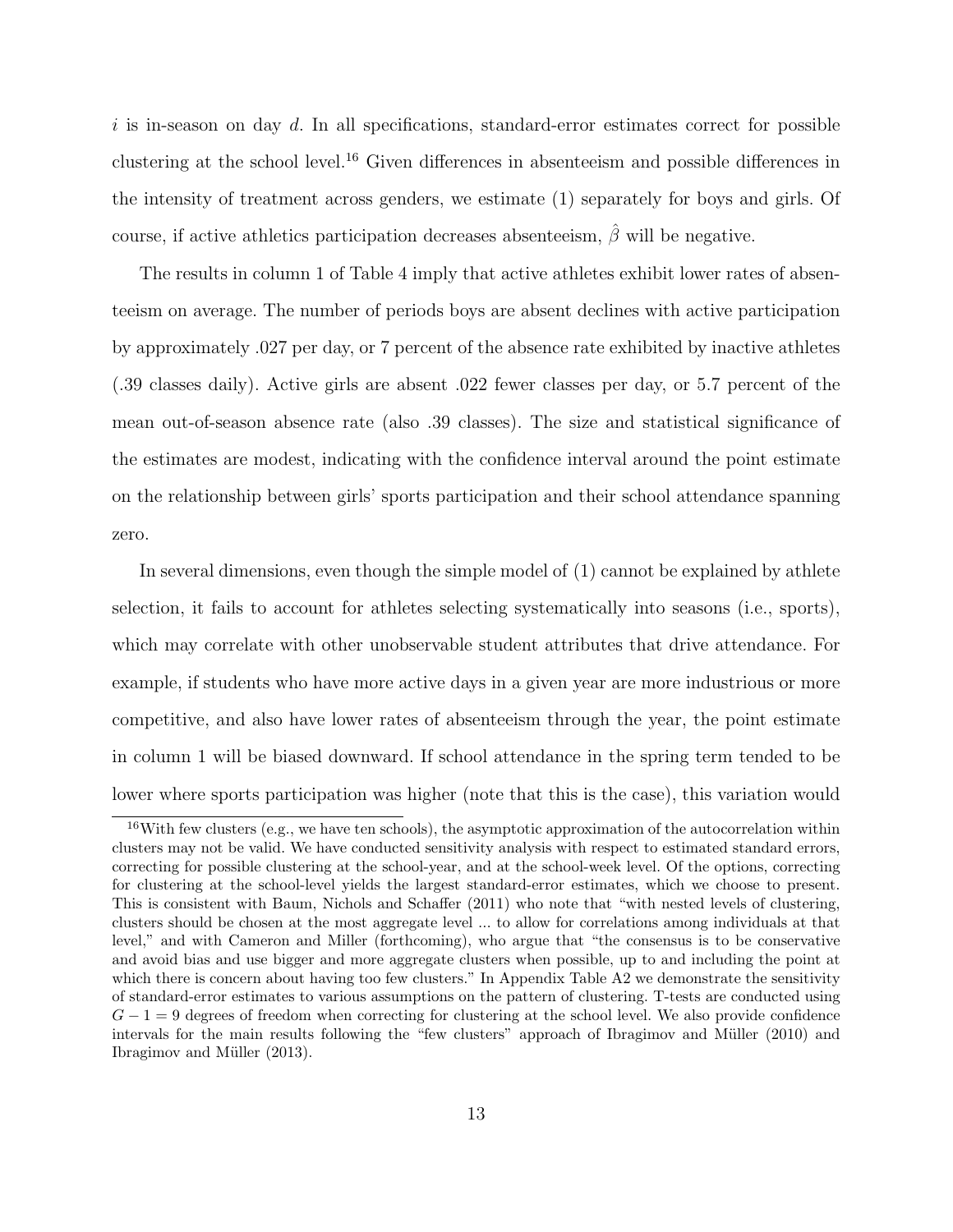also be potentially problematic. Likewise, school-level factors, more broadly, may correlate with attendance and average season lengths at the school.

To account for such potential confounders, we re-estimate [\(1\)](#page-13-2) as,

<span id="page-15-0"></span>
$$
PeriodsAbsent_{i,s,d} = \alpha + \beta Active_{i,s,d} + \lambda_{i,y} + \tau_{s,w} + u_{i,s,d}
$$
\n
$$
(2)
$$

with the addition of student-by-year fixed effects,  $\lambda_{i,y}$ , and school-by-year-by-week fixed effects,  $\tau_{s,w}$ . Thus, in columns 2 and 3 of Table [4,](#page-33-0) we identify the effect of being in active competition on absenteeism by leveraging two sources of variation separately: the day-by-day variation in in-season status for a given student, and, the student-by-student variation in in-season status within a given school-week. In column 4 we report point estimates from our preferred specification, identifying off of within-student variation in the timing of their active season while also absorbing school-week specific shocks into the error structure. While point estimates do move across columns, the overall story is consistently that attendance improves with active competition. From our fully-specified model, estimates imply that boys' absences fall with active athletic participation—being in-season reduces the number of periods absent by 5.2 percent relative to that seen out-of-season, on average. Although point estimates suggest that absences also decline among girls (3.3 percent), one should hesitate drawing such a conclusion as the confidence interval also includes zero.

#### 4.2 Are patterns of unexcused and excused absences different?

Before we consider the potential for heterogeneous effects, it will be instructive to consider the distinctions between absences designated "excused" versus those designated "unexcused." In particular, by separately identifying the effect of active competition on the type of absence has the potential to separate competing patterns of behavior. For example, a decline in unexcused absences would be consistent with athletes substituting away from oversleeping or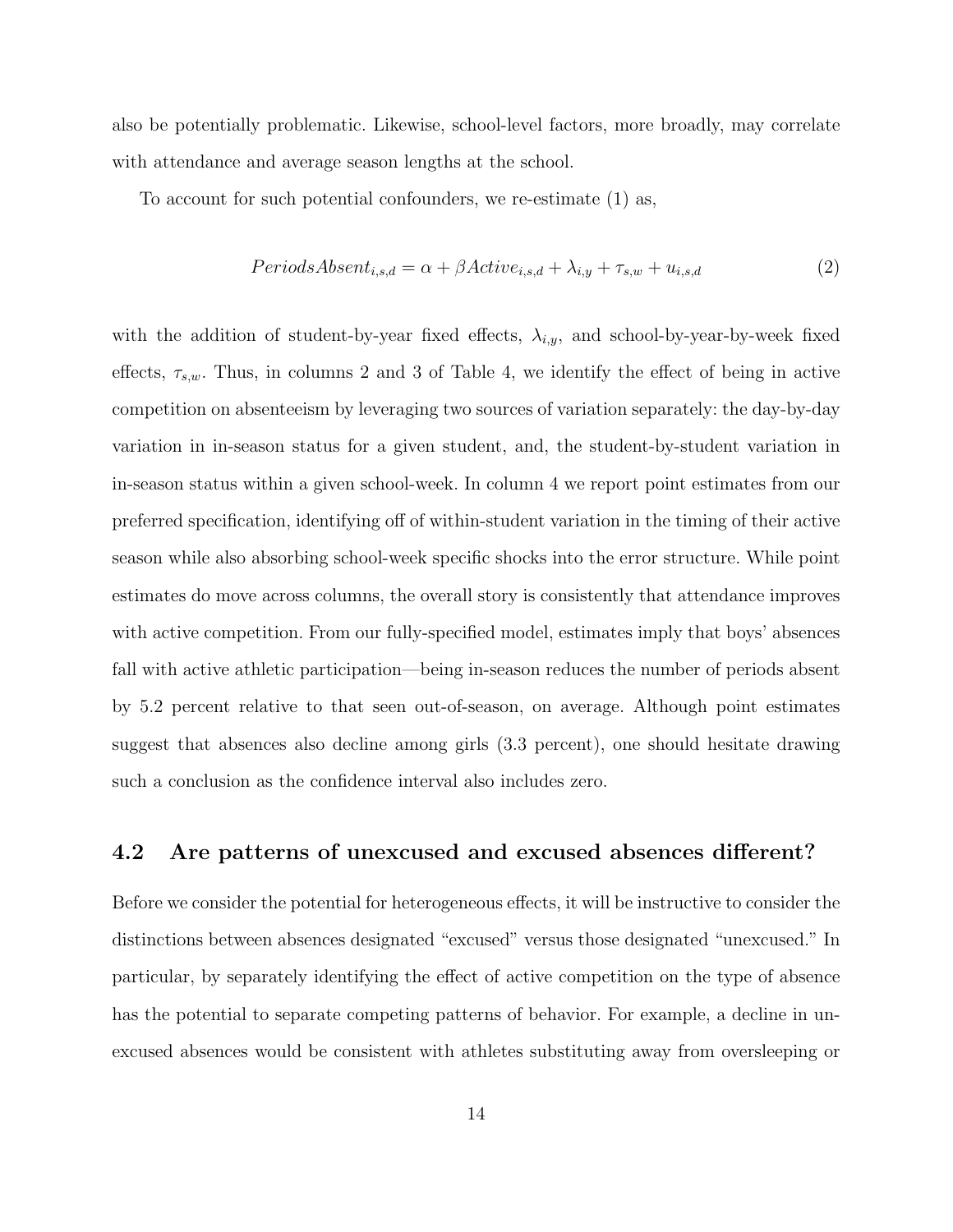leisure activities crowding out classes—examples of the sort of behavior that leads to unexcused absences—while excused absences should move differently, if not at all.[17](#page-16-0) We hesitate to think of this as a proper falsification exercise, as we can easily think of mechanisms that would move excused absences systematically with sport activity. For example, offsetting increases in excused absences would be consistent with students or parents investing additional resources in having given absences excused while the student is actively participating. As absences may be "excused" for reasons pertaining to the health of the student, we likewise might anticipate increases in excused absences among sports particularly susceptible to injury. (We will discuss this further when we consider whether there is a systematic pattern of nurse visits around active competition.)

In Table [5,](#page-34-0) we report the estimated effect of being active on excused and unexcused absences, adopting the fully-specific model in [\(2\)](#page-15-0). Doing so clearly points to the patterns of absenteeism among boy athletes being driven by their "unexcused" behavior—unexcused absences decline 10.3 percent when athletes are active, though excused absences decline only insignificantly (1.3 percent). The small negative effect of being active on excused absences should not be ignored, however, as it is by this that we learn that the decline in unexcused absences cannot be explained by parents investing in having given absences excused when their children are actively competing. Were this the case, which we could not rule out a priori, that the point estimate in column 2 would be positive.

As is the case in the restricted model reported in Table [4,](#page-33-0) the patterns of absences around girls' active competitions again appear modest when separated by whether the absence was excused or not. However, we can still rule out that parents are investing additional resources in having given absences excused when their girls are actively competing. Although insignificant, interpreting point estimates directly implies that unexcused and excused absences

<span id="page-16-0"></span><sup>&</sup>lt;sup>17</sup>Sanctioned tournaments that directly conflict with classes would, we imagine, increase excused absences. However, we see no evidence that any scheduled tournaments conflict with classes.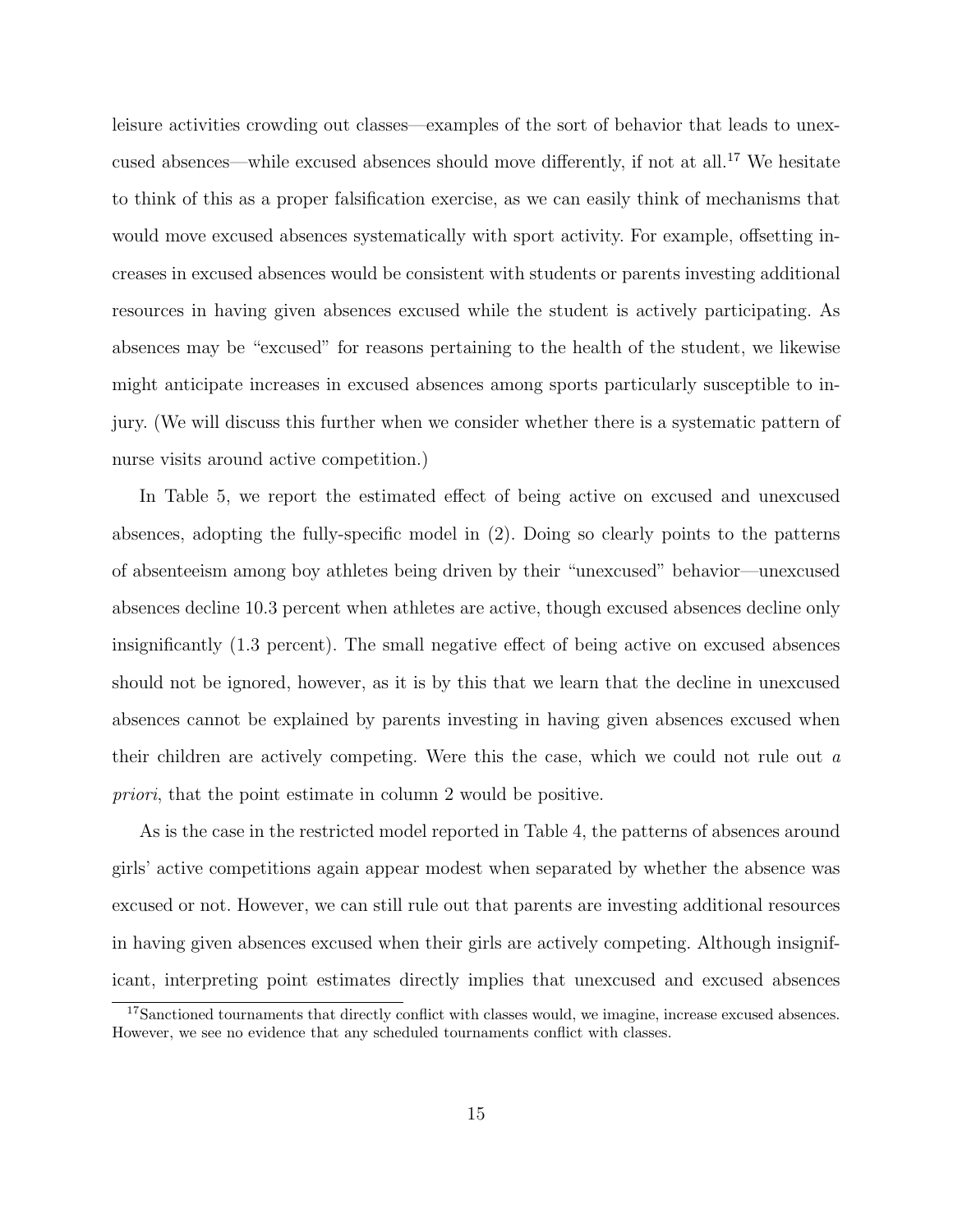decline among girls by 3.3 percent.

#### 4.3 Heterogeneity

#### 4.3.1 Race

Assuming that the effect of active participation on absenteeism is constant across race seems overly restrictive in light of significant race differences in both school attendance and sports participation. We therefore stratify the earlier estimates by race, which we present in Table [6.](#page-35-0) Among boys, doing so reveals that the effect of being in active competition on unexcused absences is strongest among black and Hispanic boys, who exhibit a 12.8-percent decline in unexcused absences relative to their average out-of-season attendance rates (which are high relative to white and Asian boys). The decline in white and Asian absenteeism is less than half this size (relative to their mean) and statistically insignificant at conventional levels. As in earlier specifications, excused absences do not increase in-season among any race/gender group, which we continue to interpret as ruling out that parents are more inclined to have given absences excused when their children are actively competition.[18](#page-17-0)

#### 4.3.2 Family structure

In Table [7](#page-36-0) we stratify by a measure of family structure—whether the student is recorded as living with both parents, or "not with both parents," which includes those in foster care, living with grandparents, or, as is predominantly the case, with one parent. There is a large body of work highlighting the association between divorce and children's long-run outcomes. As such, we think that considering the role of family structure in how athletics explains

<span id="page-17-0"></span><sup>&</sup>lt;sup>18</sup>Going one step further, any declines in excused absences would be consistent with improved health of the student or family, fewer conflicting educational activities or late buses, or a decline in school-imposed suspensions during active seasons.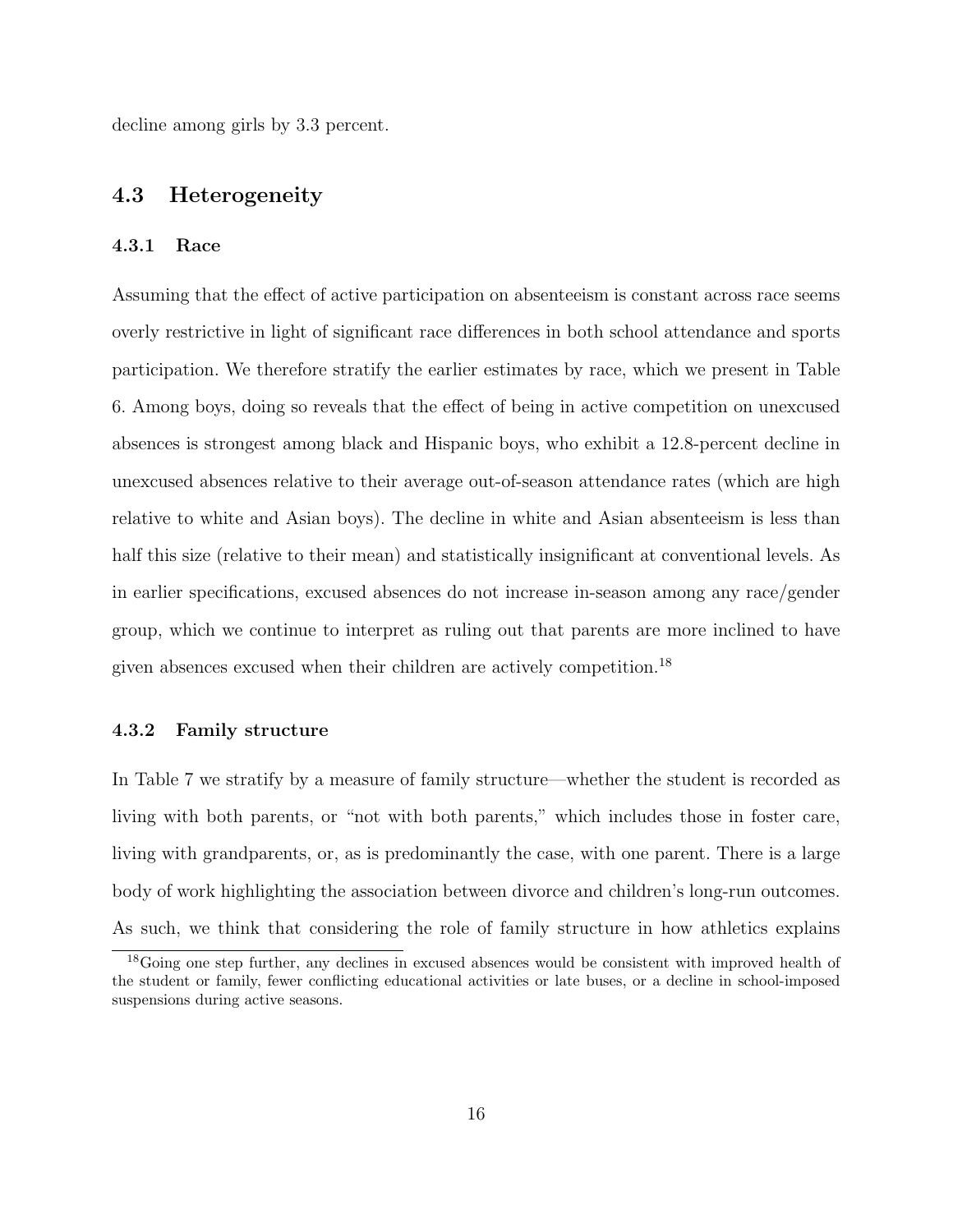outcomes is an important aspect for policy makers to consider.[19](#page-18-0)

While power is somewhat limited, there is a noteworthy robustness to the black and Hispanic result above; Table [7](#page-36-0) suggests that this is capturing a single-parent effect, of a sort. Note, first, that the stratification by family structure reveals that average absenteeism is higher among single-parent families in all race/gender cells. Unexcused absences are highest among black and Hispanic boys from single-parent homes (.39), while excused absences are highest among black and Hispanic girls from single-parent homes (.32).

Among boys (Panel A), the effect of being in active competition on unexcused absences is seemingly strongest among black and Hispanic boys from single-parent homes—declines in unexcused absences are 12.4 percent relative to their mean out-of-season attendance rates. The effect among black and Hispanic boys of two-parent households is also large—9 percent relative to the mean—but fails to exclude zero from the confidence interval. In Panel B we see that girls' unexcused absences are of similar magnitude, regardless of family structure, though precision and percentage-impact are greater among girls in two-parent households. In no case does stratifying by family structure reveal significant relationships between athletic participation and excused absences, although the impact for black and Hispanic students generally exceeds that of whites and Asians.

#### 4.3.3 Grade level

The incentives to please coaches or compete for playing time may change throughout athletes' high-school careers, making any grade-level heterogeneity an interesting distinction. In Table

<span id="page-18-0"></span><sup>19</sup>Using the National Longitudinal Survey of Youth, [Antecol and Bedard](#page-26-5) [\(2007\)](#page-26-5) "find that an additional five years with the biological father decreases the probability of smoking, drinking, engaging in sexual activity, marijuana use, and conviction." Exploiting variation in the divorce rate generated by changes in states' unilateral divorce laws, [Gruber](#page-27-13) [\(2004\)](#page-27-13) demonstrates that those adults exposed to unilateral divorce as children in the decade after the law change obtained less total education. This same identifying variation leads Cáceres-Delpiano and Giolito [\(2012\)](#page-26-6) to conclude that individuals who were children at the time of the reforms exhibited higher rates of violent crime arrests as adults. Both [Antecol and Bedard](#page-26-5) [\(2007\)](#page-26-5) and Cáceres-Delpiano and Giolito [\(2012\)](#page-26-6) cite reduced supervision and adult interaction as possible mechanisms. We believe this explanation to be particularly relevant for athletes as coaches have the potential to serve as de facto surrogates to active athletes, providing adult supervision and role modeling otherwise absent.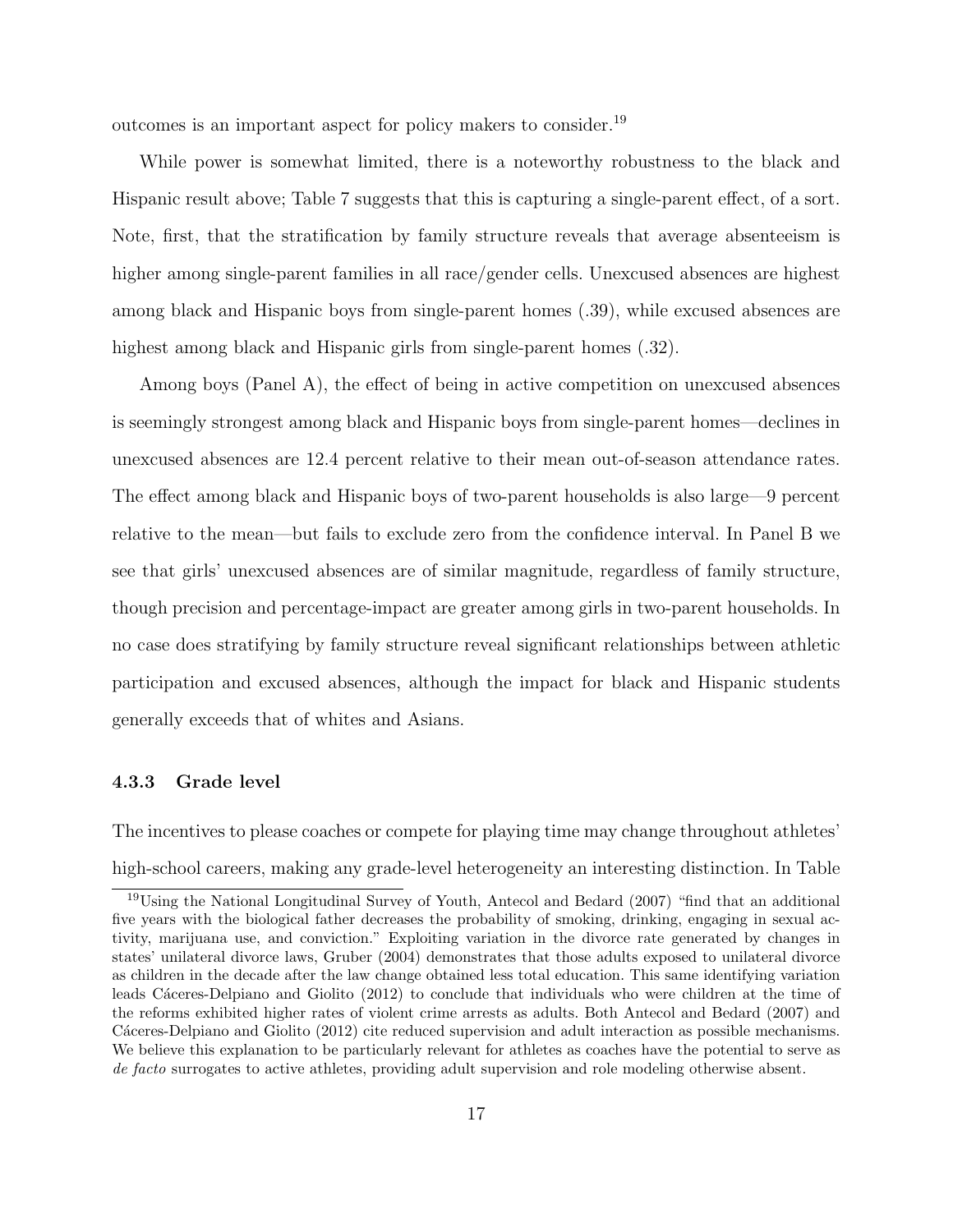[8,](#page-37-0) we estimate the effect of being in active competition on excused and unexcused absences stratifying by upperclassman and underclassman status, and again by gender. Across both boys and girls, active engagement in athletics predicts larger declines in absenteeism in earlier grade levels (i.e., grades nine and ten). This is particularly so among boys, where absenteeism rates are some 14.6-percent lower at the mean, a reduction of .7 class periods in a five-day school week. Among upperclassmen, the estimated effect remains statistically significant, but drops in size to 6.1-percent of the mean absenteeism rate. Again, in boys, excused absences do not appear to be responsive to active sports participation, and the negative point estimates again suggest that there is no measurable substitution across unexcused and excused absences. Excused absences do fall among girls in lower grade levels, although there is also less heterogeneity across active and inactive athletes.

#### 4.4 Are there game-day effects on absenteeism?

According to the Washington Interscholastic Activities Association (WIAA), athlete attendance is monitored and eligibility is jeopardized by poor attendance. However, it is notable that athletes are required to attend a full day of school on the day of any sport competition in order to be eligible for competition. As such, to the extent students are responding to incentives, we might expect more than simple level shifts in attendance for periods of active participation.

To our data, we add nearly 8,500 tournament events—school-by-sport-specific dates on which competition occurred within SPS. Schedule data for all sports were collected from daily online historical records in the Seattle Times, internet records databases, and from high-school coaches.<sup>[20](#page-19-0)</sup> We believe we have nearly full coverage over the four years, though we suspect some missing dates for the wrestling tournaments and gymnastics meets occurring in the first two years.

<span id="page-19-0"></span> $^{20}$ See www.athletic.net, www.maxpreps.com, and www.nwcaonline.com.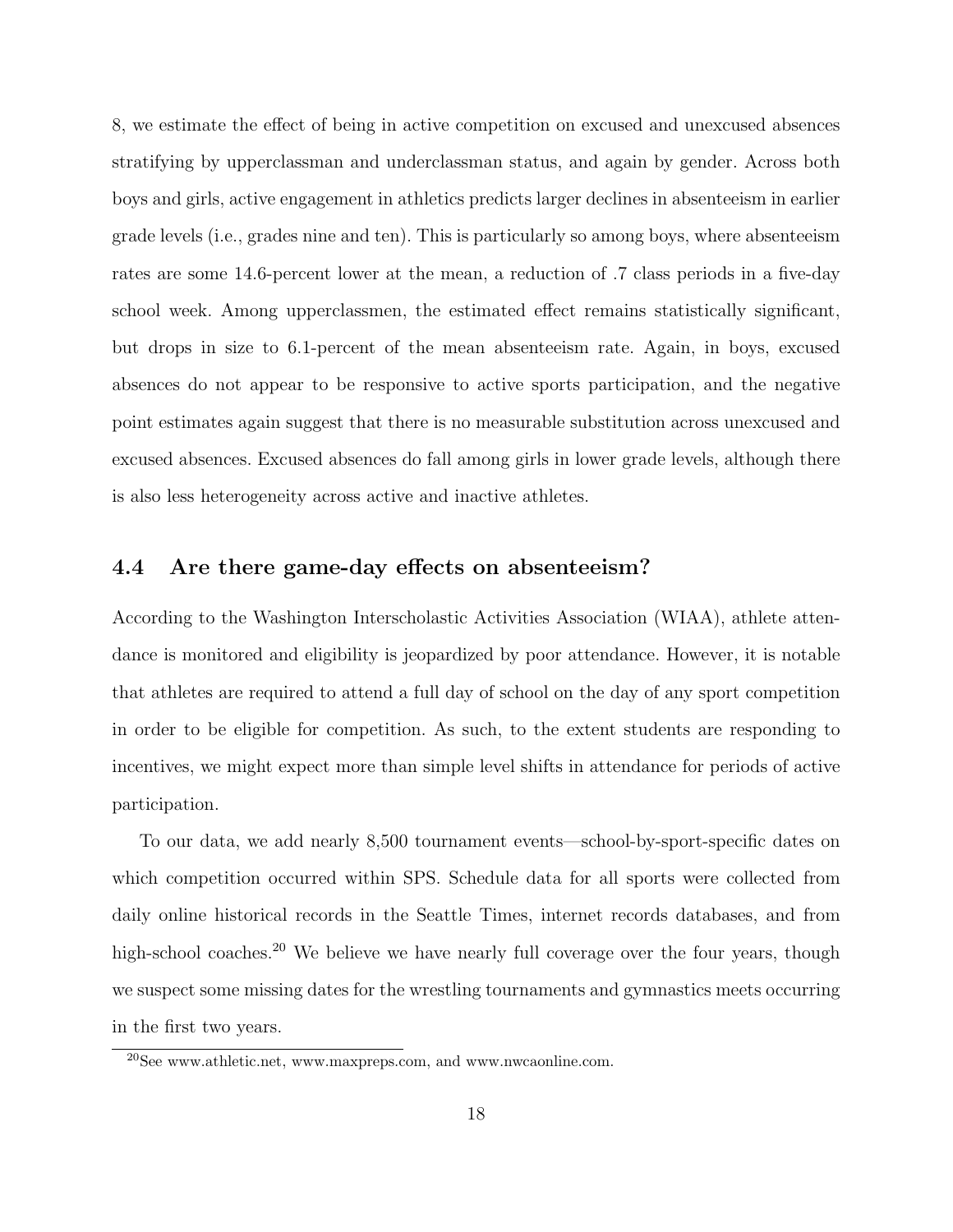In the models of Table [9,](#page-38-0) we allow student  $i$ 's absenteeism to vary differently on game days, and on the calendar days immediately before and after a game.<sup>[21](#page-20-0)</sup> We adopt our preferred specification from above, but, as sports can tend to follow somewhat regular schedules (e.g., football tending to play games on Fridays), we report specifications with and without dayof-week fixed effects.

Allowing for this flexibility proves important to fitting the data, and reveals an interesting pattern that is consistent with students optimizing around the incentives they face. For boys, the pattern in unexcused absences is clearly systematic around tournament dates, with the overall decline in absences documented above seemingly driven by general declines in absenteeism, but particularly large declines in absenteeism on game days, with an offsetting increase on days following tournaments, where active athletes are apparently not different from inactive (i.e., out-of-season) athletes. This pattern is consistent with a strong behavioral response to the policy, but with an offsetting effect—athletes make up for their increased attendance leading up to game days with post-game-day retreats, of a sort. This pattern is even more evident in excused absences. While the earlier results (see Table [5\)](#page-34-0) reveal no net difference in excused absences between in-season and out-of-season boys, allowing for gameday effects in Table [9](#page-38-0) uncovers an underlying pattern of declining absences leading into game days (although point estimates are insignificant) and a large and significant increase in excused absences on days that follow game days. Using the point estimates from the models without day-of-week fixed effects, relative to the average active boy on days not surrounding a tournament, active boys experience only slightly lower absenteeism rates the day before a game. However, the effect is more than doubled on game days, reducing truancy by 21 percent relative to inactive athletes. This is followed by a rise in truancy on the day after a game, even accounting for the overall reduction while in-season. Excused absences also

<span id="page-20-0"></span><sup>21</sup>For example, only Thursday football games are identifying the effect on post-game-day absenteeism for football players. Practice schedules are not available, but we imagine them contributing to any differences between active and inactive absences that are apparent beyond the plus/minus one-day margin.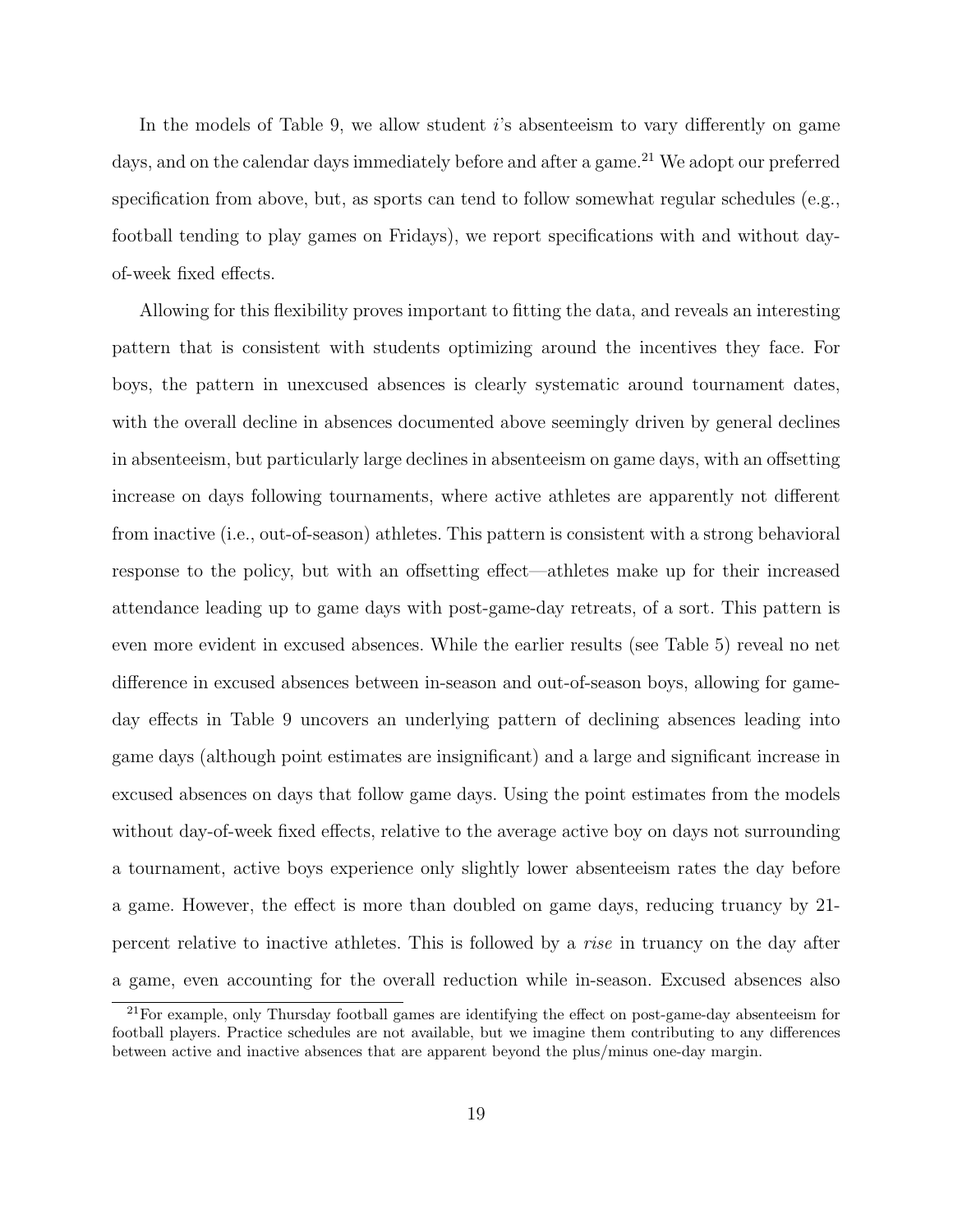increase on the day after a game—the day after a game, excused absences are 13.6-percent higher than we see in active boys on days not surrounding a game. While this is consistent with parents investing additional resources in having absences excused, our prior would be for such practice to be demonstrated leading up to game days, or on game days, where marginal absences are more likely to trigger ineligibility. Thus, we anticipate that part of this pattern may be explained by injury and or recovery times, which we consider below.

Among girls, recall that we found no significant differences in either unexcused or excused absences overall. However, allowing for game-day effects in the patterns of absences likewise points to significant reductions in absences on game days followed by significant increases in absences on days that follow game days. Relative to the average inactive girl, active girls exhibit similar absenteeism rates the day before a game, but 9.1-percent lower truancy rates on game days. On days following games, they exhibit 11.6-percent *higher* unexcusedabsenteeism rates when compared to active girls on game days or the day prior. Excused absences decrease 13.7 percent on game days, but again rise the day after a game.

While somewhat cumbersome given that tournaments for some sports fall disproportionately on particular days of the week (e.g., a majority of football games occur on Fridays, and cross-country invitational meets on Saturdays), sport-specific estimates are provided in tables [10](#page-39-0) and [11.](#page-40-0) Across all sports, the model suggests that football players are potentially the most sensitive to game-day effects. On days prior to games they are 38.8-percent less likely to be absent than are inactive male athletes, 44.1-percent less likely on game days, but 54.1-percent *more likely* to be absent on days following a game.<sup>[22](#page-21-0)</sup> Other sports in which absenteeism is seemingly quite responsive to game days include boys' basketball (8.8-percent decrease, 43.5-percent decrease, and 7.7-percent increase) and girls' basketball (21.7-percent decrease, 61.7-percent decrease, and 10.8-percent increase). Two sports—cross country and

<span id="page-21-0"></span> $22$ Relative to the off-season rates of absenteeism specifically among football players  $(.34)$ , these numbers are also quite large, at -19.4, -22.1, and 27.1.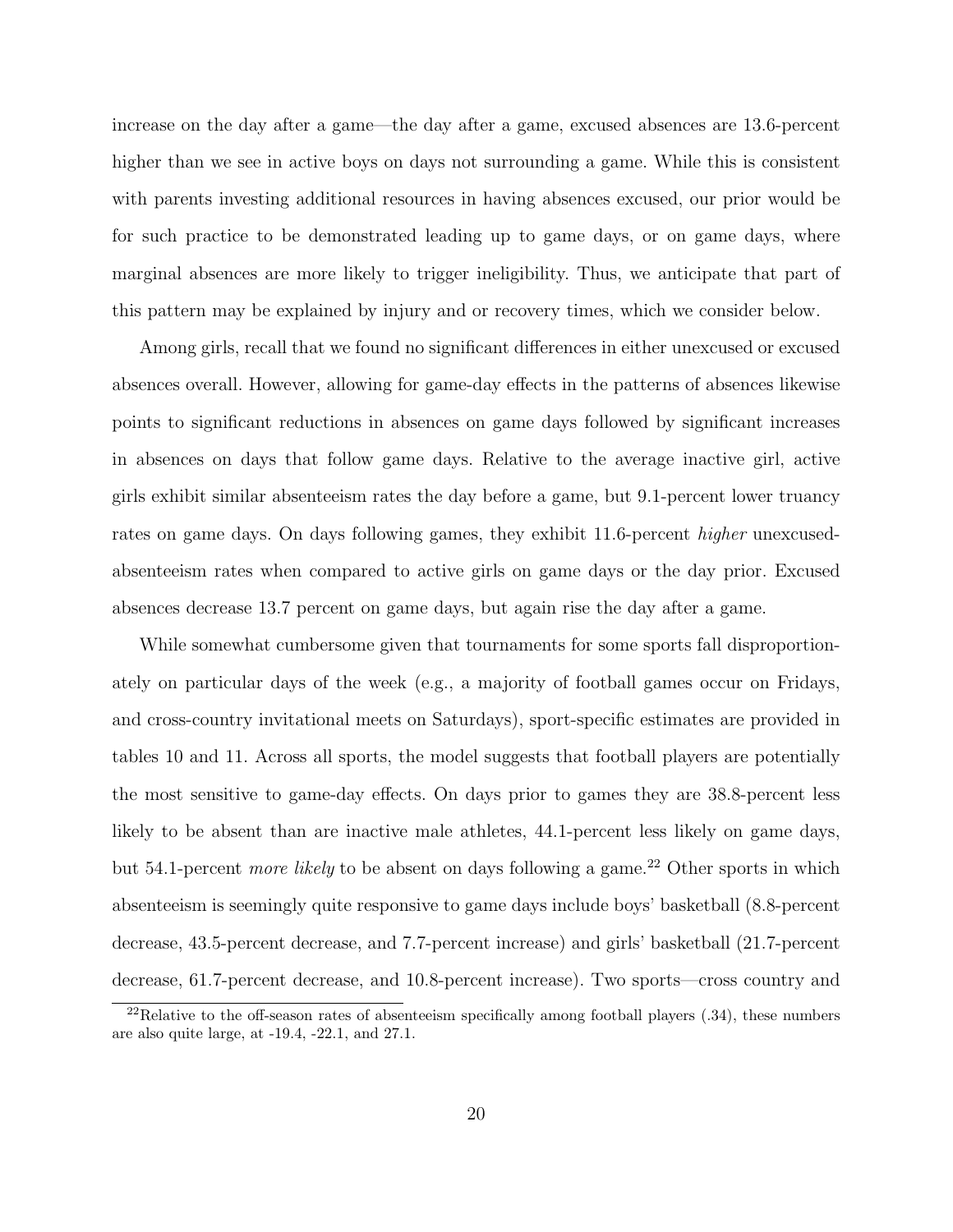golf, which both attract mainly white and Asian students—seemingly having unexcused absences increase with active participation.

#### 4.5 Effects on health

There is twofold interest in considering nurse visits by athletes around game days. First, competition-related injuries present another possible mechanism through which attendance and learning may be crowded out. Second, to the extent that such visits represent costly outcomes to high-school athletics, we have direct interest in quantifying such a mechanism. Here, we consider daily records of athletes' visits to school-based health centers located in each of the high schools in our sample. From the records, we use only those visits seemingly related to a physical-health complaint or injury.<sup>[23](#page-22-0)</sup> While we do not observe injured students who are absent from school, elevated numbers of nurse visits following tournaments would nonetheless suggest either a substitution from other days or an increase in injuries suffered on game days. Of course, given that game-day injuries lead to absences on subsequent days, we anticipate that our estimates will understate the true effects of active sports participation on injuries.[24](#page-22-1)

<span id="page-22-0"></span>In the first two columns of Table [12](#page-41-0) we present results from linear-probability models

<sup>&</sup>lt;sup>23</sup>There are 13 categories students can be referred to the nurse for: Physical health complaint, injury, medication, social/emotional, SPED assess, health screen, nursing treatment, immunization, possible abuse, AOD (alcohol/drugs), disability related services (under Section 504 of the Rehabilitation Act), Student Intervention Team (SIT) Assessment, and barriers to learning assessment follow-up (SDQ).

<span id="page-22-1"></span><sup>&</sup>lt;sup>24</sup>Traditionally, recognition of the dangers that athletics pose to participants has focused on injuries with localized effects and symptoms directly associated with the injured body part, such as sprains, dislocations and muscle contusions.Recent research on sports injuries indicates that mild traumatic brain injuries (also known as concussions, or MTBIs for short) may be more prevalent than previously thought with the potential for serious medium and longterm effects not readily apparent [\(McCrory, Meeuwisse, Johnston, Dvorak,](#page-28-11) [Aubry, Molloy and Cantu](#page-28-11) [\(2009\)](#page-28-11)). In the 2005/06 academic year, an estimated 136,000 sports-related concussions occurred in U.S. high schools, with nearly four out five occurring during competition [\(Gessel, Fields,](#page-27-14) [Collins, Dick and Comstock](#page-27-14) [\(2007\)](#page-27-14)). Previously concussed students returning to school may experience an aggravation of symptoms by the conditions found in the classroom, and seek medical at the school nurse as the brain works to recover. [McAvoy](#page-28-12) [\(2012\)](#page-28-12) notes that recovery typically occurs over a one to three week period. It would not be surprising for students to feel well enough to return to school, only to then visit the nurse with MTBI-related headaches, nausea or dizziness.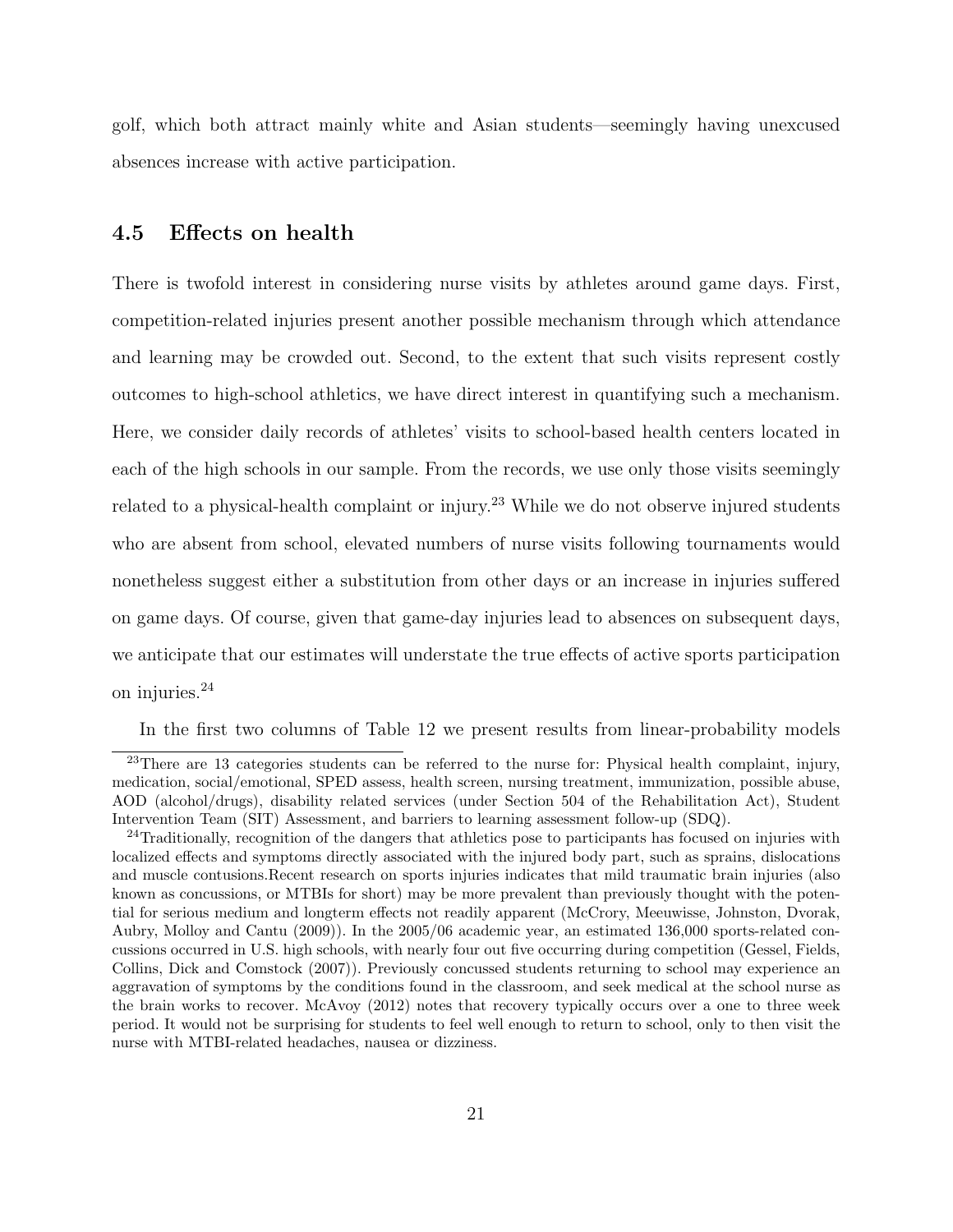estimating the effect of active sports participation (including game-day effects) on the prob-ability of visiting a school nurse with a injury or physical health complaint.<sup>[25](#page-23-0)</sup> As before, the models are estimated with and without day-of-week fixed effects, again, not revealing sensitivity to their inclusion.

From this analysis, several interesting results emerge. First, though point estimates are positive, active athletes do not visit the school nurse at different rates overall. Second, among female athletes, we note that there is very little movement in nurse visits around game days. Third, despite higher rates of attendance on game days, boys are somewhat less likely to visit the school nurse on the day of a competition—some 1.7-percent less likely than the average inactive boy athlete—possibly reflecting that athletes may "tough it out" for a chance to play. This pattern is somewhat worrying, however, as this may reflect suboptimal investments in medical care among athletes around competition.

Finally, on days following tournaments, we identify a large spike in active male athletes visiting the school nurse with injuries or physical complaints. This effect is large and statistically significant—a 37.5-percent increase relative to mean out-of-season rates—despite the fact that fewer athletes are present at school on the days that follow a tournament.

#### 4.6 Academic performance

We next turn to an analysis of the effects of active participation on student achievement, leveraging student-by-class level administrative transcript data. With the potential to consider within-class variation in performance, we generally have six observations per semester for each athlete—for each we have a course title, subject code, and final letter grades. For our purpose, we transform letter grades into a standard 4.0 scale, and create a semester-level measure of active participation for each athlete using the sport-specific schedules considered

<span id="page-23-0"></span><sup>&</sup>lt;sup>25</sup>This is not conditioned on being present at school. Yet, note that a substantial number of individuals have nurse visits on days in which they miss all periods. We imagine, although we have yet to confirm, that students may show up for classes but subsequently report to the nurse before the first bell.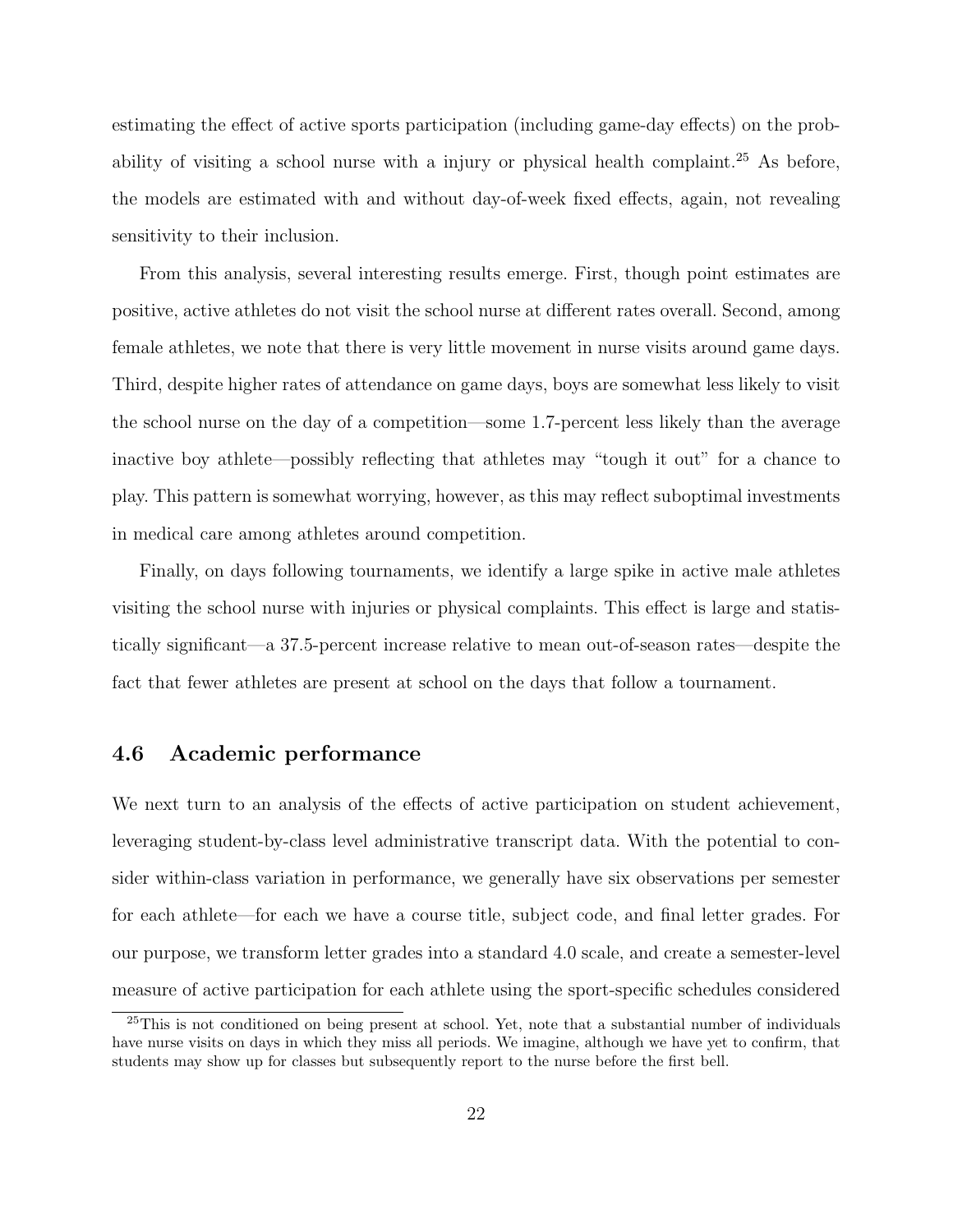above. That is, we regress athlete  $i$ 's performance in class c on the proportion of semester  $t$ that athlete spent in season,

$$
Grade_{i,c,t} = \alpha + \gamma Prop. \text{ Semester} \text{ Active}_{i,t} + \lambda_i + \eta_g + \sigma_{s,c,t} + u_{i,c,t}, \tag{3}
$$

where  $\sigma_{s,c,t}$  is a set of school-by-course-by-semester-by-school-year fixed effects.<sup>[26](#page-24-0)</sup> Relative to attendance, grades represent an infrequently observed outcome of sports participation, being observed only twice per year. We therefore relax the assumption of individual-by-year fixed effects, which utilizes only variation in a student's active participation occurring between the first and second semesters, with the inclusion of individual and grade fixed effects  $(\lambda_i)$  and  $\eta_g$ , respectively). Estimated standard errors again allow clustering at the school level.

In Table [13](#page-42-0) we provide a table of results similar to that for absenteeism, with and without the extensive sets of fixed effect. While initial specifications suggest some systematic variation in academic performances with differences in the intensity of active participation, once we account for unobserved heterogeneity specific to students and to semester-specific courses within schools (in column 4) the point estimates are small, and statistically insignificant.<sup>[27](#page-24-1)</sup>

In Table [14,](#page-43-0) we stratify by both gender and race, which reveals an important difference in how grades move with active participation. In particular, in boys, point estimates suggest that performance among black and Hispanic athletes improves with active participation and the effect is statistically significant. White and Asian athletes appear to suffer slight declines, though the estimate is not statistically significant. The same asymmetry is true among female athletes, with white and Asian athletes' grades declining and black and Hispanic's rising,

<span id="page-24-0"></span> $^{26}$ By course, we mean to imply a particular subject and course code (e.g., Geometry 101) rather than a particular section of Geometry 101. Schools may teach concurrent sections of the same course within a semester.

<span id="page-24-1"></span><sup>&</sup>lt;sup>27</sup>Given the discrete nature of letter grades, a point estimate of  $0.095$  cannot represent a  $0.095$  average increase across all courses in a semester which is spent entirely in-season. Rather, accounting for such an effect arising from across six classes, the effect is equivalent to a student experiencing roughly a 0.3 point increase in two classes (e.g., going from B to B+) or a 0.6 point increase in one class (e.g., one grade being changed from B to A-).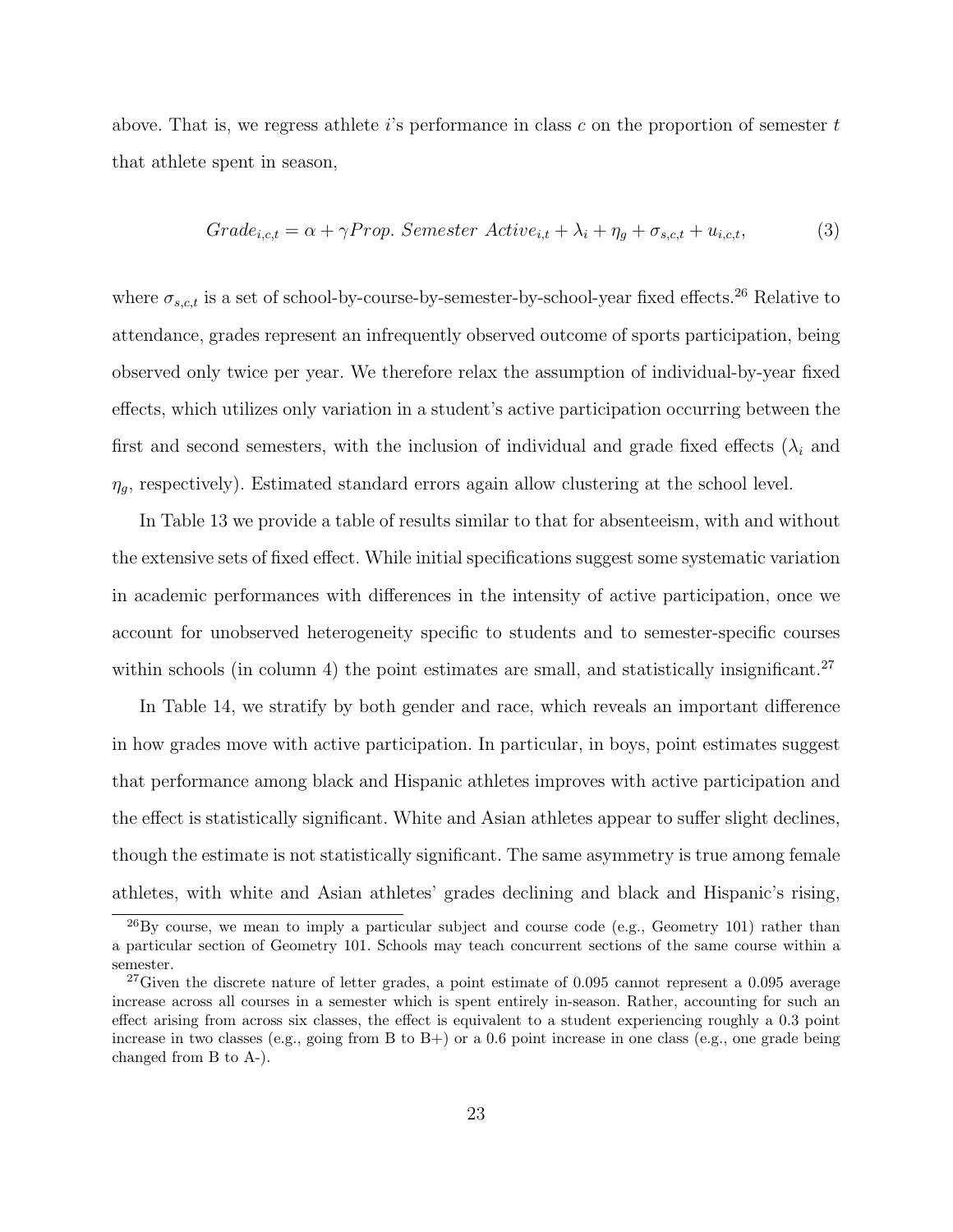but both effects are small relative to the effect for black and Hispanic boys, and statistically significant at the 10-percent level only for white and Asian girls.

In Table [15](#page-44-0) we again stratify by a measure of family structure—whether the student is recorded as living with both parents, or "not with both parents," which includes those in foster care, living with grandparents, or, as is predominantly the case, with one parent. Doing so, suggests that it is black and Hispanic boys who do not live with both parents that drive the relationship between active participation and improvements in academic outcomes. Moreover, the magnitude of the point estimate is not inconsequential, suggesting that black and Hispanic boys spending most of the semester active could improve by nearly 0.3 in two classes (e.g., the difference between a B and a B+). Stratifying by family structure also reveals that there is declining performance with active participation among white boys living with two parents. The magnitude of this decline is small, however, relative to the gains by black and Hispanic athletes, and marginally statistically significant.

Among girls, the academic performance of those living with both parents appears unresponsive to the athletic calendar, whether pooled or stratified by race. The net effect of greater active sports participation for girls not living with both parents is negative, which appears to be driven by declines by white and Asian girls.

# <span id="page-25-0"></span>5 Conclusion

Using data on daily student-level records of attendance, we find that active athletic participation reduces absenteeism, with truancy reductions as the primary source of benefit. We find the effects to be particularly strong for black and Hispanic students, and athletes living in single-parent households. Despite the overall reductions, there are partially offsetting increases in absenteeism following game days—allowing for sport-specific effects, relative to inactive athletes we find as large as a 28-percent increase in the propensity for football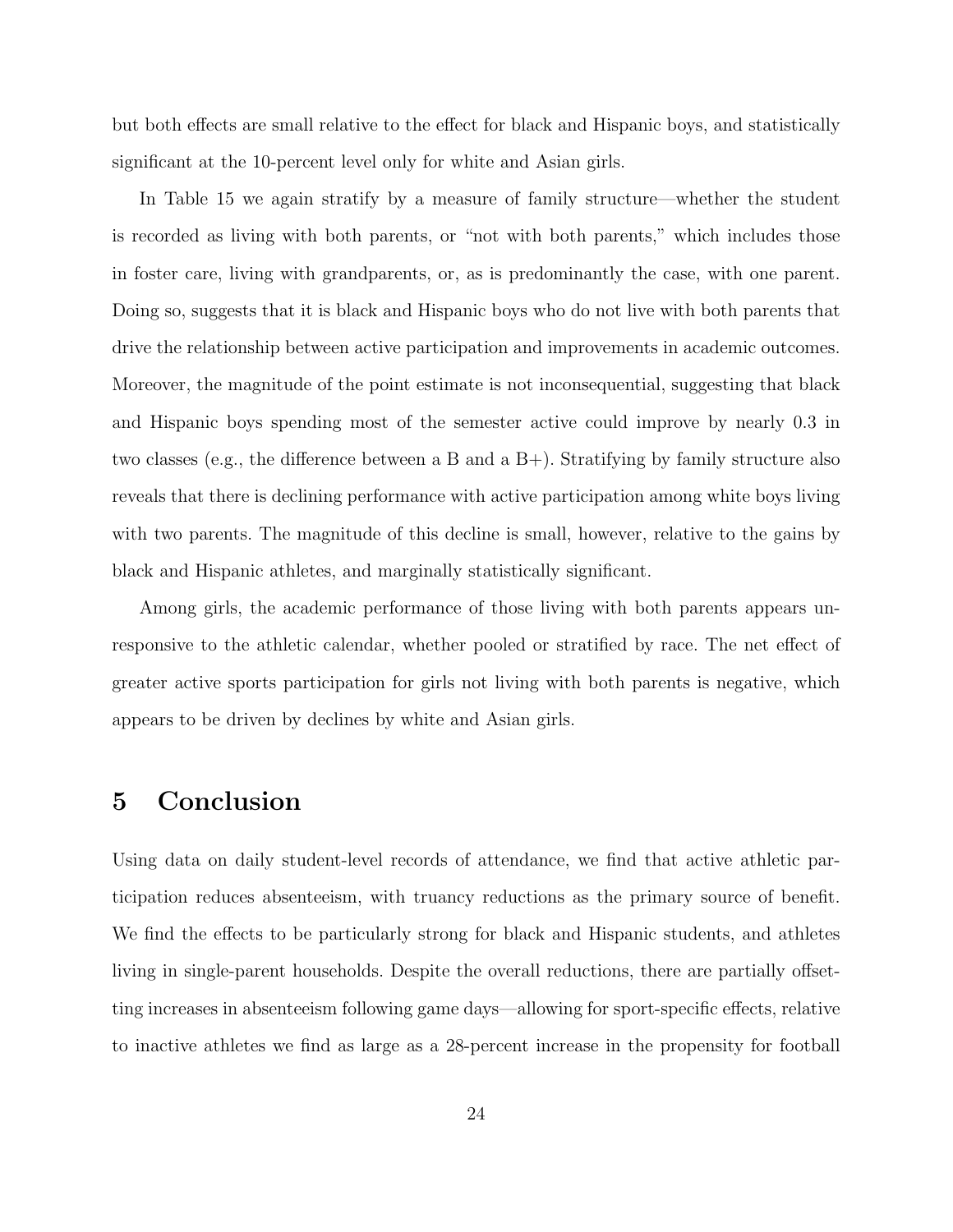players to record unexcused absences on days following a game. While the truancy pattern increases our confidence in having retrieved estimates of the causal effect of participation on absenteeism, at the same time we see the partial undoing of the attendance gains leading up to game days as an area of immediate concern. Also troubling are increases in visits to school nurses among male athletes on days following competition (despite higher absenteeism). Likewise, lower utilization on the day of a tournament suggests under-provision of health services that is equally troubling. Students' transcripts also suggest that the truancy response to active participation may show up in academic gains—the longer is athlete's length of season, the higher is academic performance. The magnitudes are not strikingly large, however, which leaves room for future research in this area.

### References

- <span id="page-26-5"></span>Antecol, Heather and Kelly Bedard, "Does single parenthood increase the probability of teenage promiscuity, substance use, and crime?," Journal of Population Economics, 2007, 20 (1), 55–71.
- <span id="page-26-1"></span>Arulampalam, Wiji, Robin A Naylor, and Jeremy Smith, "Am I missing something? The effects of absence from class on student performance," Economics of Education Review, 2012, 31 (4), 363–375.
- <span id="page-26-0"></span>Barron, John M, Bradley T Ewing, and Glen R Waddell, "The effects of high school athletic participation on education and labor market outcomes," Review of Economics and Statistics, 2000, 82 (3), 409–421.
- <span id="page-26-3"></span>Baum, Christopher F., Austin Nichols, and Mark E. Schaffer, "Evaluating one-way and two-way cluster-robust covariance matrix estimates," July 2011.
- <span id="page-26-6"></span>Cáceres-Delpiano, Julio and Eugenio Giolito, "The impact of unilateral divorce on crime," Journal of Labor Economics, 2012, 30 (1), 215–248.
- <span id="page-26-4"></span>Cameron, A. Colin and Douglas L. Miller, "A Practitioner's Guide to Cluster-Robust Inference," Journal of Human Resources, October 2013 forthcoming.
- <span id="page-26-2"></span>Chen, Jennjou and Tsui-Fang Lin, "Class attendance and exam performance: A randomized experiment," The Journal of Economic Education, 2008, 39 (3), 213–227.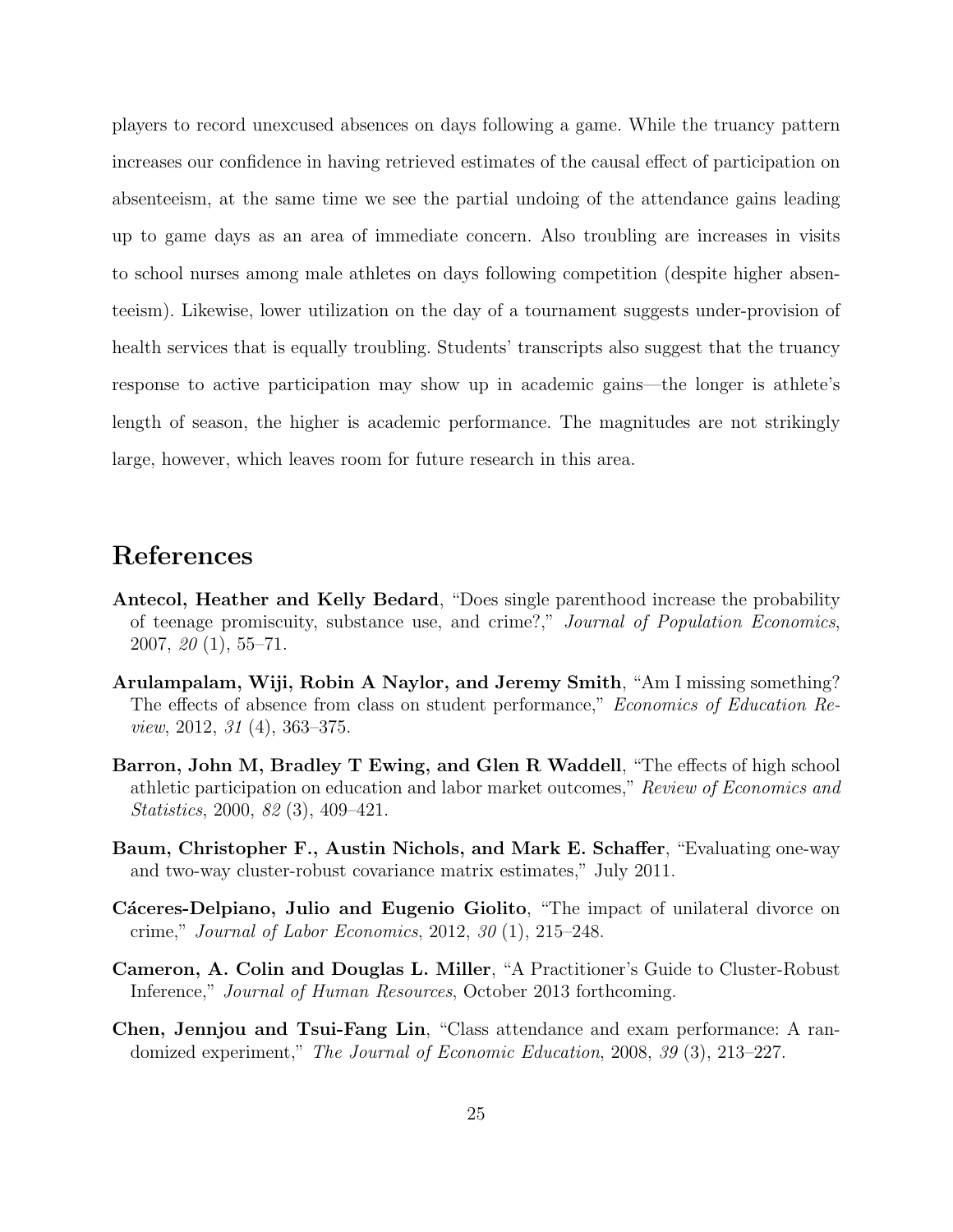- <span id="page-27-6"></span>Dobkin, Carlos, Ricard Gil, and Justin Marion, "Skipping class in college and exam performance: Evidence from a regression discontinuity classroom experiment," Economics of Education Review, 2010, 29 (4), 566–575.
- <span id="page-27-7"></span>Durden, Garey C and Larry V Ellis, "The effects of attendance on student learning in principles of economics," The American Economic Review, 1995, pp. 343–346.
- <span id="page-27-0"></span>Eide, Eric R and Nick Ronan, "Is participation in high school athletics an investment or a consumption good? Evidence from high school and beyond," Economics of Education Review, 2001, 20 (5), 431–442.
- <span id="page-27-4"></span>Eren, Ozkan and Daniel Millimet, "Time to learn? The organizational structure of schools and student achievement," Empirical Economics, May 2007, 32 (2), 301–332.
- <span id="page-27-14"></span>Gessel, Luke M, Sarah K Fields, Christy L Collins, Randall W Dick, and R Dawn Comstock, "Concussions among United States high school and collegiate athletes," Journal of athletic training, 2007, 42 (4), 495.
- <span id="page-27-13"></span>Gruber, Jonathan, "Is making divorce easier bad for children? The long-run implications of unilateral divorce," Journal of Labor Economics, 2004, 22 (4), 799–833.
- <span id="page-27-5"></span>Hansen, Benjamin, "School Year Length and Student Performance: Quasi Experimental Evidence," 2011.
- <span id="page-27-11"></span>Ibragimov, Rustam and Ulrich K Müller, "t-Statistic based correlation and heterogeneity robust inference," Journal of Business & Economic Statistics, 2010, 28 (4), 453–468.
- <span id="page-27-12"></span> $\equiv$  and Ulrich K. Müller, "Inference with Few Heterogeneous Clusters," July 2013.
- <span id="page-27-9"></span>Kuhn, Peter and Catherine Weinberger, "Leadership Skills and Wages," Journal of Labor Economics, 2005, 23 (3), 395–436.
- <span id="page-27-10"></span>Laughlin, Neil T, "Athletic participation and the grade point average, absences, cuts, and disciplinary referrals of high school athletes.," International Journal of Sport Psychology, 1978.
- <span id="page-27-3"></span>Lavy, Victor, "Do Differences in Schools' Instruction Time Explain International Achievement Gaps? Evidence from Developed and Developing Countries," 2012.
- <span id="page-27-2"></span>Lee, Jong-Wha and Robert J Barro, "Schooling quality in a cross–section of countries," Economica, 2001, 68 (272), 465–488.
- <span id="page-27-1"></span>Lipscomb, Stephen, "Secondary school extracurricular involvement and academic achievement: A fixed effects approach," *Economics of Education Review*, 2007, 26 (4), 463-472.
- <span id="page-27-8"></span>Marburger, Daniel R, "Absenteeism and undergraduate exam performance," The Journal of Economic Education, 2001, 32 (2), 99–109.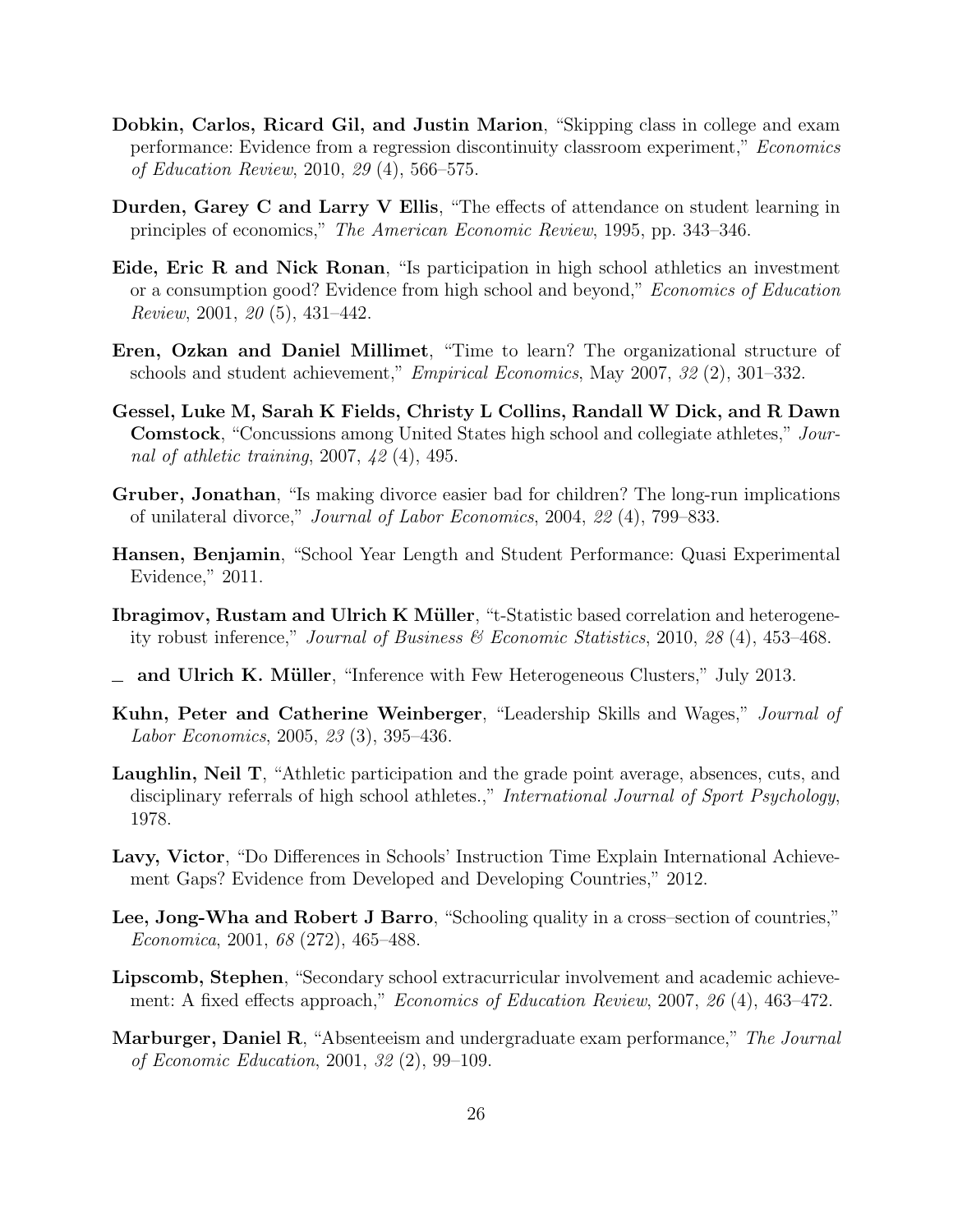- <span id="page-28-9"></span> $\Box$ , "Does mandatory attendance improve student performance?," The Journal of Economic Education, 2006, 37 (2), 148–155.
- <span id="page-28-6"></span>Marcotte, Dave E., "Schooling and Test Scores: A Mother-Natural Experiment," Economics of Education Review, 2007, 26 (3), 629–640.
- <span id="page-28-7"></span>Marcotte, Dave E and Benjamin Hansen, "Time For School?," Education Next, 2010,  $10(1), 53-9.$
- <span id="page-28-5"></span>Marcotte, Dave E. and Steven W. Hemelt, "Unscheduled School Closings and Student Performance," Education Finance and Policy, 2008, 3 (3), 316–338.
- <span id="page-28-12"></span>McAvoy, Karen, "Return to Learning: Going Back to School Following a Concussion," Communique, 2012, 40 (6).
- <span id="page-28-11"></span>McCrory, Paul, Willem Meeuwisse, Karen Johnston, Jiri Dvorak, Mark Aubry, Mick Molloy, and Robert Cantu, "Consensus Statement on Concussion in Sport 3rd International Conference on Concussion in Sport Held in Zurich, November 2008," Clinical Journal of Sports Medicine, 2009, 19 (3), 185–200.
- <span id="page-28-2"></span>Persico, Nicola, Andrew Postlewaite, and Dan Silverman, "The Effect of Adolescent Experience on Labor Market Outcomes: The Case of Height," Journal of Political Economy, 2004, 112 (5), 1019–1053.
- <span id="page-28-1"></span>Pfeifer, Christian and Thomas Cornelißen, "The impact of participation in sports on educational attainment - New evidence from Germany," Economics of Education Review, 2010, 29 (1), 94–103.
- <span id="page-28-4"></span>**Pischke, Jörn-Steffen**, "The Impact of Length of the School Year on Student Performance and Earnings: Evidence From the German Short School Years," The Economic Journal, 2007, 117 (523), 1216–1242.
- <span id="page-28-0"></span>Rees, Daniel I and Joseph J Sabia, "Sports participation and academic performance: Evidence from the National Longitudinal Study of Adolescent Health," Economics of Education Review, 2010, 29 (5), 751–759.
- <span id="page-28-3"></span>Rivkin, Steven G and Jeffrey C Schiman, "Instruction Time, Classroom Quality, and Academic Achievement," Technical Report, National Bureau of Economic Research 2013.
- <span id="page-28-8"></span>Romer, David, "Do students go to class? Should they?," The Journal of Economic Perspectives, 1993, 7 (3), 167–174.
- <span id="page-28-10"></span>Silliker, S Alan and Jeffrey T Quirk, "The effect of extracurricular activity participation on the academic performance of male and female high school students.," School Counselor, 1997, 44 (4), 288–93.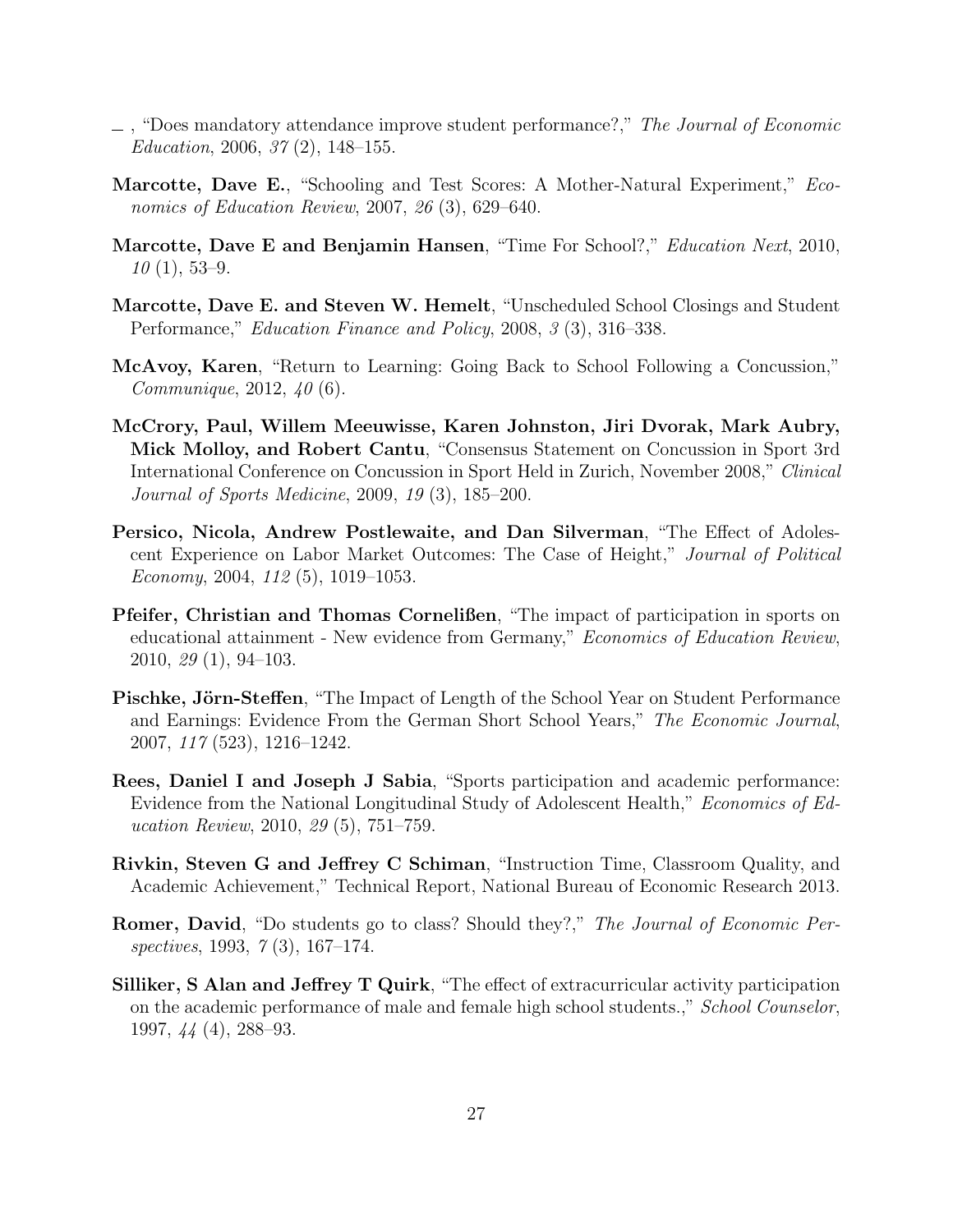- <span id="page-29-1"></span>Stanca, Luca, "The effects of attendance on academic performance: Panel data evidence for introductory microeconomics," The Journal of Economic Education, 2006, 37 (3), 251–266.
- <span id="page-29-0"></span>Stevenson, Betsey, "Beyond the classroom: Using Title IX to measure the return to high school sports," The Review of Economics and Statistics, 2010, 92 (2), 284–301.
- <span id="page-29-2"></span>Taras, Howard, "Physical activity and student performance at school," Journal of School Health, 2005, 75 (6), 214–218.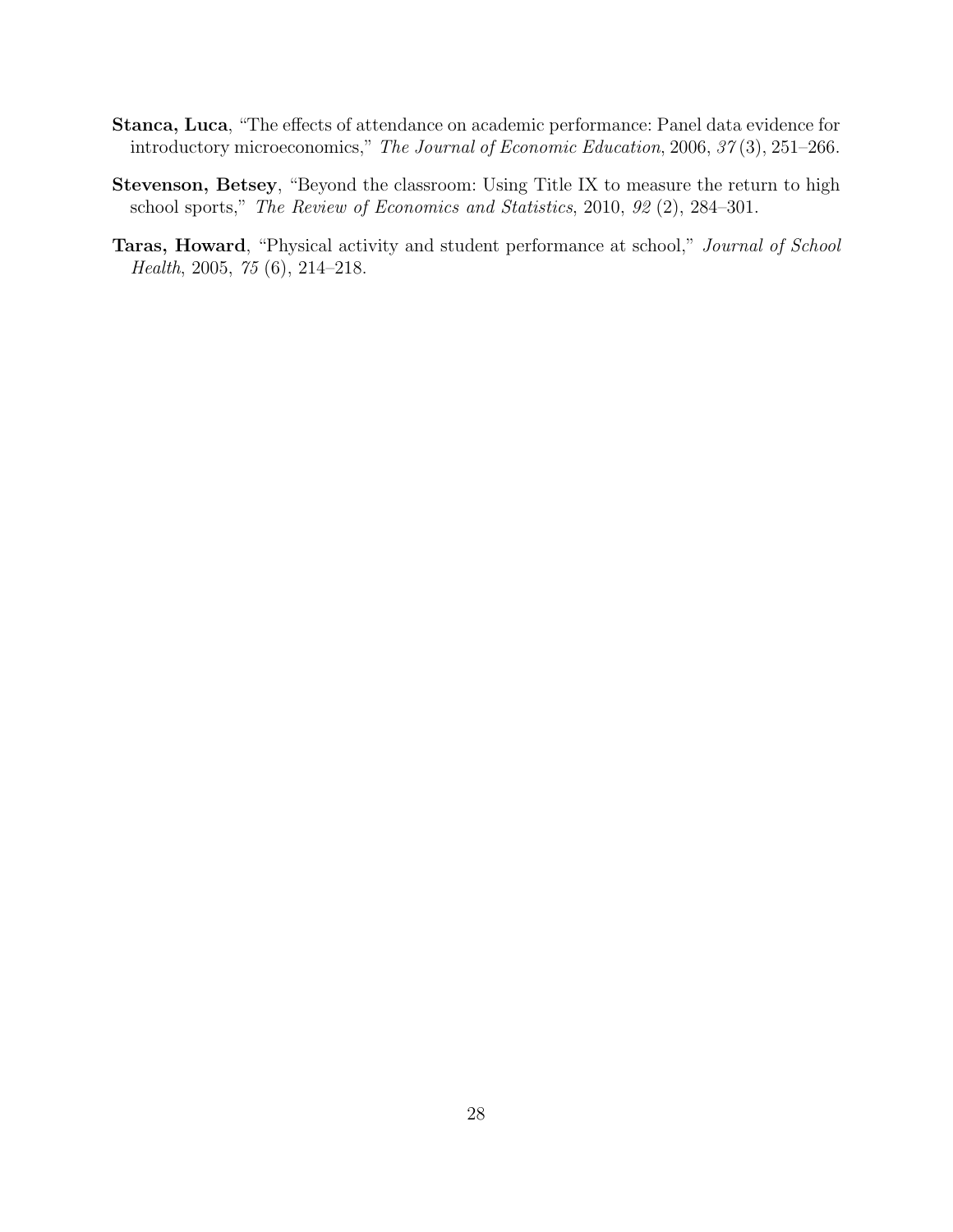<span id="page-30-0"></span>

|                           | <b>Boys</b>    |                 |                  | Girls          |                 |                  |  |
|---------------------------|----------------|-----------------|------------------|----------------|-----------------|------------------|--|
|                           | Athletes       | Non-athletes    | All              | Athletes       | Non-athletes    | All              |  |
| Students<br>Student-years | 3,941<br>7,907 | 7,360<br>13,344 | 11,301<br>21,251 | 3,217<br>6,453 | 7,290<br>13,395 | 10,507<br>19,848 |  |
| Student-days              | 1,382,011      | 2,258,556       | 3,640,567        | 1,132,704      | 2,278,796       | 3,411,500        |  |
| White                     | .49            | .36             | .41              | .52            | .31             | .38              |  |
| Asian                     | .20            | .26             | .24              | .24            | .26             | .25              |  |
| Black                     | .21            | .22             | .22              | .14            | .28             | .23              |  |
| Other                     | .11            | .17             | .15              | .11            | .16             | .14              |  |
| Grade 9                   | .28            | .32             | .31              | .28            | .29             | .29              |  |
| Grade10                   | .26            | .24             | $.25\,$          | .28            | .24             | .26              |  |
| Grade <sup>11</sup>       | .24            | .21             | .22              | .24            | .22             | .23              |  |
| Grade12                   | .22            | .23             | .23              | .20            | .24             | .23              |  |
| <b>Both Parents</b>       | .69            | .54             | .60              | .70            | .53             | .58              |  |
| Periods Absent per Day    | .38            | .65             | .55              | .38            | .64             | .56              |  |
| Periods Excused           | .22            | .28             | .26              | .27            | .33             | .31              |  |
| Periods Unexcused         | .16            | .38             | .29              | .11            | .31             | .25              |  |
| Daily Pr[Nurse Visit]     | .0013          | .0016           | .0015            | .0014          | .0023           | .0020            |  |
| Semester GPA              | 3.01           | 2.40            | 2.63             | 3.37           | 2.73            | 2.94             |  |

Table 1 Summary statistics for athletes and non-athletes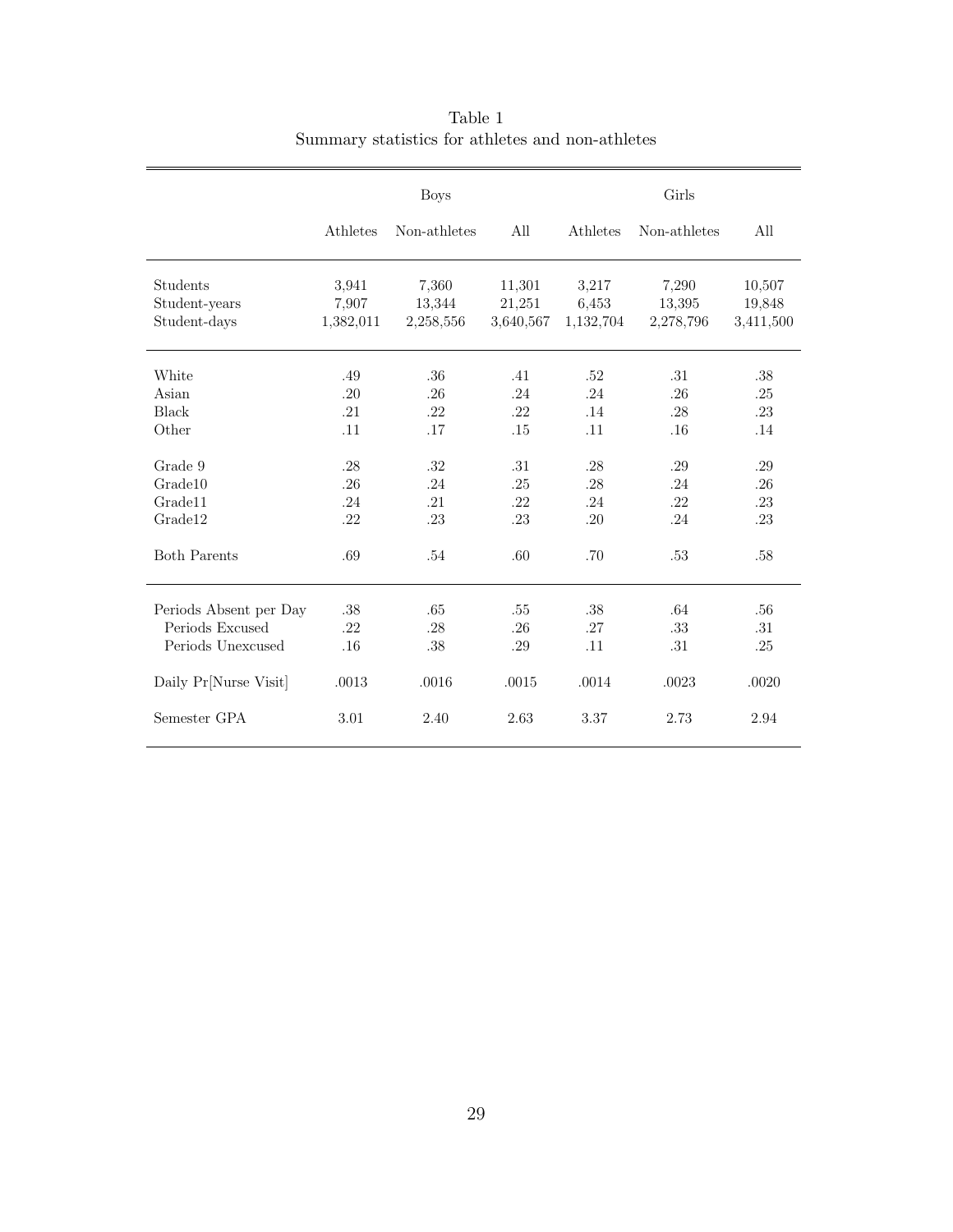<span id="page-31-0"></span>

|                                                             |                      | <b>Boys</b>              |                          |                          | Girls          |                |                          |                          |  |
|-------------------------------------------------------------|----------------------|--------------------------|--------------------------|--------------------------|----------------|----------------|--------------------------|--------------------------|--|
|                                                             | White                | Asian                    | Black                    | Other                    | White          | Asian          | Black                    | Other                    |  |
| Panel A: Absenteeism statistics across race and gender      |                      |                          |                          |                          |                |                |                          |                          |  |
|                                                             |                      |                          |                          |                          |                |                |                          |                          |  |
| Periods Absent                                              | .32                  | .30                      | .52                      | .51                      | .35            | .32            | .53                      | .49                      |  |
| Periods Excused                                             | .23                  | .17                      | .24                      | .25                      | .28            | .21            | .30                      | .31                      |  |
| Periods Unexcused                                           | .09                  | .14                      | .29                      | .25                      | .07            | .11            | .23                      | .18                      |  |
| Panel B: Athlete-by-year counts by race, gender and sport   |                      |                          |                          |                          |                |                |                          |                          |  |
| Baseball                                                    | 693                  | 150                      | 156                      | 98                       |                |                |                          |                          |  |
| Basketball                                                  | 378                  | 130                      | 622                      | 83                       | 288            | 90             | 325                      | 119                      |  |
| Cross Country                                               | 658                  | 163                      | 71                       | 76                       | 488            | 136            | 63                       | 48                       |  |
| Football                                                    | 847                  | 289                      | 647                      | 258                      | $\blacksquare$ | $\blacksquare$ | $\ddot{\phantom{a}}$     | $\bullet$                |  |
| $G$ olf                                                     | 323                  | 64                       | $\blacksquare$           | $\overline{\phantom{a}}$ | 89             | 59             | $\overline{\phantom{a}}$ | $\overline{\phantom{a}}$ |  |
| Gymnastics                                                  |                      | $\overline{\phantom{a}}$ | $\overline{\phantom{a}}$ | $\equiv$                 | 287            | 110            | 36                       | 42                       |  |
| Soccer                                                      | 724                  | 170                      | 268                      | 260                      | 805            | 171            | 114                      | 125                      |  |
| Softball                                                    | $\ddot{\phantom{0}}$ | $\ddot{\phantom{0}}$     | $\ddot{\phantom{0}}$     | $\ddot{\phantom{0}}$     | 385            | 180            | 124                      | 115                      |  |
| Swimming                                                    | 495                  | 221                      | 30                       | 49                       | 615            | 263            | 19                       | 87                       |  |
| Tennis                                                      | 333                  | 456                      | $\,29$                   | 59                       | 482            | 511            | 89                       | 96                       |  |
| Track                                                       | 634                  | $258\,$                  | 389                      | 121                      | 510            | 137            | $268\,$                  | 100                      |  |
| Volleyball                                                  | $\ddot{\phantom{a}}$ | $\ddot{\phantom{0}}$     | $\mathbb{Z}^2$           | $\ddot{\phantom{a}}$     | 505            | 297            | 170                      | 142                      |  |
| Wrestling                                                   | 326                  | 203                      | 107                      | 100                      | 34             | 36             | $\overline{a}$           | $\overline{\phantom{a}}$ |  |
| Panel C: Percent of school year spent in-season             |                      |                          |                          |                          |                |                |                          |                          |  |
| In-season                                                   | .50                  | .48                      | .51                      | .48                      | .48            | .46            | .48                      | .48                      |  |
| Panel D: Percent participating in 1, 2 or 3 sports per year |                      |                          |                          |                          |                |                |                          |                          |  |
| 1 sport                                                     | .64                  | .71                      | .66                      | .70                      | .70            | .73            | .71                      | .72                      |  |
| 2 sports                                                    | .31                  | .23                      | .27                      | .25                      | .25            | .24            | $.23\,$                  | .23                      |  |
| 3 sports                                                    | .05                  | .06                      | .08                      | .05                      | .05            | .04            | .05                      | .06                      |  |
|                                                             |                      |                          |                          |                          |                |                |                          |                          |  |

Table 2 Summary statistics for athletes by race, gender, and sport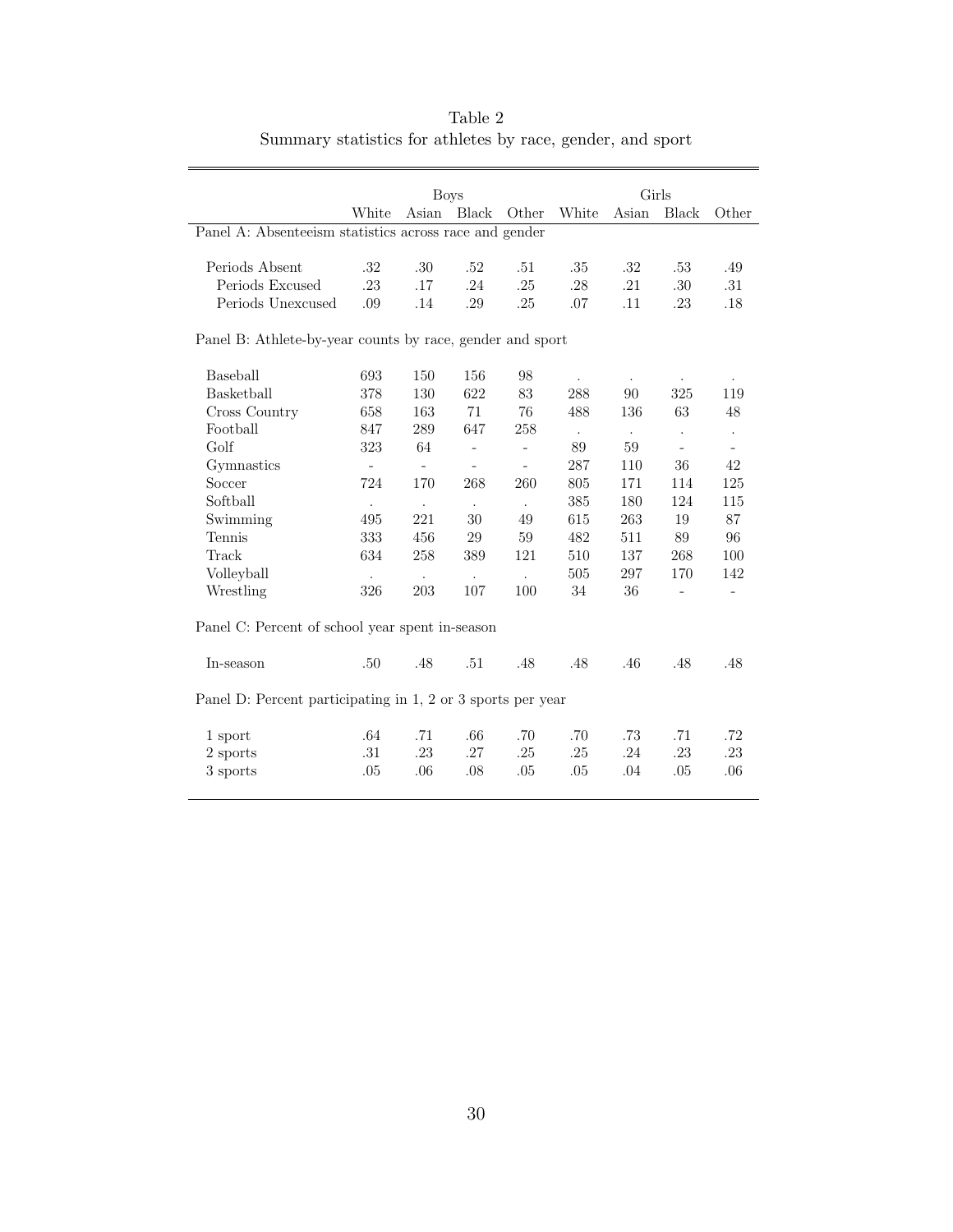<span id="page-32-0"></span>

|                                     | <b>Boys</b>                |          | Girls         |            |  |
|-------------------------------------|----------------------------|----------|---------------|------------|--|
|                                     | Out-of-season<br>In-season |          | Out-of-season | In-season  |  |
|                                     |                            |          |               |            |  |
| Panel A: Absent Periods - Unexcused |                            |          |               |            |  |
| Fall Sports                         |                            |          |               |            |  |
| Cross Country                       | 0.09                       | 0.04     | 0.10          | 0.04       |  |
| Football                            | 0.34                       | 0.16     |               |            |  |
| Golf                                | 0.10                       | 0.05     | 0.09          | 0.11       |  |
| Volleyball                          |                            |          | 0.17          | 0.08       |  |
| Winter Sports                       |                            |          |               |            |  |
| Basketball                          | 0.25                       | 0.19     | 0.24          | 0.18       |  |
| Gymnastics                          |                            |          | 0.08          | 0.07       |  |
| Swimming                            | 0.08                       | 0.06     | 0.08          | $0.05\,$   |  |
| Wrestling                           | 0.21                       | 0.17     | 0.21          | 0.20       |  |
| Spring Sports                       |                            |          |               |            |  |
| Baseball                            | 0.11                       | 0.15     |               |            |  |
| Soccer                              | 0.14                       | $0.18\,$ | 0.12          | 0.06       |  |
| Softball                            |                            |          | 0.14          | 0.17       |  |
| Tennis                              | 0.08                       | 0.08     | 0.06          | 0.09       |  |
| Track                               | 0.11                       | 0.16     | 0.12          | 0.16       |  |
| Panel B: Absent Periods - Excused   |                            |          |               |            |  |
| Fall Sports                         |                            |          |               |            |  |
| Cross Country                       | 0.21                       | 0.16     | 0.28          | 0.21       |  |
| Football                            | 0.28                       | 0.24     |               |            |  |
| Golf                                | 0.25                       | 0.21     | 0.22          | 0.28       |  |
| Volleyball                          |                            |          | 0.33          | 0.23       |  |
| Winter Sports                       |                            |          |               |            |  |
| Basketball                          | 0.24                       | 0.24     | 0.30          | 0.33       |  |
| Gymnastics                          |                            |          | 0.28          | 0.29       |  |
| Swimming                            | 0.19                       | 0.21     | 0.28          | 0.24       |  |
| Wrestling                           | 0.22                       | 0.24     | 0.24          | 0.25       |  |
| Fall Sports                         |                            |          |               |            |  |
| Baseball                            | 0.23                       | $0.27\,$ |               |            |  |
| Soccer                              | 0.18                       | $0.24\,$ | 0.31          | $0.23\,$   |  |
| Softball                            |                            |          | 0.26          | $0.32\,$   |  |
| Tennis                              | 0.16                       | $0.18\,$ | 0.19          | 0.28       |  |
| Track                               | 0.17                       | $0.25\,$ | 0.24          | $\rm 0.32$ |  |
|                                     |                            |          |               |            |  |

Table 3 Athletes' in-season and out-of-season absences, by sport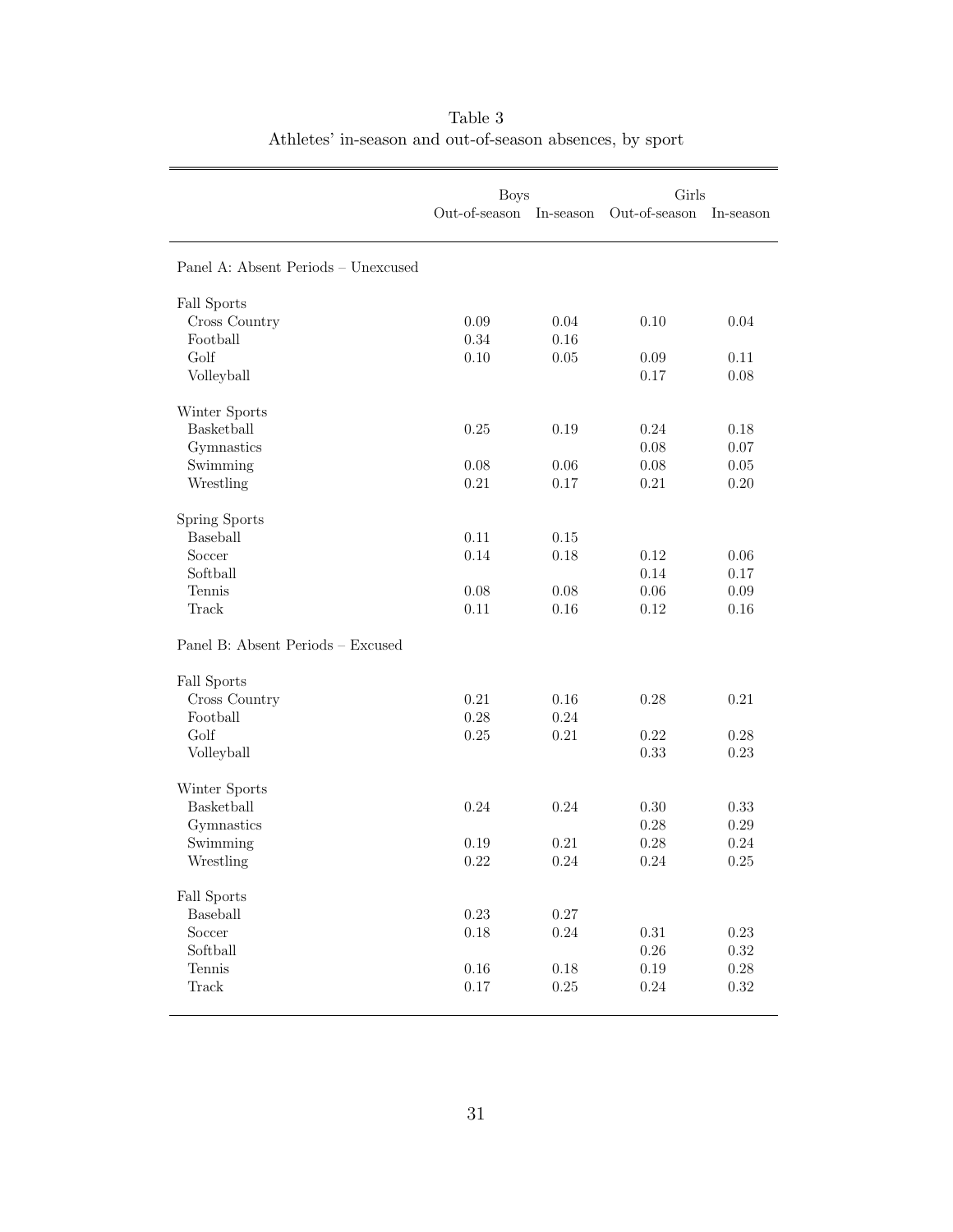<span id="page-33-0"></span>

| Panel A: Boys $(n=1,382,011)$  |                            |            |              |                  |
|--------------------------------|----------------------------|------------|--------------|------------------|
|                                | (1)                        | (2)        | (3)          | (4)              |
| Active athlete                 | $-0.027**$                 | $-0.015$   | $-0.040***$  | $-0.020**$       |
|                                | (0.011)                    | (0.010)    | (0.010)      | (0.008)          |
| Mean out-of-season absences    | .39                        | .39        | .39          | .39              |
| % Impact                       | $-7$                       | $-3.8$     | $-10.3$      | $-5.2$           |
| Student-by-year FE             | no                         | yes        | no           | yes              |
| School-by-week FE              | no                         | no         | yes          | yes              |
| Panel B: Girls $(n=1,132,704)$ | (1)                        | (2)        | (3)          | $\left(4\right)$ |
| Active athlete                 | $-0.022$                   | $-0.025**$ | $-0.027**$   | $-0.013$         |
|                                | (0.013)                    | (0.008)    | (0.012)      | (0.009)          |
| Mean out-of-season absences    | .39                        | .39        | .39          | .39              |
| $%$ Impact                     | $-5.7$                     | $-6.3$     | $-6.9$       | $-3.3$           |
| Student-by-year FE             | no                         | yes        | $\mathbf{n}$ | yes              |
| School-by-week FE              | $\mathop{\rm no}\nolimits$ | no         | yes          | yes              |

Table 4 The effect of being in active competition on class absences

Notes: Estimated standard errors are reported in parentheses, adjusted for any clustering at the school level. Percent impacts are relative to the mean number of periods absent among out-of-season athletes. \*\*\* significant at  $1\%$ ; \*\* significant at  $5\%$ ; \* significant at  $10\%$ .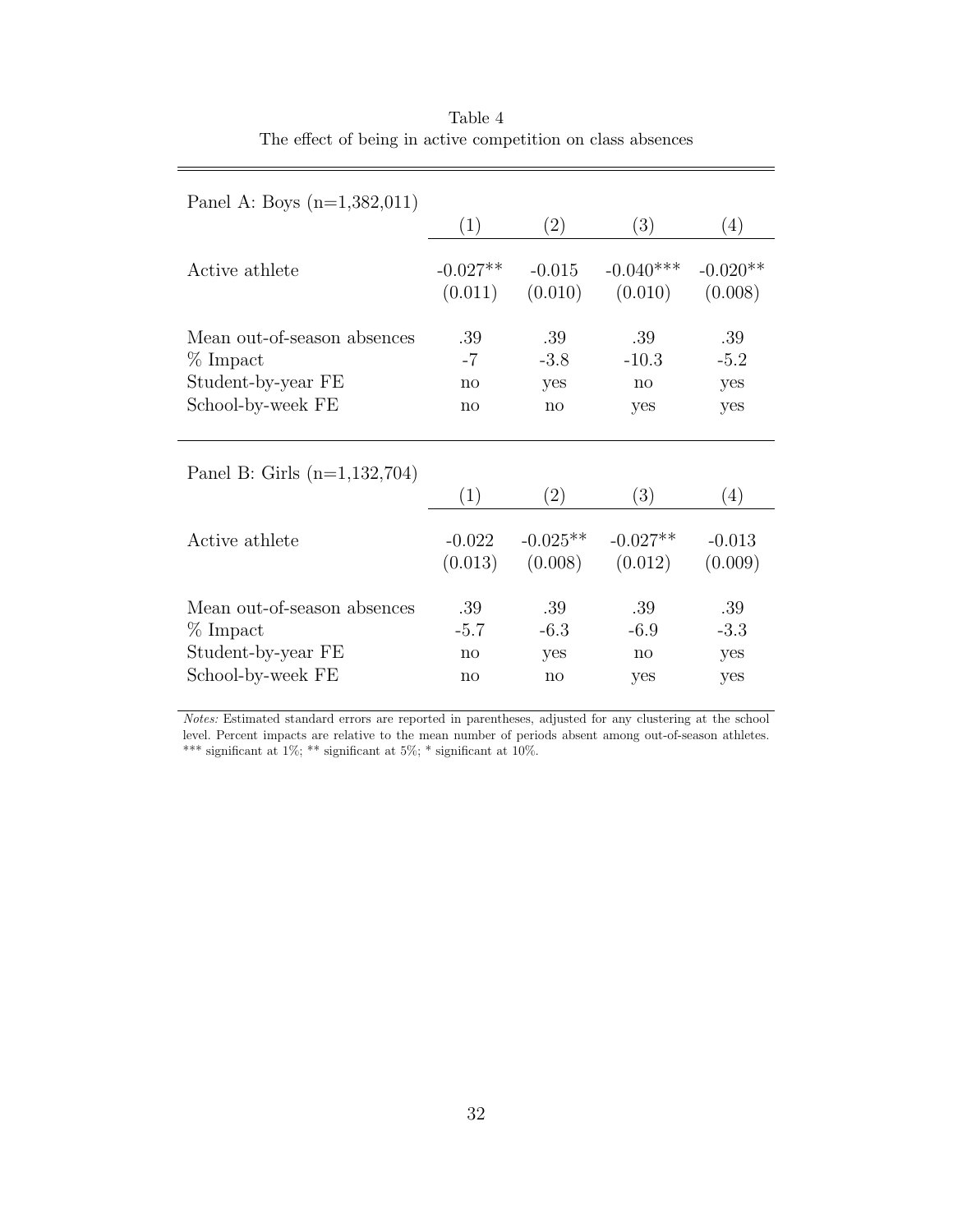| Panel A: Boys $(n=1,382,011)$                                                        | Unexcused<br>(1)             | Excused<br>(2)              |
|--------------------------------------------------------------------------------------|------------------------------|-----------------------------|
| Active athlete                                                                       | $-0.018**$<br>(0.005)        | $-0.003$<br>(0.006)         |
| Mean out-of-season absences<br>$%$ Impact<br>Student-by-year FE<br>School-by-week FE | .17<br>$-10.3$<br>yes<br>yes | .22<br>$-1.3$<br>yes<br>yes |
| Panel B: Girls $(n=1,132,704)$                                                       | Unexcused<br>(1)             | Excused<br>(2)              |
| Active athlete                                                                       | $-0.004$<br>(0.003)          | $-0.009$<br>(0.008)         |
| Mean out-of-season absences<br>$%$ Impact<br>Student-by-year FE<br>School-by-week FE | .12<br>$-3.3$<br>yes<br>yes  | .27<br>$-3.3$<br>yes<br>yes |

<span id="page-34-0"></span>Table 5 The effect of being in active competition on unexcused and excused absences

 $\overline{ }$ 

Notes: Estimated standard errors are reported in parentheses, adjusted for any clustering at the school level. Percent impacts are relative to the mean number of periods absent among out-of-season athletes. \*\*\* significant at  $1\%$ ; \*\* significant at  $5\%$ ; \* significant at 10%.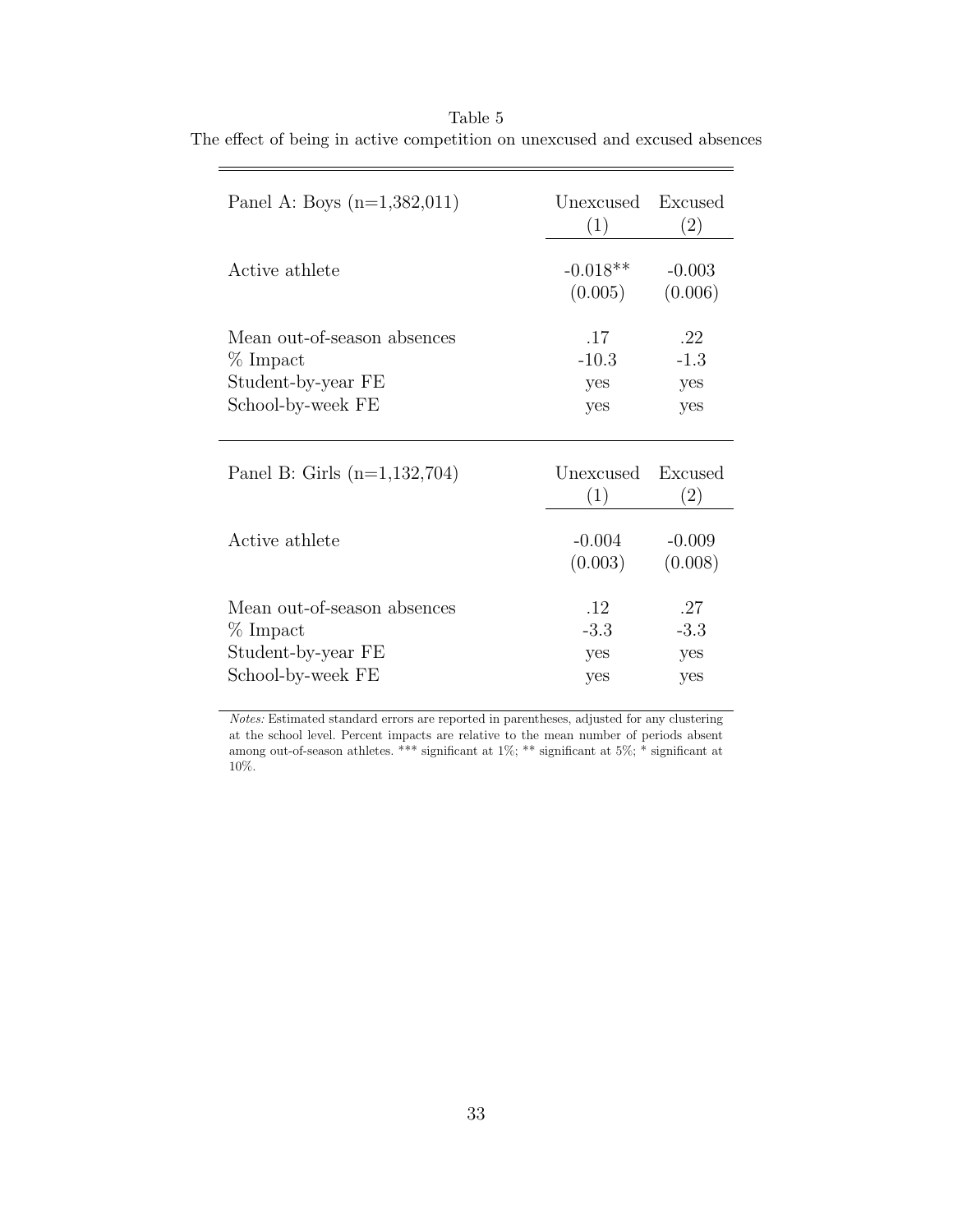<span id="page-35-0"></span>

| Panel A: Boys               |           | Unexcused   |          | Excused  |
|-----------------------------|-----------|-------------|----------|----------|
|                             | White/    | Black/      | White/   | Black/   |
|                             | Asian     | Hispanic    | Asian    | Hispanic |
|                             | (1)       | (2)         | (3)      | (4)      |
| Active athlete              | $-0.005$  | $-0.040***$ | $-0.003$ | $-0.003$ |
|                             | (0.005)   | (0.007)     | (0.005)  | (0.009)  |
| Mean out-of-season absences | .11       | .31         | .21      | .24      |
| $%$ Impact                  | $-4.9$    | $-12.8$     | $-1.4$   | $-1.2$   |
| Observations                | 951,020   | 430,991     | 951,020  | 430,991  |
| Students                    | 5,416     | 2,491       | 5,416    | 2,491    |
| Panel B: Girls              | Unexcused |             |          | Excused  |
|                             | White/    | Black/      | White/   | Black/   |
|                             | Asian     | Hispanic    | Asian    | Hispanic |
|                             | (1)       | $^{'}2)$    | (3)      | (4)      |
| Active athlete              | $-0.001$  | $-0.016$    | $-0.006$ | $-0.017$ |
|                             | (0.001)   | (0.010)     | (0.007)  | (0.013)  |
|                             |           |             |          |          |

Table 6 Racial heterogeneity in the effect of active competition on absences

Notes: Estimated standard errors are reported in parentheses, adjusted for any clustering at the school level. \*\*\* significant at  $1\%$ ; \*\* significant at  $5\%$ ; \* significant at  $10\%$ .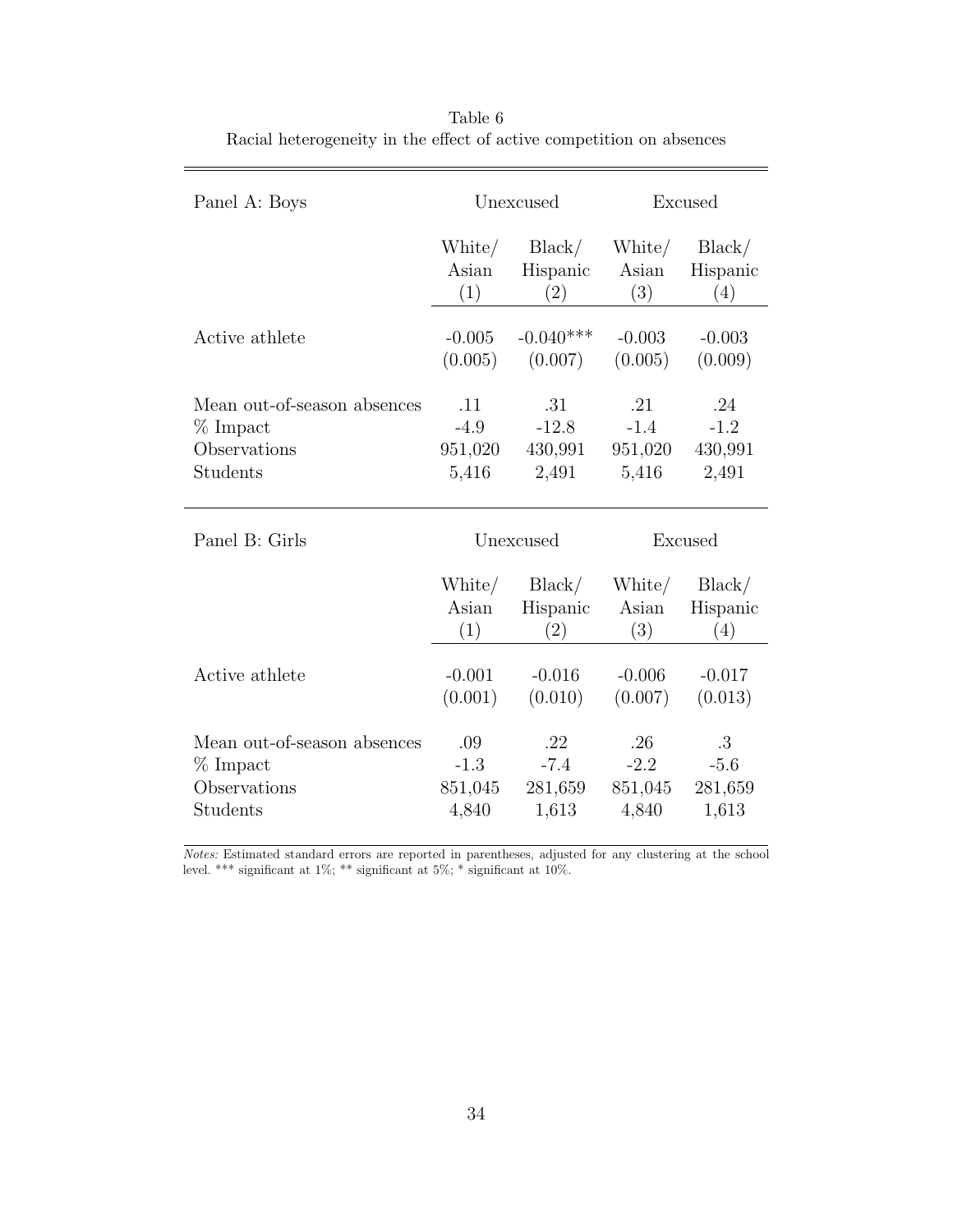|                             | Living with two parents |                        |                           | Not living with two parents |                        |                           |  |
|-----------------------------|-------------------------|------------------------|---------------------------|-----------------------------|------------------------|---------------------------|--|
|                             | All<br>(1)              | White/<br>Asian<br>(2) | Black/<br>Hispanic<br>(3) | All<br>(4)                  | White/<br>Asian<br>(5) | Black/<br>Hispanic<br>(6) |  |
| Panel A: Boys               |                         |                        |                           | Unexcused Absences          |                        |                           |  |
| Active athlete              | $-0.006$                | $-0.004$               | $-0.019$                  | $-0.034***$                 | $-0.009$               | $-0.048***$               |  |
|                             | (0.005)                 | (0.004)                | (0.010)                   | (0.007)                     | (0.011)                | (0.007)                   |  |
| Mean out-of-season absences | .12                     | .09                    | .21                       | .29                         | .18                    | .39                       |  |
| $%$ Impact                  | $-5.3$                  | $-4.1$                 | $-9$                      | $-11.9$                     | $-4.8$                 | $-12.4$                   |  |
|                             |                         |                        |                           | <b>Excused Absences</b>     |                        |                           |  |
| Active athlete              | $-0.003$                | $-0.003$               | $-0.004$                  | 0.000                       | 0.001                  | $-0.001$                  |  |
|                             | (0.006)                 | (0.006)                | (0.012)                   | (0.008)                     | (0.007)                | (0.011)                   |  |
| Mean out-of-season absences | .21                     | $\cdot$ <sup>2</sup>   | .23                       | .25                         | .25                    | .25                       |  |
| $%$ Impact                  | $-1.6$                  | $-1.5$                 | $-1.7$                    | $\overline{0}$              | .2                     | $-.4$                     |  |
| Observations                | 954,449                 | 761,856                | 192,593                   | 427,562                     | 189,164                | 238,398                   |  |
| Students                    | 5,434                   | 4,327                  | 1,107                     | 2,473                       | 1,089                  | 1,384                     |  |
| Panel B: Girls              | Unexcused Absences      |                        |                           |                             |                        |                           |  |
| Active athlete              | $-0.003*$               | $-0.001$               | $-0.017***$               | $-0.008$                    | $-0.002$               | $-0.019$                  |  |
|                             | (0.001)                 | (0.001)                | (0.004)                   | (0.009)                     | (0.006)                | (0.018)                   |  |
| Mean out-of-season absences | .09                     | .07                    | .15                       | .19                         | .13                    | .28                       |  |
| $\%$ -Impact                | $-3.2$                  | $-.9$                  | $-11.6$                   | $-4.3$                      | $-1.3$                 | $-6.9$                    |  |
|                             |                         |                        |                           | <b>Excused Absences</b>     |                        |                           |  |
| Active athlete              | $-0.010$                | $-0.007$               | $-0.021$                  | $-0.010$                    | $-0.004$               | $-0.017$                  |  |
|                             | (0.007)                 | (0.007)                | (0.014)                   | (0.013)                     | (0.013)                | (0.022)                   |  |
| Mean out-of-season absences | .26                     | .25                    | $.28\,$                   | .31                         | .3                     | .32                       |  |
| $%$ -Impact                 | $-3.7$                  | $-2.8$                 | $-7.5$                    | $-3.2$                      | $-1.2$                 | $-5.2$                    |  |
| Observations                | 799,453                 | 658,688                | 140,765                   | 333,251                     | 192,357                | 140,894                   |  |
| Students                    | 4,538                   | 3,737                  | 801                       | 1,915                       | 1,103                  | 812                       |  |

<span id="page-36-0"></span>Table 7 Heterogeneity across family structure in the effect of active participation on absences

Notes: Estimated standard errors are reported in parentheses, adjusted for any clustering at the school level. \*\*\* significant *Notes:* Estimated standard errors are reported in parenthese**3**.5 at 1%; \*\* significant at 10%.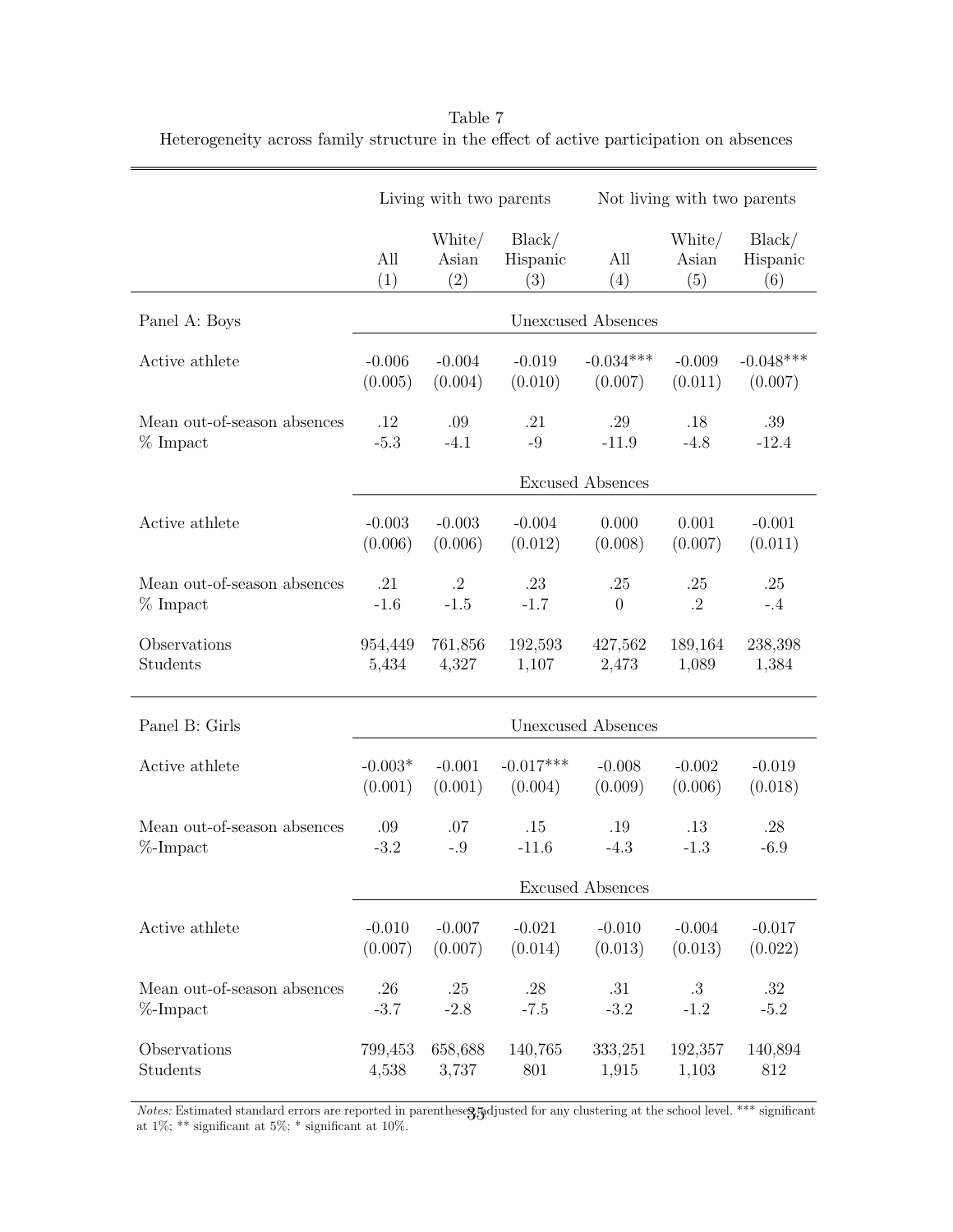<span id="page-37-0"></span>

| Panel A: Boys                | Grades 9-10      |                | Grades 11-12     |                |  |
|------------------------------|------------------|----------------|------------------|----------------|--|
|                              | Unexcused<br>(1) | Excused<br>(2) | Unexcused<br>(3) | Excused<br>(4) |  |
|                              |                  |                |                  |                |  |
| Active athlete               | $-0.022***$      | $-0.005$       | $-0.012*$        | $-0.002$       |  |
|                              | (0.006)          | (0.008)        | (0.006)          | (0.007)        |  |
| Mean out-of-season absences. | .15              | .21            | .2               | .23            |  |
| % Impact                     | $-14.6$          | $-2.4$         | $-6.1$           | $-.8$          |  |
| Observations                 | 752,462          | 752,462        | 629,549          | 629,549        |  |
| Students                     | 4,298            | 4,298          | 3,609            | 3,609          |  |
|                              |                  |                |                  |                |  |
| Panel B: Girls               | Grades 9-10      |                | Grades 11-12     |                |  |
|                              | Unexcused        | Excused        | Unexcused        | Excused        |  |
|                              | (1)              | (2)            | (3)              | (4)            |  |
| Active athlete               | $-0.005*$        | $-0.017*$      | $-0.003$         | $-0.000$       |  |
|                              | (0.003)          | (0.009)        | (0.005)          | (0.007)        |  |
|                              |                  |                |                  |                |  |
| Mean out-of-season absences  | .09              | .25            | .15              | .3             |  |
| $%$ Impact                   | $-5.9$           | $-6.9$         | $-1.9$           | $-.1$          |  |
| Observations                 | 637,870          | 637,870        | 494,834          | 494,834        |  |
| Students                     | 3,625            | 3,625          | 2,828            | 2,828          |  |

Table 8 Active competition on class absences, by grade level

Notes: All specifications include student-by-year, and school-by-week fixed effects. Estimated standard errors are reported in parentheses, adjusted for any clustering at the school level. Percent impacts are relative to the mean number of periods absent among out-of-season athletes. \*\*\* significant at  $1\%$ ; \*\* significant at  $5\%$ ; \* significant at  $10\%.$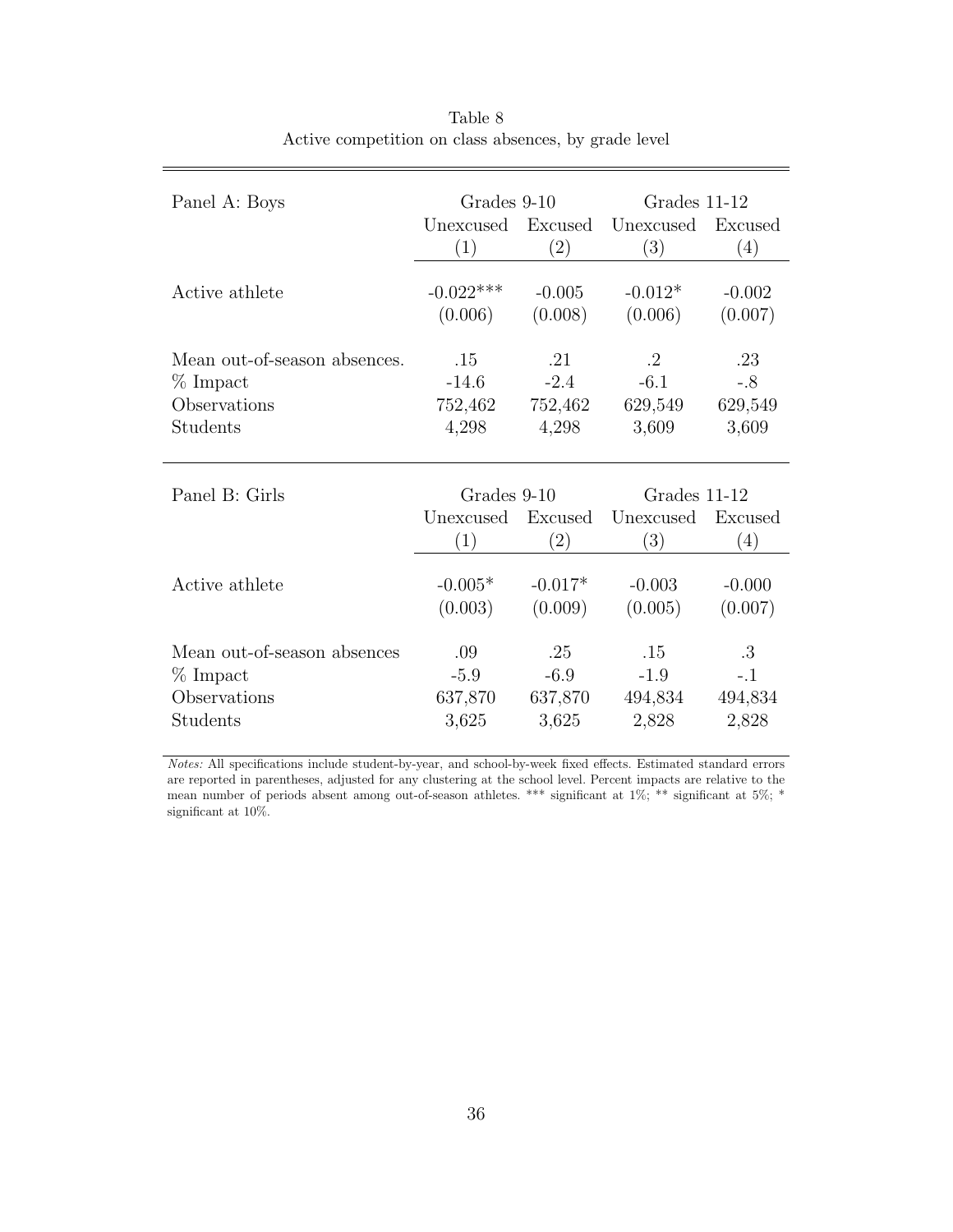<span id="page-38-0"></span>

| Panel A: Boys $(n=1,382,011)$  | Unexcused    |             | Excused    |            |  |
|--------------------------------|--------------|-------------|------------|------------|--|
|                                | (1)          | (2)         | (3)        | (4)        |  |
|                                |              |             |            |            |  |
| Active athlete                 | $-0.016***$  | $-0.013**$  | $-0.001$   | $-0.003$   |  |
|                                | (0.005)      | (0.004)     | (0.005)    | (0.005)    |  |
| Active $\times$ GameDay -1     | $-0.004*$    | $-0.006**$  | $-0.007$   | $-0.006$   |  |
|                                | (0.002)      | (0.002)     | (0.004)    | (0.004)    |  |
| $Active \times GameDay$        | $-0.019***$  | $-0.026***$ | $-0.020$   | $-0.017$   |  |
|                                | (0.005)      | (0.006)     | (0.026)    | (0.026)    |  |
| Active $\times$ GameDay $+1$   | $0.021***$   | $0.014***$  | $0.030***$ | $0.034***$ |  |
|                                | (0.005)      | (0.003)     | (0.005)    | (0.004)    |  |
|                                |              |             |            |            |  |
| Mean out-of-season absences    | .17          | .17         | .22        | .22        |  |
| Day-of-week FE                 | $\mathbf{n}$ | yes         | no         | yes        |  |
|                                |              |             |            |            |  |
|                                |              |             |            |            |  |
| Panel B: Girls $(n=1,132,704)$ | Unexcused    |             | Excused    |            |  |
|                                | (1)          | (2)         | (3)        | (4)        |  |
| Active athlete                 | $-0.005$     | $-0.005$    | $-0.005$   | $-0.007$   |  |
|                                | (0.003)      | (0.003)     | (0.005)    | (0.005)    |  |
| Active $\times$ GameDay -1     | 0.002        | 0.005       | 0.003      | 0.006      |  |
|                                | (0.003)      | (0.003)     | (0.005)    | (0.005)    |  |
| $Active \times GameDay$        | $-0.006*$    | $-0.007**$  | $-0.037*$  | $-0.033*$  |  |
|                                | (0.003)      | (0.003)     | (0.017)    | (0.017)    |  |
| Active $\times$ GameDay $+1$   | $0.014***$   | $0.008**$   | $0.018**$  | $0.020**$  |  |
|                                | (0.003)      | (0.003)     | (0.008)    | (0.007)    |  |
|                                |              |             |            |            |  |
| Mean out-of-season absences    | .12          | .12         | .27        | .27        |  |
| Day-of-week FE                 | no           | yes         | no         | yes        |  |

Table 9 Game-day effects of active sports participation on class absences

Notes: All specifications include student-by-year, and school-by-week fixed effects. Estimated standard errors are reported in parentheses, adjusted for any clustering at the school level. \*\*\* significant at 1%; \*\* significant at 5%;  $^*$  significant at 10%.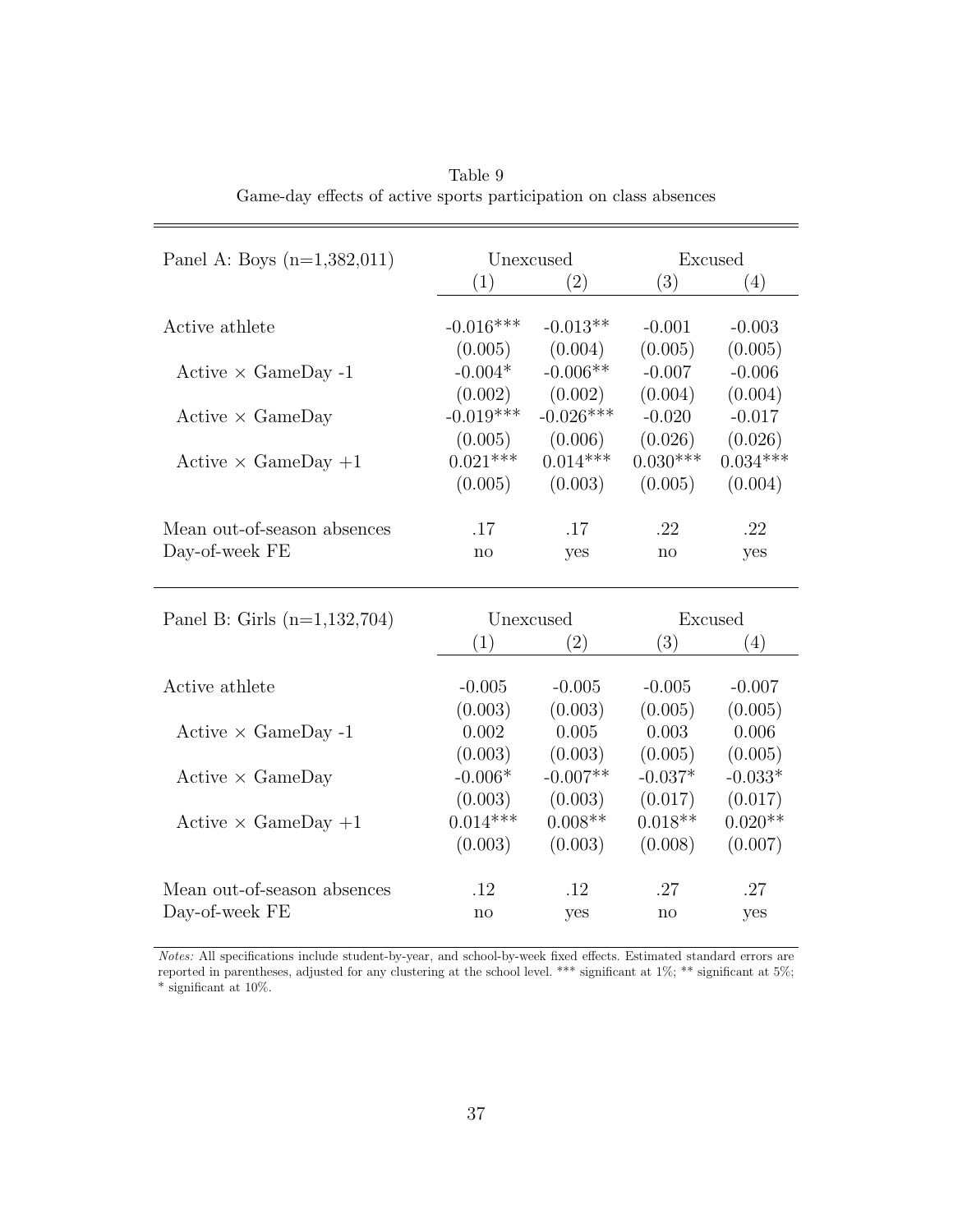<span id="page-39-0"></span>

| Panel A: Boys $(n=1,382,011)$               | Unexcused<br>(1) | Excused<br>(2) |                                         | Unexcused<br>(1) | Excused<br>(2) |
|---------------------------------------------|------------------|----------------|-----------------------------------------|------------------|----------------|
| $Active \times Baseball$                    | $-0.027***$      | $-0.020*$      | $Active \times Score$                   | $-0.021*$        | $-0.021$       |
|                                             | (0.008)          | (0.009)        |                                         | (0.010)          | (0.012)        |
| Baseball $\times$ GameDay -1                | $-0.007$         | 0.001          | Soccer $\times$ GameDay -1              | $-0.008$         | $0.017*$       |
|                                             | (0.005)          | (0.010)        |                                         | (0.007)          | (0.009)        |
| Baseball $\times$ GameDay                   | $-0.029**$       | $-0.026$       | Soccer $\times$ GameDay                 | $-0.017$         | $-0.001$       |
|                                             | (0.010)          | (0.031)        |                                         | (0.010)          | (0.033)        |
| Baseball $\times$ GameDay $+1$              | 0.001            | 0.012          | Soccer $\times$ GameDay +1              | 0.012            | 0.017          |
|                                             | (0.003)          | (0.008)        |                                         | (0.012)          | (0.012)        |
| $\text{Active} \times \text{Basketball}$    | $-0.012**$       | $-0.019$       | $Active \times Swimming$                | 0.010            | $-0.006$       |
|                                             | (0.005)          | (0.013)        |                                         | (0.006)          | (0.008)        |
| Basketball $\times$ GameDay -1              | $-0.003$         | 0.015          | Swimming $\times$ GameDay -1            | 0.003            | $-0.052***$    |
|                                             | (0.007)          | (0.029)        |                                         | (0.007)          | (0.010)        |
| Basketball $\times$ GameDay                 | $-0.062***$      | $-0.021$       | Swimming $\times$ GameDay               | 0.011            | 0.008          |
|                                             | (0.011)          | (0.053)        |                                         | (0.007)          | (0.021)        |
| Basketball $\times$ GameDay $+1$            | $0.025**$        | $0.079**$      | Swimming $\times$ GameDay $+1$          | 0.006            | 0.025          |
|                                             | (0.011)          | (0.029)        |                                         | (0.005)          | (0.047)        |
| $\text{Active} \times \text{Cross}$ Country | $0.027***$       | $-0.011$       | Active $\times$ Tennis                  | $-0.018$         | 0.000          |
|                                             | (0.008)          | (0.007)        |                                         | (0.017)          | (0.012)        |
| Cross Country $\times$ GameDay -1           | $0.011*$         | 0.002          | Tennis $\times$ GameDay -1              | 0.007            | $-0.026$       |
|                                             | (0.005)          | (0.009)        |                                         | (0.005)          | (0.018)        |
| Cross Country $\times$ GameDay              | $0.034***$       | 0.036          | Tennis $\times$ GameDay                 | 0.018            | 0.012          |
|                                             | (0.006)          | (0.032)        |                                         | (0.011)          | (0.028)        |
| Cross Country $\times$ GameDay +1           | $0.019**$        | 0.036          | Tennis $\times$ GameDay +1              | 0.002            | $-0.006$       |
|                                             | (0.006)          | (0.020)        |                                         | (0.006)          | (0.016)        |
| $Active \times Football$                    | $-0.037**$       | $0.027**$      | $Active \times Track$                   | $-0.025*$        | 0.011          |
|                                             | (0.012)          | (0.009)        |                                         | (0.011)          | (0.015)        |
| Football $\times$ GameDay -1                | $-0.029**$       | $-0.040***$    | Track $\times$ GameDay -1               | $-0.021**$       | $-0.025*$      |
|                                             | (0.010)          | (0.012)        |                                         | (0.009)          | (0.013)        |
| Football $\times$ GameDay                   | $-0.038***$      | $-0.072***$    | $Track \times GameDay$                  | 0.004            | $-0.010$       |
|                                             | (0.011)          | (0.020)        |                                         | (0.011)          | (0.022)        |
| Football $\times$ GameDay +1                | $0.129***$       | $0.183***$     | Track $\times$ GameDay +1               | $0.037**$        | $0.036**$      |
|                                             | (0.038)          | (0.047)        |                                         | (0.013)          | (0.013)        |
| $\text{Active} \times \text{Golf}$          | $0.023*$         | 0.010          | $\text{Active} \times \text{Wrestling}$ | 0.008            | $-0.002$       |
|                                             | (0.012)          | (0.012)        |                                         | (0.009)          | (0.009)        |
| $Golf \times GameDay -1$                    | 0.007            | $-0.016$       | Wrestling $\times$ GameDay -1           | 0.006            | $-0.009$       |
|                                             | (0.005)          | (0.027)        |                                         | (0.015)          | (0.011)        |
| $Golf \times GameDay$                       | 0.014            | $-0.008$       | Wrestling $\times$ GameDay              | $-0.005$         | $-0.016$       |
|                                             | (0.009)          | (0.030)        |                                         | (0.016)          | (0.016)        |
| $Golf \times GameDay +1$                    | $-0.002$         | $-0.021$       | Wrestling $\times$ GameDay +1           | 0.023            | $0.024**$      |
|                                             | (0.006)          | (0.015)        |                                         | (0.018)          | (0.010)        |

Table 10 Game-day effects by sport, boys

Notes: All specifications include student-by-year, and school-by-week fixed effects. Estimated standard errors are reported in parentheses, adjusted for any clustering at the school level. \*\*\* significant at 1%; \*\* significant at 5%; \* significant at 10%.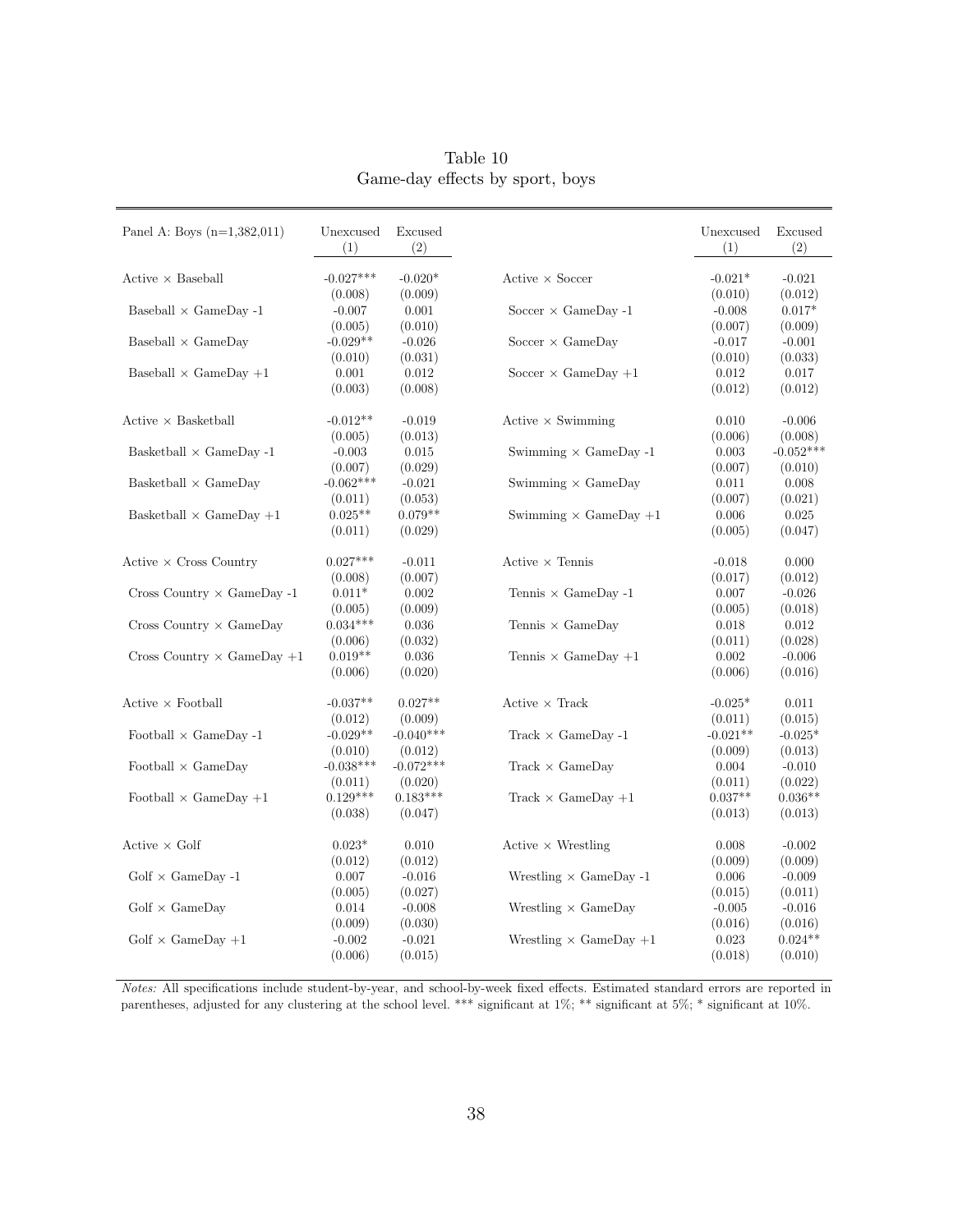<span id="page-40-0"></span>

| Panel A: Girls ( $n=1,132,704$ )  | Unexcused<br>(1)                | Excused<br>(2)                   |                                      | Unexcused<br>(1)            | Excused<br>(2)              |
|-----------------------------------|---------------------------------|----------------------------------|--------------------------------------|-----------------------------|-----------------------------|
| $Active \times Basketball$        | $-0.014$<br>(0.012)             | 0.001                            | $Active \times Swimming$             | $0.013***$                  | $-0.012$                    |
| Basketball $\times$ GameDay -1    | $-0.012$                        | (0.008)<br>0.013                 | Swimming $\times$ GameDay -1         | (0.004)<br>$-0.006$         | (0.007)<br>0.019            |
| Basketball $\times$ GameDay       | (0.013)<br>$-0.043***$          | (0.023)<br>$-0.057**$            | Swimming $\times$ GameDay            | (0.005)<br>$0.014*$         | (0.015)<br>0.004            |
| Basketball $\times$ GameDay +1    | (0.010)<br>$0.029**$<br>(0.010) | (0.023)<br>$0.087***$<br>(0.019) | Swimming $\times$ GameDay +1         | (0.007)<br>0.009<br>(0.011) | (0.020)<br>0.011<br>(0.030) |
| $Active \times Cross Country$     | 0.009                           | $-0.007$                         | Active $\times$ Tennis               | $-0.030***$                 | $-0.007$                    |
| Cross Country $\times$ GameDay -1 | (0.008)<br>$-0.001$             | (0.006)<br>$-0.036*$             | Tennis $\times$ GameDay -1           | (0.009)<br>$0.011*$         | (0.007)<br>$-0.000$         |
| Cross Country $\times$ GameDay    | (0.007)<br>$0.019***$           | (0.017)<br>$-0.019$              | Tennis $\times$ GameDay              | (0.006)<br>0.006            | (0.017)<br>0.009            |
| Cross Country $\times$ GameDay +1 | (0.005)<br>0.002                | (0.032)<br>0.029                 | Tennis $\times$ GameDay +1           | (0.006)<br>0.007            | (0.026)<br>$-0.003$         |
| $Active \times Golf$              | (0.004)<br>0.012                | (0.017)<br>0.033                 | Active $\times$ Track                | (0.013)<br>$-0.006$         | (0.013)<br>$-0.012$         |
| Golf $\times$ GameDay -1          | (0.013)<br>$-0.022$             | (0.019)<br>$-0.040$              | Track $\times$ GameDay -1            | (0.011)<br>$-0.017$         | (0.015)<br>$-0.034*$        |
| $Golf \times GameDay$             | (0.013)<br>$-0.005$             | (0.031)<br>$-0.044$              | $\text{Track} \times \text{GameDay}$ | (0.010)<br>$-0.001$         | (0.018)<br>$-0.017$         |
| $Golf \times GameDay +1$          | (0.020)<br>$0.039**$            | (0.032)<br>0.011                 | Track $\times$ GameDay +1            | (0.009)<br>$0.045***$       | (0.016)<br>$0.059**$        |
|                                   | (0.016)                         | (0.026)                          |                                      | (0.013)                     | (0.023)                     |
| $Active \times Gymnastics$        | 0.011<br>(0.007)                | 0.015<br>(0.013)                 | $Active \times^\text{Volleyball}$    | 0.004<br>(0.004)            | $-0.017$<br>(0.010)         |
| Gymnastics $\times$ GameDay -1    | 0.027<br>(0.017)                | $-0.028$<br>(0.024)              | Volleyball $\times$ GameDay -1       | $-0.004$<br>(0.004)         | $-0.012$<br>(0.008)         |
| Gymnastics $\times$ GameDay       | 0.005<br>(0.012)                | $-0.023$<br>(0.036)              | Volleyball $\times$ GameDay          | $-0.016***$<br>(0.005)      | $-0.063***$<br>(0.015)      |
| Gymnastics $\times$ GameDay +1    | 0.000<br>(0.010)                | $0.061**$<br>(0.021)             | Volleyball $\times$ GameDay $+1$     | 0.013<br>(0.008)            | 0.017<br>(0.011)            |
| $Active \times Score$             | $0.017**$<br>(0.007)            | $-0.003$<br>(0.010)              | Active $\times$ Wrestling            | $0.032*$<br>(0.015)         | $-0.023$<br>(0.029)         |
| Soccer $\times$ GameDay -1        | 0.002<br>(0.004)                | 0.012<br>(0.009)                 | Wrestling $\times$ GameDay -1        | 0.022<br>(0.039)            | 0.048<br>(0.035)            |
| Soccer $\times$ GameDay           | 0.009<br>(0.005)                | $-0.028$<br>(0.015)              | Wrestling $\times$ GameDay           | $-0.029$<br>(0.029)         | 0.042<br>(0.032)            |
| Soccer $\times$ GameDay +1        | $0.006**$<br>(0.002)            | $-0.004$<br>(0.010)              | Wrestling $\times$ GameDay +1        | $\,0.024\,$<br>(0.033)      | $0.082**$<br>(0.029)        |
| $Active \times Softball$          | $-0.026**$<br>(0.009)           | $-0.015$<br>(0.015)              |                                      |                             |                             |
| Softball $\times$ GameDay -1      | 0.000<br>(0.011)                | $-0.015$<br>(0.009)              |                                      |                             |                             |
| Softball $\times$ GameDay         | $-0.000$<br>(0.011)             | $-0.048$<br>(0.029)              |                                      |                             |                             |
| Softball $\times$ GameDay +1      | 0.005<br>(0.007)                | $-0.017$<br>(0.013)              |                                      |                             |                             |

Table 11 Game-day effects by sport, girls

Notes: All specifications include student-by-year, and school-by-week fixed effects. Estimated standard errors are reported in parentheses, adjusted for any clustering at the school level. \*\*\*  $3\overline{9}$  gianificant at 1%; \*\* significant at  $10\%$ .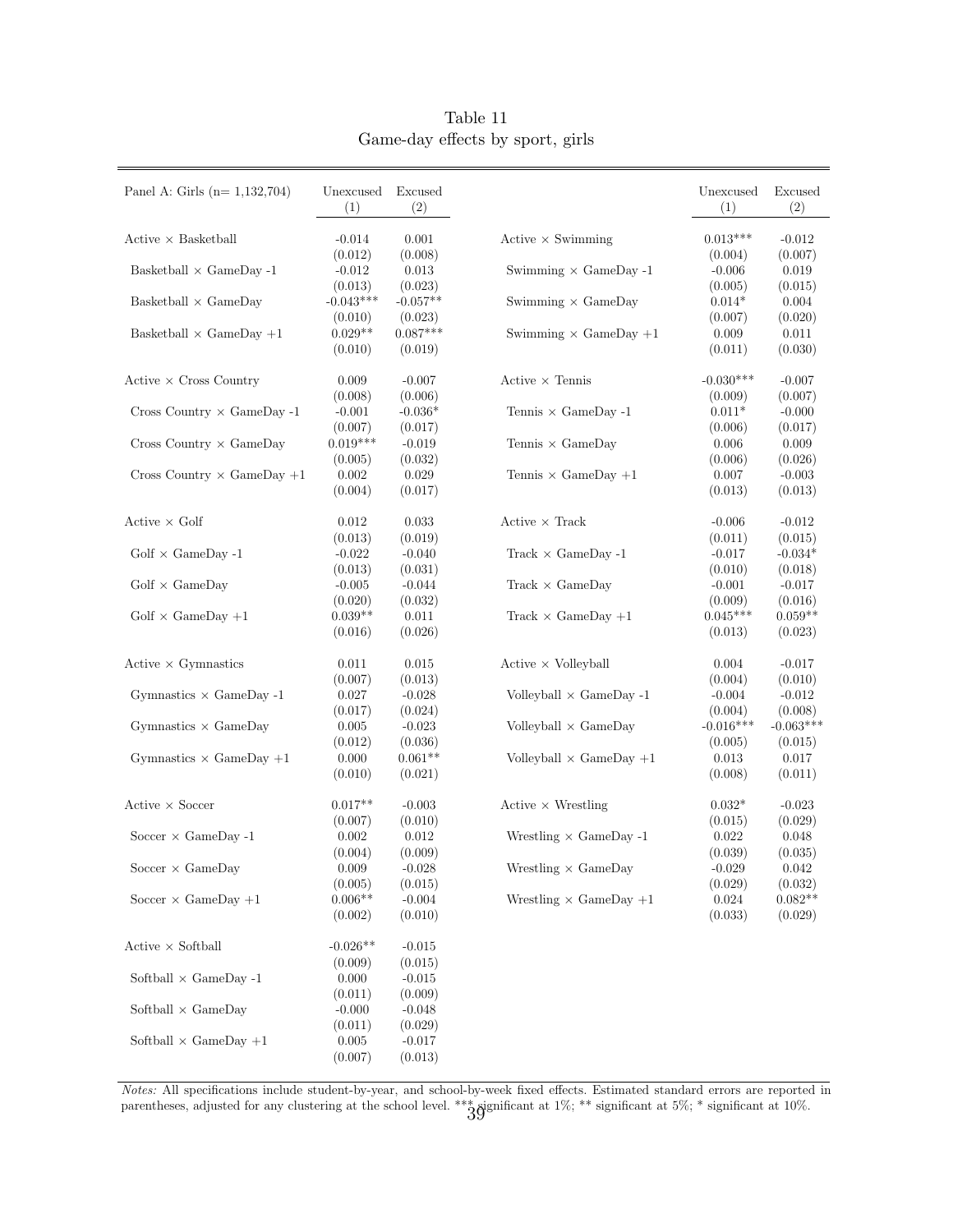<span id="page-41-0"></span>Table 12 Game-day effects of active sports participation on school-nurse visits

| Panel A: Boys $(n=1,382,011)$                       | Nurse Visits |                   |  |  |
|-----------------------------------------------------|--------------|-------------------|--|--|
|                                                     | (1)          | (2)               |  |  |
|                                                     |              |                   |  |  |
| Active athlete                                      | 0.00016      | 0.00015           |  |  |
|                                                     | (0.00013)    | (0.00013)         |  |  |
| Active $\times$ GameDay -1                          | 0.00008      | 0.00008           |  |  |
|                                                     | (0.00013)    | (0.00012)         |  |  |
| $Active \times GameDay$                             | $-0.00019**$ | $-0.00017**$      |  |  |
|                                                     | (0.00006)    | (0.00008)         |  |  |
| Active $\times$ GameDay $+1$                        | $0.00029*$   | $0.00033**$       |  |  |
|                                                     | (0.00016)    | (0.00014)         |  |  |
|                                                     |              |                   |  |  |
| Daily Pr[Nurse Visit]                               | .0013        | .0013             |  |  |
| Day-of-week FE                                      | $\mathbf{n}$ | yes               |  |  |
|                                                     |              |                   |  |  |
| Panel B: Girls $(n=1,143,213)$                      |              | Nurse Visits      |  |  |
|                                                     | (1)          | $\left( 2\right)$ |  |  |
| Active athlete                                      | 0.00014      | 0.00013           |  |  |
|                                                     | (0.00011)    | (0.00012)         |  |  |
| Active $\times$ GameDay -1                          | 0.00008      | 0.00007           |  |  |
|                                                     | (0.00008)    | (0.00007)         |  |  |
| $Active \times GameDay$                             | $-0.00003$   | $-0.00001$        |  |  |
|                                                     | (0.00008)    | (0.00008)         |  |  |
| Active $\times$ GameDay +1                          | $-0.00006$   | 0.00001           |  |  |
|                                                     | (0.00018)    | (0.00018)         |  |  |
|                                                     |              |                   |  |  |
| Daily Pr <sup>[Nurse Visit]</sup><br>Day-of-week FE | .0014        | .0014             |  |  |
|                                                     | no           | yes               |  |  |

Notes: All specifications include student-by-year, and school-by-week fixed effects. Estimated standard errors are reported in parentheses, adjusted for any clustering at the school level. \*\*\* significant at  $1\%$ ; \*\* significant at  $5\%$ ; \* significant at  $10\%$ .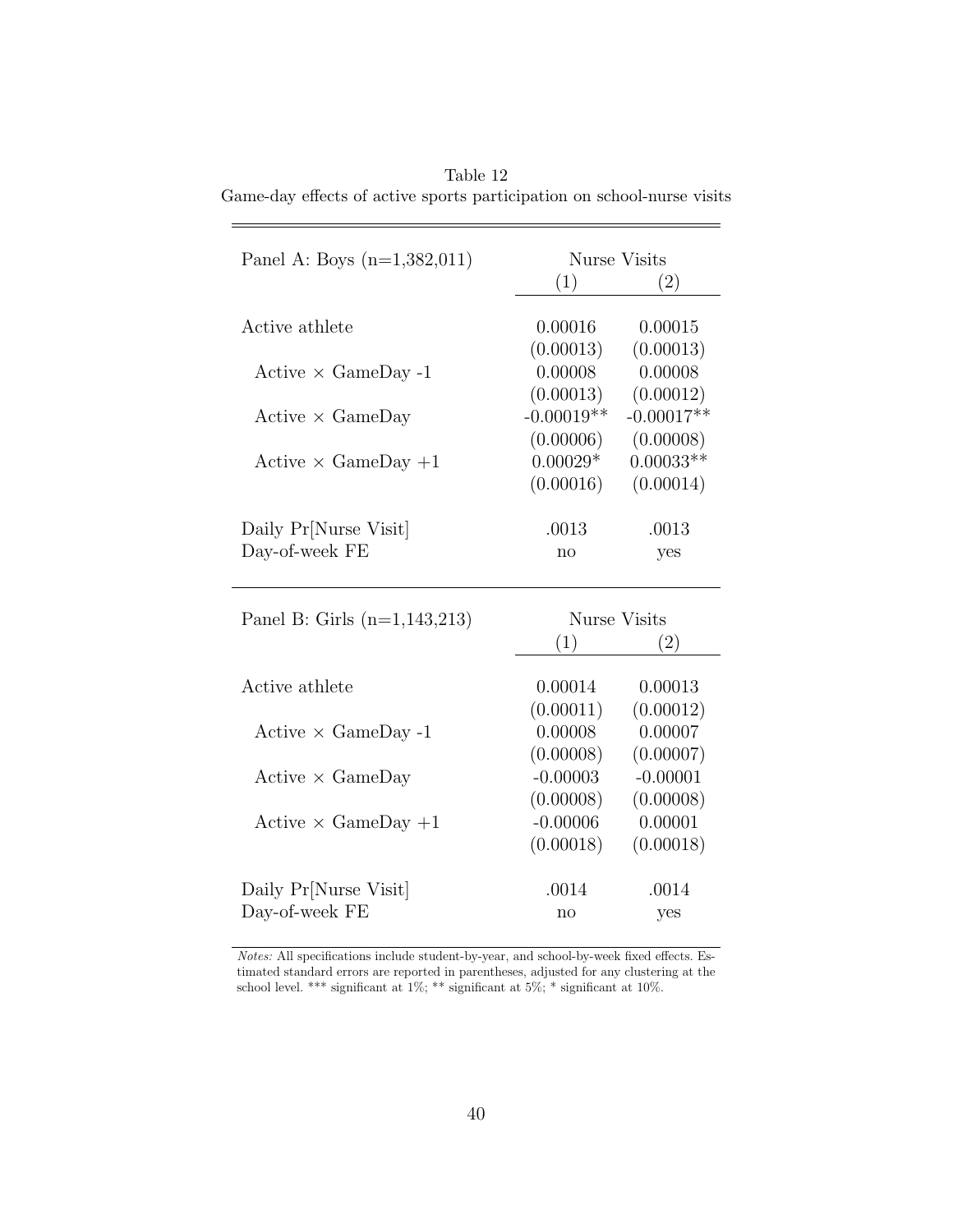| Panel A: Boys $(n=89,807)$           | (1)                  | $\left( 2\right)$    | (3)                   | (4)                 |
|--------------------------------------|----------------------|----------------------|-----------------------|---------------------|
| Prop. semester active                | $0.095**$<br>(0.037) | $0.022**$<br>(0.007) | $0.077**$<br>(0.028)  | 0.007<br>(0.010)    |
| Mean out-of-season grade<br>% Impact | 2.98                 | 2.98                 | 2.98                  | 2.98                |
| Student FE                           | $\mathbf{n}$         | yes                  | $\mathbf{n}$          | yes                 |
| Course-by-semester-by-school FE      | $\mathbf{n}$         | $\mathbf{n}$         | yes                   | yes                 |
| Panel B: Girls $(n=73,841)$          | (1)                  | $\left( 2\right)$    | $\left( 3\right)$     | (4)                 |
| Prop. semester active                | 0.055<br>(0.042)     | 0.012<br>(0.012)     | $0.078***$<br>(0.024) | $-0.006$<br>(0.010) |
| Mean out-of-season grade<br>% Impact | 3.38                 | 3.38                 | 3.38                  | 3.38                |
| Student FE                           | $\mathbf{n}$         | yes                  | $\mathbf{n}$          | yes                 |
| Course-by-semester-by-school FE      | $\mathbf{n}$         | $\mathbf{n}$         | yes                   | yes                 |

<span id="page-42-0"></span>Table 13 Does the degree of active participation in a semester change final course grades?

Notes: All regressions include grade fixed effects. Estimated standard errors are reported in parentheses, adjusted for any clustering at the school level. \*\*\* significant at  $1\%$ ; \*\* significant at  $5\%$ ; \* significant at  $10\%$ .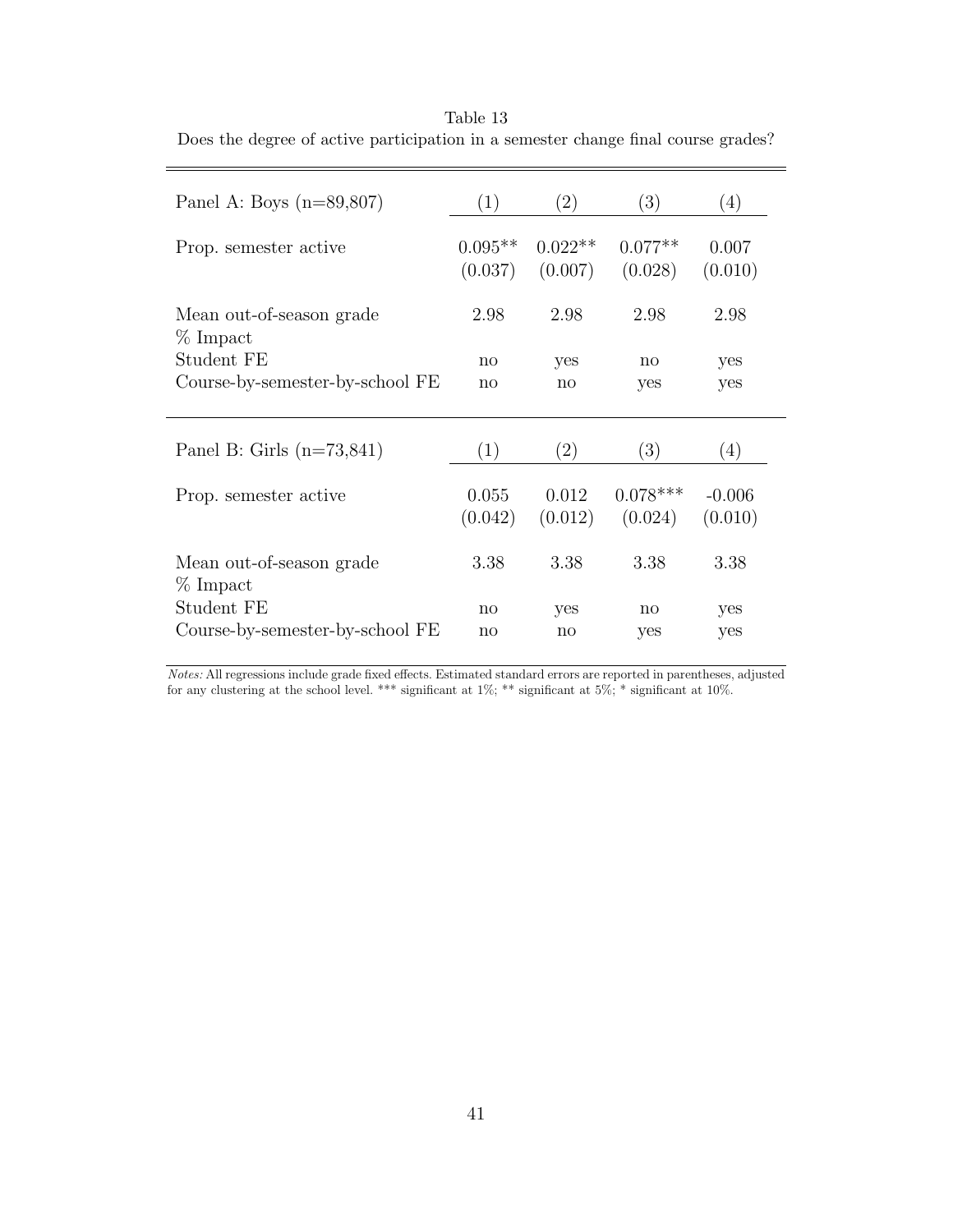| Panel A: Boys                                | Asian<br>(1)         | White/ Black/<br>Hispanic<br>(2)                 |
|----------------------------------------------|----------------------|--------------------------------------------------|
| Prop. semester active                        |                      | $-0.012$ $0.058***$<br>$(0.012)$ $(0.018)$       |
| Mean out-of-season grade 4.0<br>Observations | 3.18<br>61,666       | 2.5<br>28,141                                    |
| Panel B: Girls                               | Asian<br>(1)         | White/ $Black/$<br>Hispanic<br>$\left( 2\right)$ |
| Prop. semester active                        | $-0.017*$<br>(0.009) | 0.008<br>(0.023)                                 |
| Mean out-of-season grade 4.0<br>Observations | 3.51<br>55,441       | 2.93<br>18,400                                   |

<span id="page-43-0"></span>Table 14 Racial heterogeneity in the effect of active participation on grades

 $=$ 

 $Notes:$  All regressions include student, school-year-semester-course, and grade FEs. Estimated standard errors are reported in parentheses, adjusted for any clustering at the school level. \*\*\* significant at  $1\%$ ; \*\* significant at  $5\%$ ; \* significant at 10%.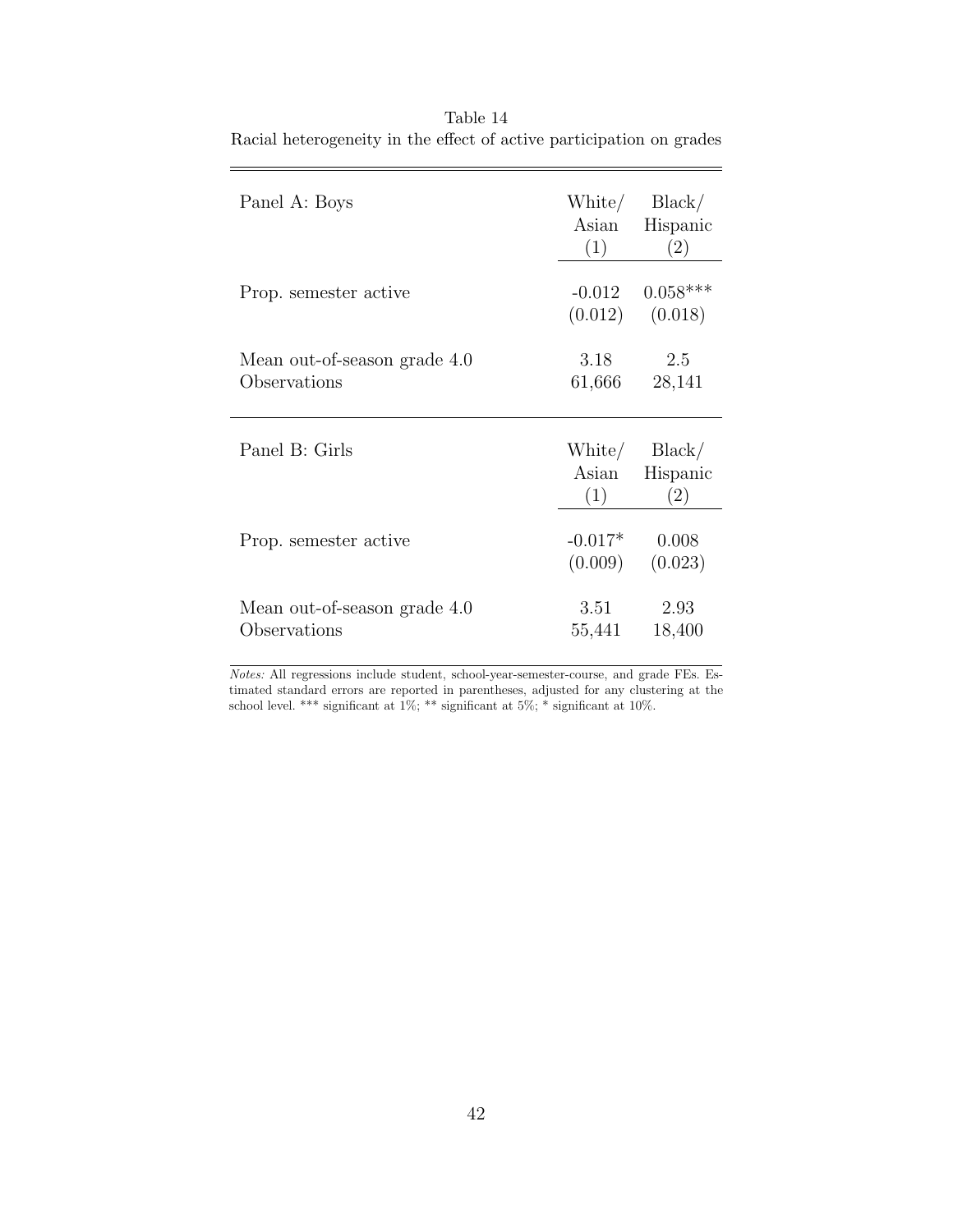|                              | Living with two parents |                        | Not living with two parents |            |                        |                           |
|------------------------------|-------------------------|------------------------|-----------------------------|------------|------------------------|---------------------------|
| Panel A: Boys                | All<br>(1)              | White/<br>Asian<br>(2) | Black/<br>Hispanic<br>(3)   | All<br>(4) | White/<br>Asian<br>(5) | Black/<br>Hispanic<br>(6) |
| Prop. semester active        | $-0.009$                | $-0.017*$              | 0.035                       | $0.046*$   | 0.022                  | $0.087***$                |
|                              | (0.010)                 | (0.009)                | (0.052)                     | (0.022)    | (0.037)                | (0.024)                   |
| Mean out-of-season grade 4.0 | 3.15                    | 3.27                   | 2.68                        | 2.59       | 2.86                   | 2.35                      |
| Observations                 | 61,984                  | 49,405                 | 12,579                      | 27,823     | 12,261                 | 15,562                    |
| Panel B: Girls               | (1)                     | (2)                    | (3)                         | (4)        | (5)                    | (6)                       |
| Prop. semester active        | 0.002                   | $-0.003$               | $-0.000$                    | $-0.023$   | $-0.052**$             | 0.003                     |
|                              | (0.009)                 | (0.011)                | (0.040)                     | (0.023)    | (0.023)                | (0.074)                   |
| Mean out-of-season grade 4.0 | 3.38                    | 3.56                   | 3.1                         | 3.12       | 3.34                   | 2.75                      |
| Observations                 | 52,153                  | 42,949                 | 9,204                       | 21,688     | 12,492                 | 9,196                     |

<span id="page-44-0"></span>Table 15 Heterogeneity across family structure in the effect of active participation on grades

Notes: All regressions include student, school-year-semester-course, and grade FEs. Estimated standard errors are reported in parentheses, adjusted for any clustering at the school level. \*\*\* significant at  $1\%$ ; \*\* significant at 5%; \* significant at 10%.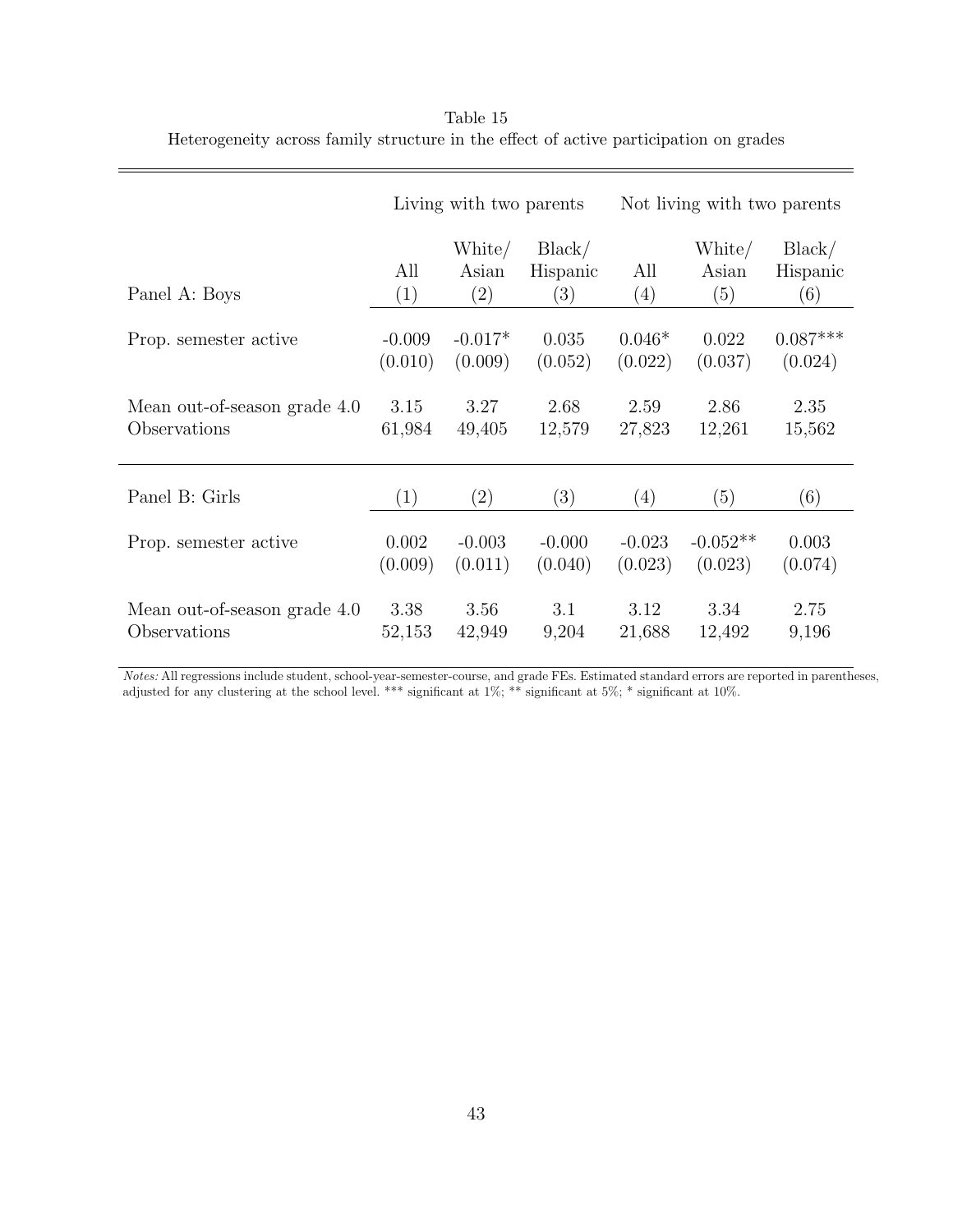### Figure 1 Mean daily absences by week, by gender

<span id="page-45-0"></span>











In-season Athlete ---- Off-season Athlete ------------ Non-athlete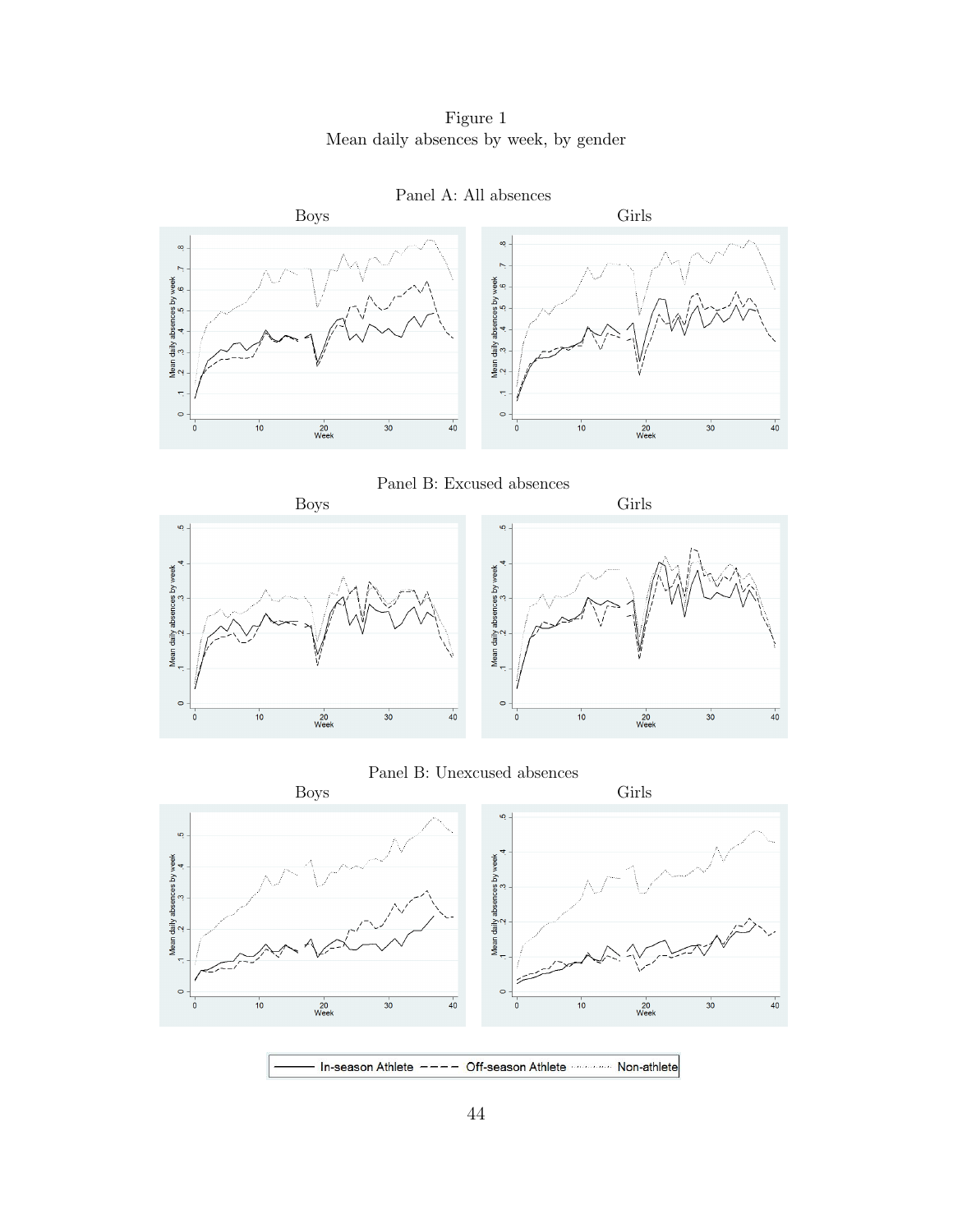# Appendix

L

#### Table A1

Standard-error sensitivity around the effect of being in active competition on unexcused and excused absences

| Panel A: Boys $(n=1,382,011)$                                                                       | Unexcused<br>(1)                                      | Excused<br>(2)                                         |
|-----------------------------------------------------------------------------------------------------|-------------------------------------------------------|--------------------------------------------------------|
| <b>Active Athlete</b>                                                                               | $-0.018$                                              | $-0.003$                                               |
| Standard-error estimates:<br><b>IID</b>                                                             |                                                       |                                                        |
| Individual                                                                                          | $0.001***$                                            | 0.002<br>0.004                                         |
|                                                                                                     | $0.003***$                                            |                                                        |
| School-by-week                                                                                      | $0.002***$                                            | 0.003                                                  |
| School-by-year                                                                                      | $0.004***$                                            | 0.005                                                  |
| School                                                                                              | $0.005**$                                             | 0.006                                                  |
| Ibragimov-Müller $(95\% \text{ CI})$                                                                | $[-0.035, -0.009]$ $[-0.022, 0.012]$                  |                                                        |
| Panel B: Girls $(n=1, 132, 704)$                                                                    | Unexcused<br>(1)                                      | Excused<br>(2)                                         |
| <b>Active Athlete</b>                                                                               | $-0.004$                                              | $-0.009$                                               |
| Standard-error estimates:<br><b>IID</b><br>Individual<br>School-by-week<br>School-by-year<br>School | $0.001***$<br>$0.002*$<br>$0.002**$<br>0.002<br>0.003 | $0.003***$<br>$0.004**$<br>$0.004**$<br>0.006<br>0.008 |
| Ibragimov-Müller $(95\% \text{ CI})$                                                                | $[-0.021, 0.005]$ $[-0.038, 0.012]$                   |                                                        |

Notes: All specifications include student-by-year and school-by-week fixed effects. Ibragimov-Müller confidence intervals follow Ibragimov and Müller [\(2010\)](#page-27-11) and Ibragimov and Müller [\(2013\)](#page-27-12). \*\*\* significant at 1%; \*\* significant at 5%; \* significant at 10%.